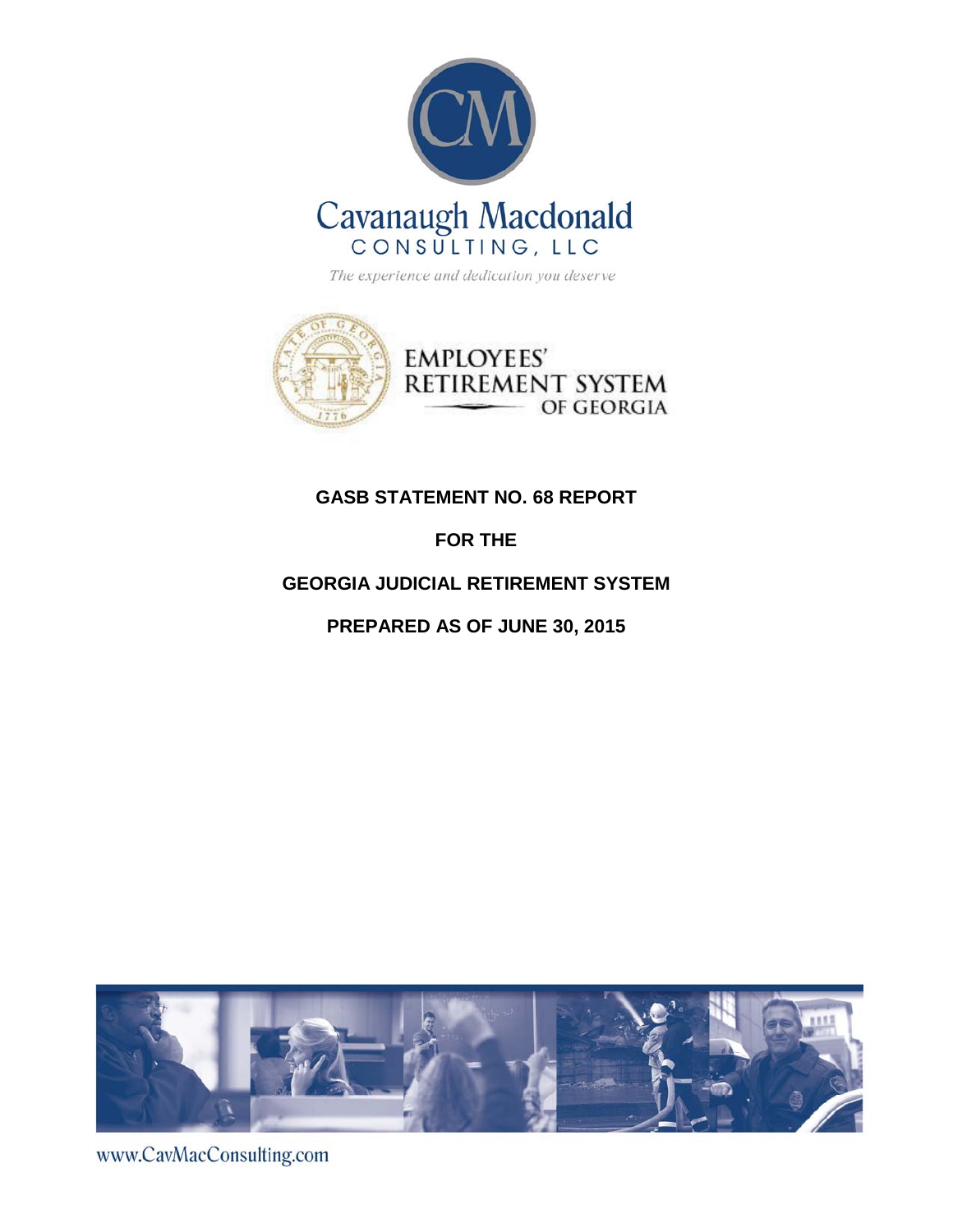

April 28, 2016

Board of Trustees Georgia Judicial Retirement System Suite 100, Two Northside 75 Atlanta, GA 30318

Ladies and Gentlemen:

Presented in this report is information to assist the Georgia Judicial Retirement System (JRS) in meeting the requirements of the Governmental Accounting Standards Board (GASB) Statement No. 68 and to identify the information to be provided by the actuary, Cavanaugh Macdonald Consulting (CMC). The information is presented for the period ending June 30, 2015 (the Measurement Date).

GASB Statement Number 68 established accounting and financial reporting requirements for governmental employers that provide pension benefits to their employees through a trust.

The annual actuarial valuation used as a basis for much of the information presented in this report, including the Net Pension Liability, was performed as of June 30, 2014. The valuation was based upon data, furnished by the Retirement System staff, for active, inactive and retired members along with pertinent financial information.

The actuarial calculations were performed by qualified actuaries according to generally accepted actuarial procedures and methods. The calculations are based on the current provisions of the System, and on actuarial assumptions that are internally consistent and individually reasonable based on the actual experience of the System. In addition, the calculations were completed in compliance with the laws governing the System and, in our opinion, meet the requirements of GASB 68. The undersigned are members of the American Academy of Actuaries and meet the Qualification Standards of the American Academy of Actuaries to render the actuarial opinion contained herein.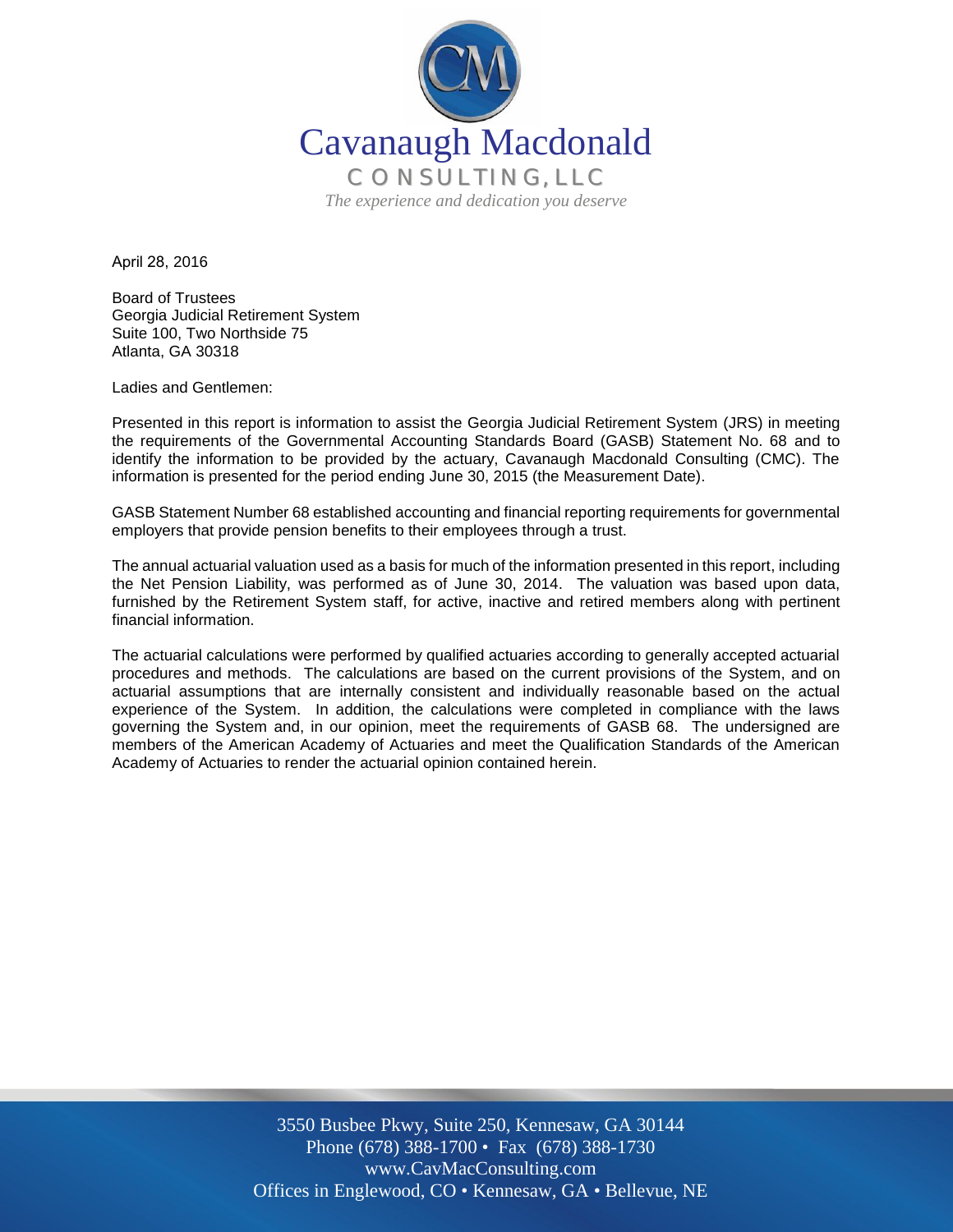

Board of Trustees April 28, 2016 Page 2

These results are only for financial reporting and may not be appropriate for funding purposes or other types of analysis. Calculations for purposes other than satisfying the requirements of GASB 67 and GASB 68 may produce significantly different results. Future actuarial results may differ significantly from the current results presented in this report due to such factors as changes in plan experience or changes in economic or demographic assumptions.

Sincerely yours,

had Mulikel

Edward A. Macdonald, ASA, FCA, MAAA Cathy Turcot<br>President Principal and

Edward J. Hockel

Edward J. Koebel, EA, FCA, MAAA Principal and Consulting Actuary

atty Tuicot

Principal and Managing Director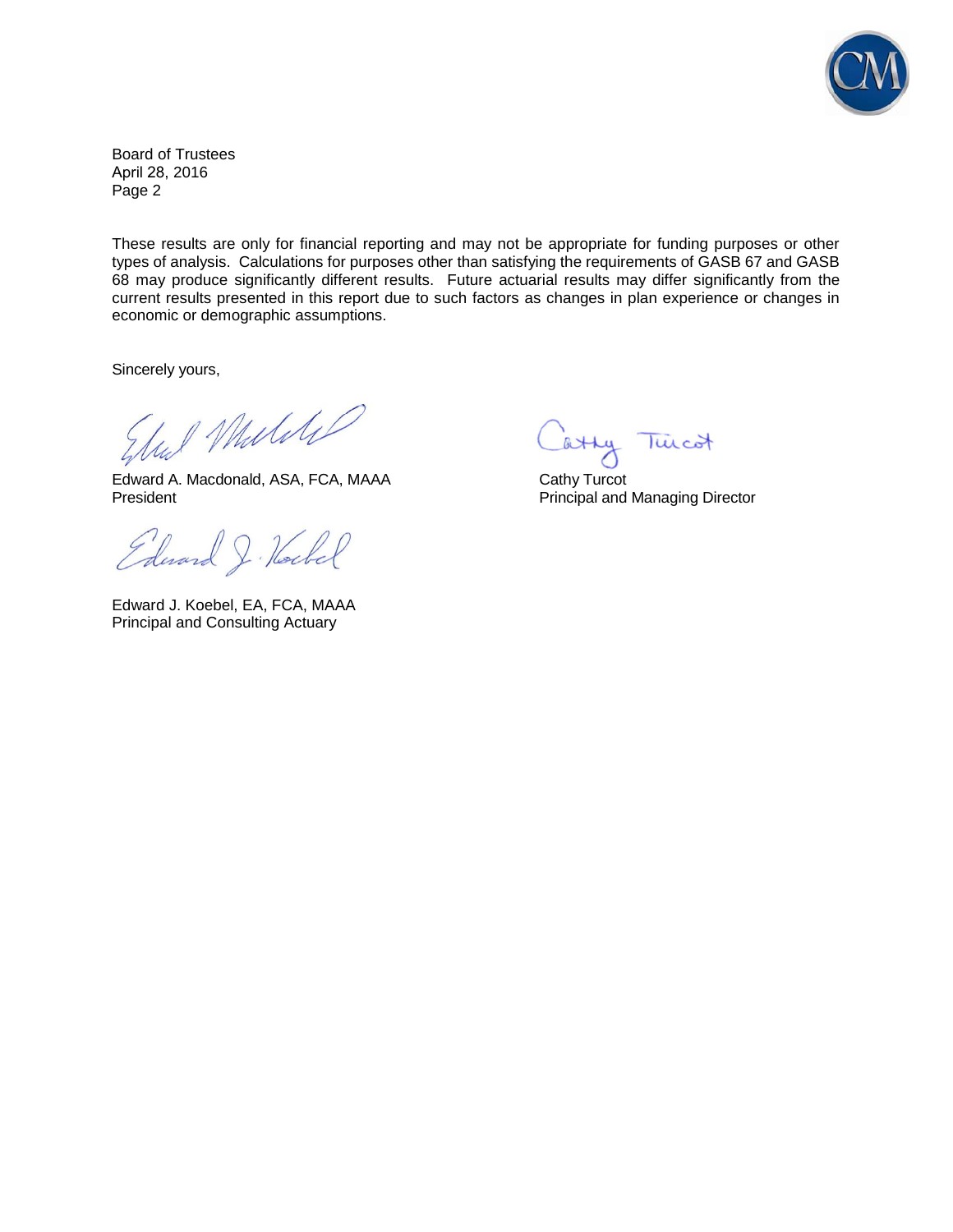

### **TABLE OF CONTENTS**

| <b>Section</b> | Item                                      | Page No. |
|----------------|-------------------------------------------|----------|
| $\mathbf{I}$   | Introduction                              |          |
| $\mathbf{I}$   | <b>Summary of Collective Amounts</b>      | 3        |
| Ш              | <b>Notes to Financial Statements</b>      | 4        |
| <b>IV</b>      | <b>Collective Pension Expense</b>         | 12       |
| V              | <b>Required Supplementary Information</b> | 14       |

## **Schedule**

| A | <b>Schedule of Employer Allocations</b>             | 15 |
|---|-----------------------------------------------------|----|
| B | Schedule of Pension Amounts by Employer             | 19 |
| C | Schedule of Remaining Deferred Inflows and Outflows | 22 |
| D | Summary of Main Plan Provisions                     | 25 |
| E | Statement of Actuarial Assumptions and Methods      | 27 |
| F | Funding Policy of the JRS Board of Trustees         | 29 |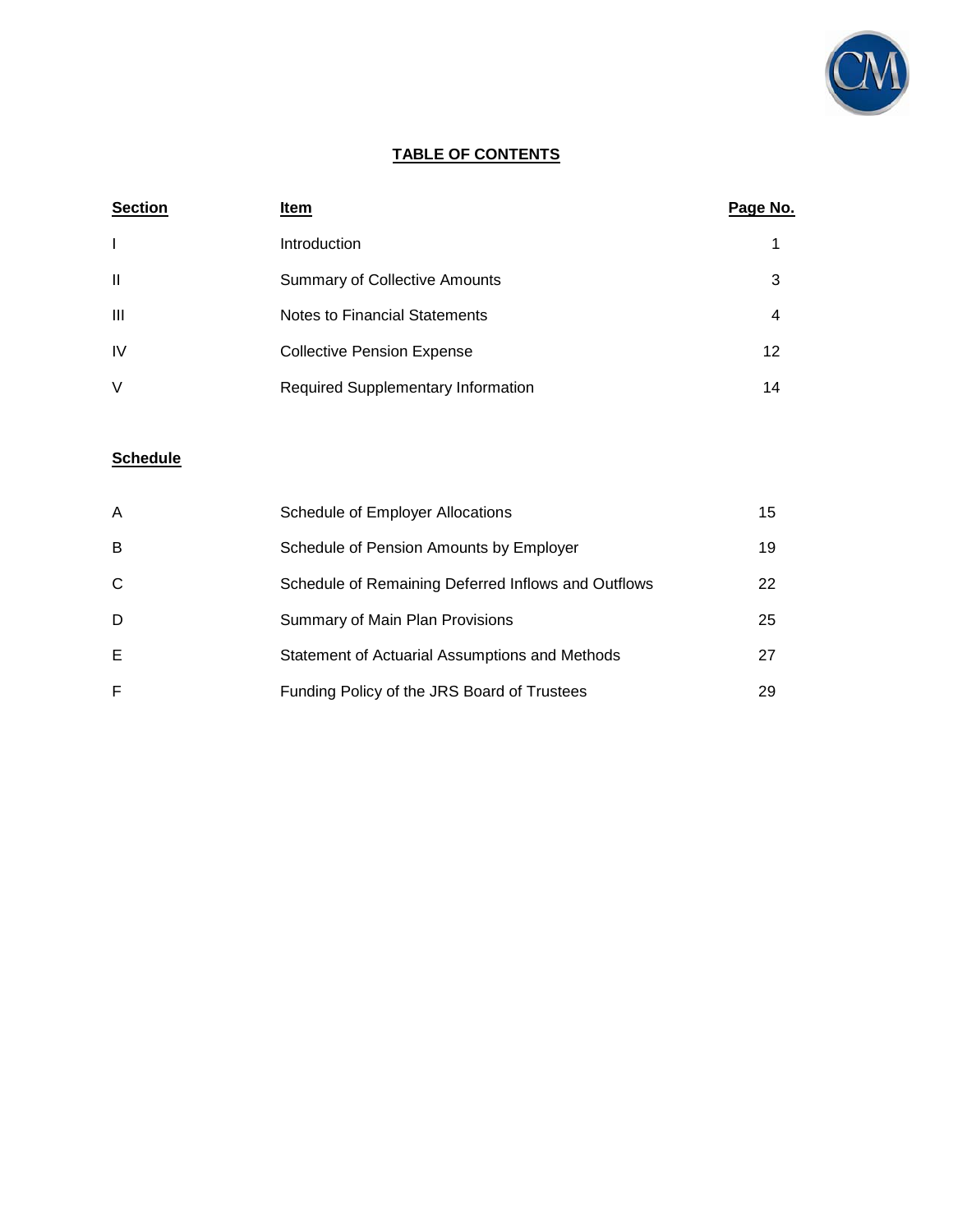

#### **REPORT OF THE ANNUAL GASB STATEMENT NO. 68 REQUIRED INFORMATION FOR THE EMPLOYERS PARTCIPATING IN THE GEORGIA JUDICIAL RETIREMENT SYSTEM**

### **PREPARED AS OF JUNE 30, 2015**

### **SECTION I – INTRODUCTION**

The Governmental Accounting Standards Board issued Statement No. 68 (GASB 68), *"Accounting and Financial Reporting For Pensions"* in June 2012. The Georgia Judicial Retirement System (JRS) is a costsharing multiple employer defined benefit pension plan.

This report, prepared as of June 30, 2015 (the Measurement Date), presents information to assist the employers participating in JRS in meeting the requirements of GASB 68 for the fiscal year ending June 30, 2016 (Reporting Date). Much of the material provided in this report is based on the data, assumptions and results of the annual actuarial valuation of JRS as of June 30, 2014. The results of that valuation were detailed in a report dated April 16, 2015.

The NPL shown in the GASB Statement No. 67 Report for the Georgia Judicial Retirement System Prepared as of June 30, 2015 and submitted September 10, 2015 is the collective NPL used for purposes of GASB 68. Please refer to that report for the derivation of the collective NPL.

Pension Expense includes amounts for service cost (the normal cost under the Entry Age Normal actuarial cost method for the year), interest on the Total Pension Liability (TPL), changes in benefit structure, amortization of increases/decreases in liability due to actuarial experience and actuarial assumption changes, and amortization of investment gains/losses. The actuarial experience and assumption change impacts are amortized over the average expected remaining service life of the Plan membership as of the Measurement Date, and investment gains/losses are amortized over five years. The development of the collective PE is shown in Section IV.

The unamortized portions of each year's experience, assumption changes and investment gains/losses are used to develop deferred inflows and outflows, which also must be included in the employer's and nonemployer contributing entities' financial statements. The development of the collective deferred inflows and outflows is shown in Section III.

These collective amounts have been allocated based on employer contributions made to JRS during the measurement period to determine the proportionate share associated with each participating employer. The State makes contributions to JRS for its employees and also on behalf of employees of the participating county employers. Therefore, these employers are considered to be in a special funding situation as defined by GASB 68 and the State is treated as a non-employer contributing entity in JRS. Since the counties do not contribute directly to the JRS, there is no NPL or deferred inflows or outflows to report in the financial statements of the counties, However, the notes to the financial statements must disclose the portion of the non-employer contributing entities' total proportionate share of the collective NPL that is associated with the employer. In addition, each county must recognize the total PE associated with the county as well as revenue in an amount equal to the non-employer contributing entities' total proportionate share of the collective PE associated with the county.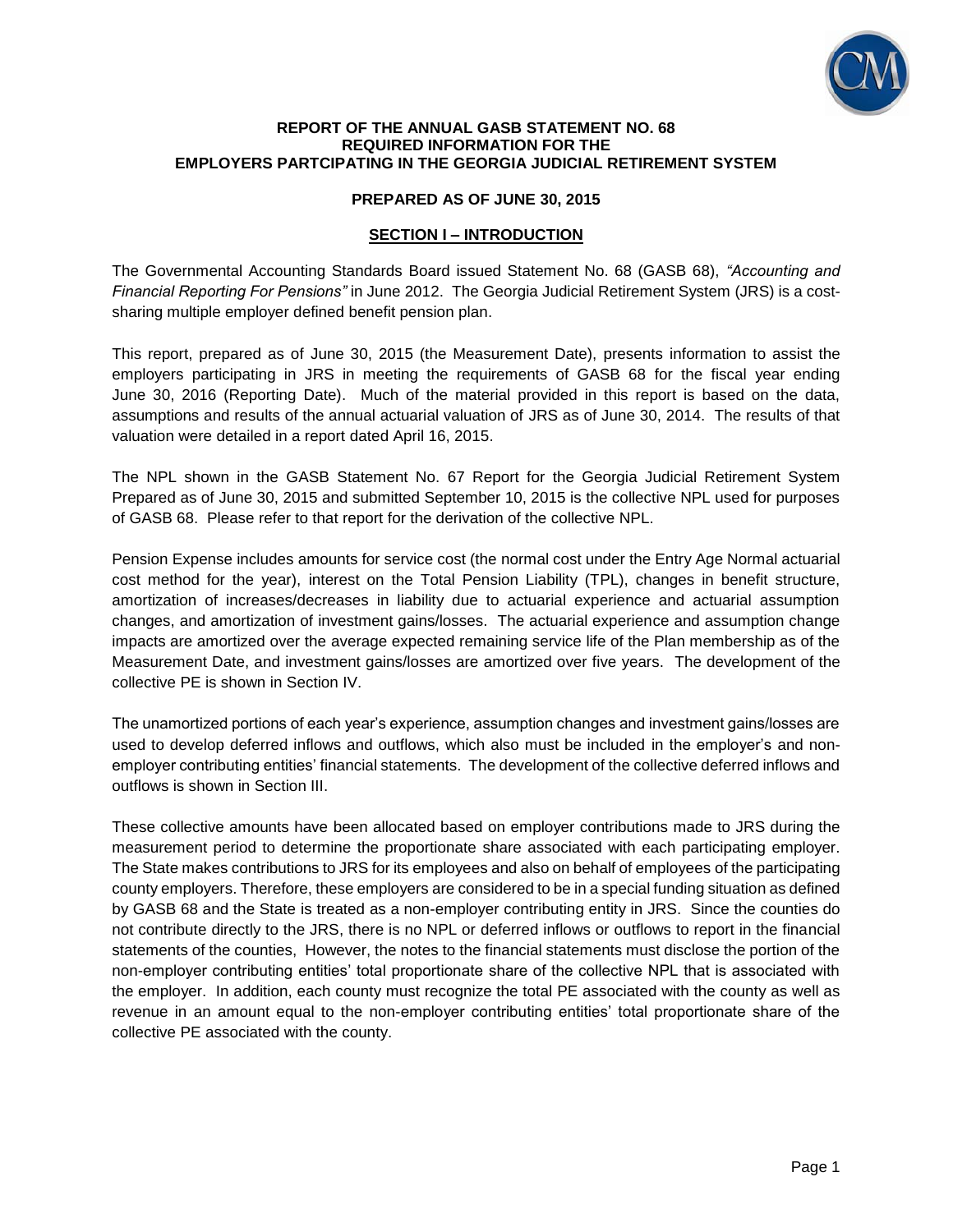

Schedule A of this report shows the amount of employer contributions from the State as support provided to each county employer and the amount of actual contributions from each State employer for the years ending June 30, 2014 and June 30, 2015. Schedule A also shows the proportionate share percentages that have been determined based on these contributions.

Based on these percentages we have determined the proportionate share amounts of the NPL, PE and Deferred Inflows and Deferred Outflows associated with each participating employer. These amounts are shown in Schedule B.

Section II of this report is a summary of the principal results of the collective amounts under GASB 68. Section III provides the results of all the necessary calculations, presented in the order laid out in GASB 68 for note disclosure and Section V shows the Required Supplementary Information (RSI).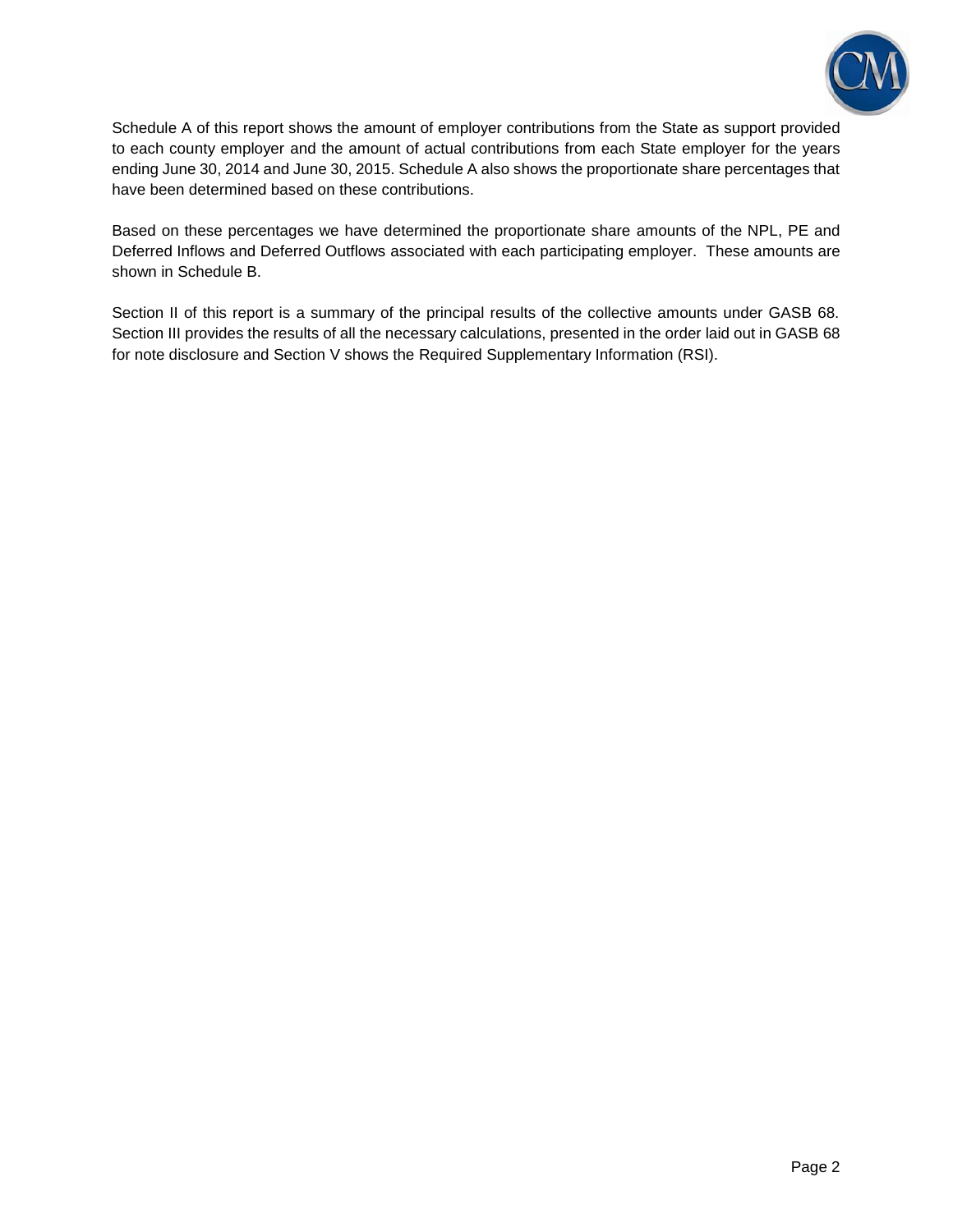

### **SECTION II - SUMMARY OF COLLECTIVE AMOUNTS (\$ IN THOUSANDS)**

|                                                                                                                                    | 2015          |
|------------------------------------------------------------------------------------------------------------------------------------|---------------|
| <b>Valuation Date (VD):</b>                                                                                                        | June 30, 2014 |
| <b>Measurement Date (MD):</b>                                                                                                      | June 30, 2015 |
| <b>Reporting Date (RD):</b>                                                                                                        | June 30, 2016 |
|                                                                                                                                    |               |
| <b>Single Equivalent Interest Rate (SEIR):</b>                                                                                     |               |
| Long-Term Expected Rate of Return                                                                                                  | 7.50%         |
| Municipal Bond Index Rate at Measurement Date                                                                                      | 3.82%         |
| Fiscal Year in which Plan's Fiduciary Net Position is projected to<br>be depleted from future benefit payments for current members | N/A           |
| Single Equivalent Interest Rate                                                                                                    | 7.50%         |
| <b>Net Pension Liability:</b>                                                                                                      |               |
| <b>Total Pension Liability (TPL)</b>                                                                                               | \$357,081     |
| <b>Fiduciary Net Position (FNP)</b>                                                                                                | 404,852       |
| Net Pension Liability (NPL = TPL - FNP)                                                                                            | \$ (47,771)   |
| FNP as a percentage of TPL                                                                                                         | 113.38%       |
| <b>Collective Pension Expense (PE):</b>                                                                                            | \$(6,400)     |
| <b>Deferred Outflows of Resources:</b>                                                                                             | \$0           |
| <b>Deferred Inflows of Resources:</b>                                                                                              | \$14,487      |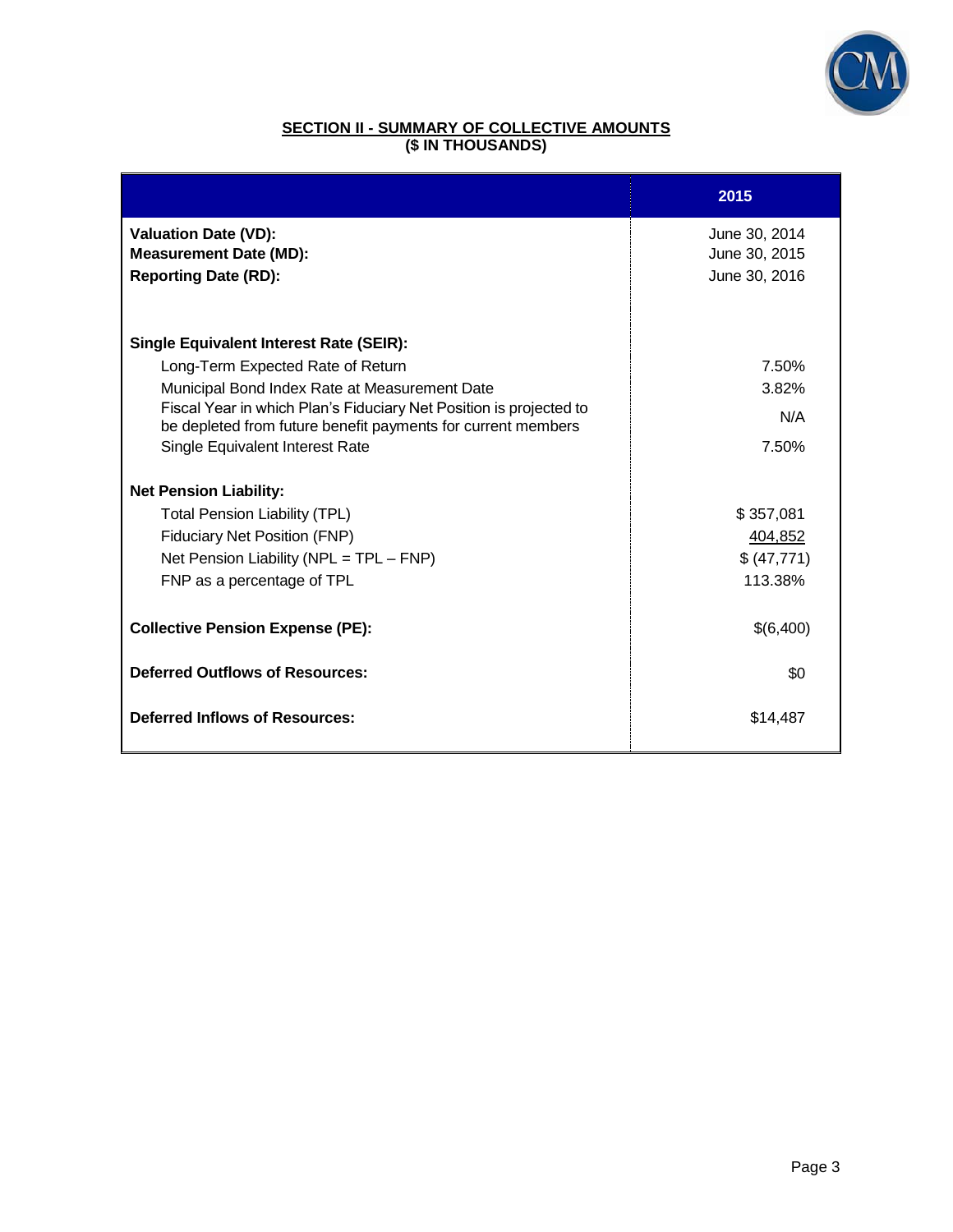

### **SECTION III –NOTES TO FINANCIAL STATEMENTS**

The material presented herein will follow the order presented in GASB 68. Paragraph numbers are provided for ease of reference. Amounts are shown in aggregate. Please refer to Schedule B of this report for the proportionate share of certain pension amounts as required by GASB 68.

**Paragraphs 77 and 78(a)-(f):** These paragraphs require information to be disclosed regarding the actuarial assumptions used to measure the TPL. The complete set of actuarial assumptions utilized in developing the TPL are outlined in Schedule E. The TPL was determined by an actuarial valuation as of June 30, 2014, using the following key actuarial assumptions:

| Inflation                                                                                           | 3.00 percent |
|-----------------------------------------------------------------------------------------------------|--------------|
| Salary increases, including inflation                                                               | 6.00 percent |
| Long-Term Investment Rate of Return, net of pension<br>plan investment expense, including inflation | 7.50 percent |

Mortality rates were based on the RP-2000 Combined Mortality Table for the period after service retirement, for dependent beneficiaries, and for deaths in active service, and the RP-2000 Disabled Mortality Table set back eleven years for males for the period after disability retirement.

The actuarial assumptions used in the June 30, 2014 valuation were based on the results of an actuarial experience study for the period July 1, 2004 – June 30, 2009. The results of the actuarial experience study for the period July 1, 2009 – June 30, 2014 will be reflected in the June 30, 2015 valuation and the June 30, 2016 GASB Statement No. 68 report.

The long-term expected rate of return on pension plan investments was determined using a log-normal distribution analysis in which best-estimate ranges of expected future real rates of return (expected nominal returns, net of pension plan investment expense and the assumed rate of inflation) are developed for each major asset class. These ranges are combined to produce the long-term expected rate of return by weighting the expected future real rates of return by the target asset allocation percentage and by adding expected inflation. The target asset allocation and best estimates of arithmetic real rates of return for each major asset class are summarized in the following table:

| <b>Asset Class</b>           | <b>Target Allocation</b> | <b>Long-Term Expected</b><br><b>Real Rate of Return*</b> |
|------------------------------|--------------------------|----------------------------------------------------------|
|                              |                          |                                                          |
| Fixed Income                 | 30.00%                   | 3.00%                                                    |
| Domestic Stocks - Large Cap  | 39.70%                   | 6.50%                                                    |
| Domestic Stocks - Mid Cap    | 3.70%                    | 10.00%                                                   |
| Domestic Stocks - Small Cap  | $1.60\%$                 | 13.00%                                                   |
| Int'l Stocks - Developed Mkt | 18.90%                   | 6.50%                                                    |
| Int'l Stocks - Emerging Mkt  | 6.10%                    | 11.00%                                                   |
|                              |                          |                                                          |
| Total                        | 100.00%                  |                                                          |

\*Excludes 3.00% assumed rate of inflation.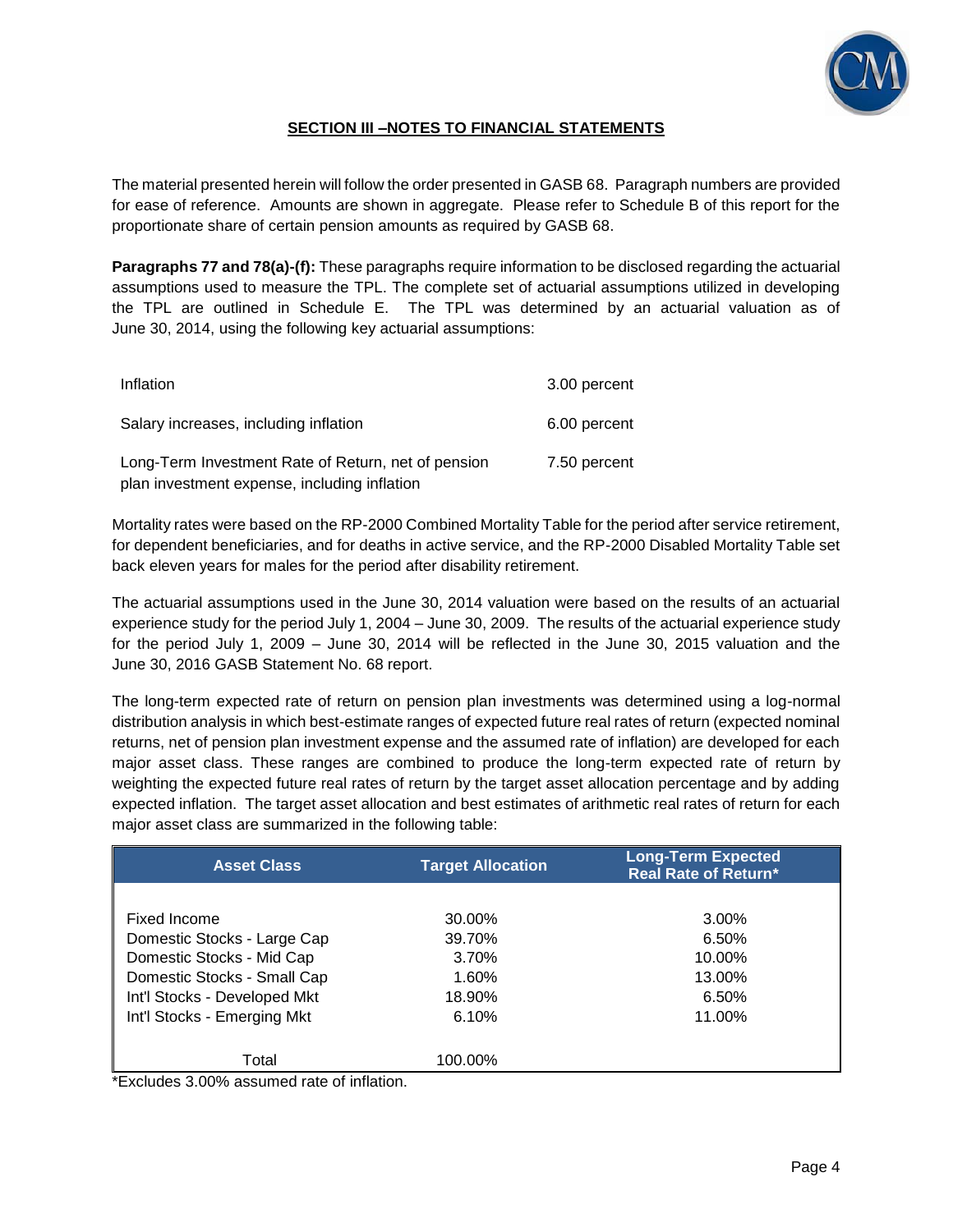

*Discount rate.* The discount rate used to measure the total pension liability was 7.50 percent. The projection of cash flows used to determine the discount rate assumed that plan member contributions will be made at the current contribution rate and that employer contributions will be made at rates equal to the difference between actuarially determined contribution rates and the member rate. Based on those assumptions, the pension plan's fiduciary net position was projected to be available to make all projected future benefit payments of current plan members. Therefore, the long-term expected rate of return on pension plan investments was applied to all periods of projected benefit payments to determine the total pension liability.

**Paragraph 78(g):** This paragraph requires disclosure of the sensitivity of the NPL to changes in the discount rate*.* The following presents the NPL of the System, calculated using the discount rate of 7.50 percent, as well as what the System's NPL would be if it were calculated using a discount rate that is 1-percentage-point lower (6.50 percent) or 1-percentage-point higher (8.50 percent) than the current rate (\$ thousands):

|                                       | $1\%$           | <b>Current</b>       | $1\%$           |
|---------------------------------------|-----------------|----------------------|-----------------|
|                                       | <b>Decrease</b> | <b>Discount Rate</b> | <b>Increase</b> |
|                                       | $(6.50\%)$      | $(7.50\%)$           | $(8.50\%)$      |
| <b>System's Net Pension Liability</b> | \$(12,669)      | \$(47,771)           | \$(78,291)      |

**Paragraph 80(a):** This paragraph requires disclosure of the employer's proportionate share of the collective NPL and if an employer has a special funding situation the portion of the non-employer contributing entities' proportional share of the collective NPL that is associated with the employer. These amounts are shown in Schedule B.

**Paragraph 80(b):** This paragraph requires disclosure of the employer's proportion (percentage) of the collective NPL and the changes in proportion since the prior measurement date. 100% of the collective NPL is allocated to the State.

**Paragraph 80(c):** June 30, 2014 is the actuarial valuation date upon which the TPL is based. An expected TPL is determined as of June 30, 2015 using standard roll forward techniques. The procedure used to determine the TPL as of June 30, 2015 is shown on page 8 of the GASB 67 report for JRS submitted on September 10, 2015.

**Paragraph 80(d) and (e):** There were no changes in assumptions or benefits that affected the measurement of the TPL since the prior measurement date.

**Paragraph 80(f):** Not applicable.

**Paragraph 80(g):** Please see Section IV of this report for the development of the collective pension expense. The PE for each employer is shown in Schedule B.

**Paragraph 80(h):** Since certain expense items are amortized over closed periods each year, the deferred portions of these items must be tracked annually. If the amounts serve to reduce collective pension expense they are labeled deferred inflows. If they will increase collective pension expense they are labeled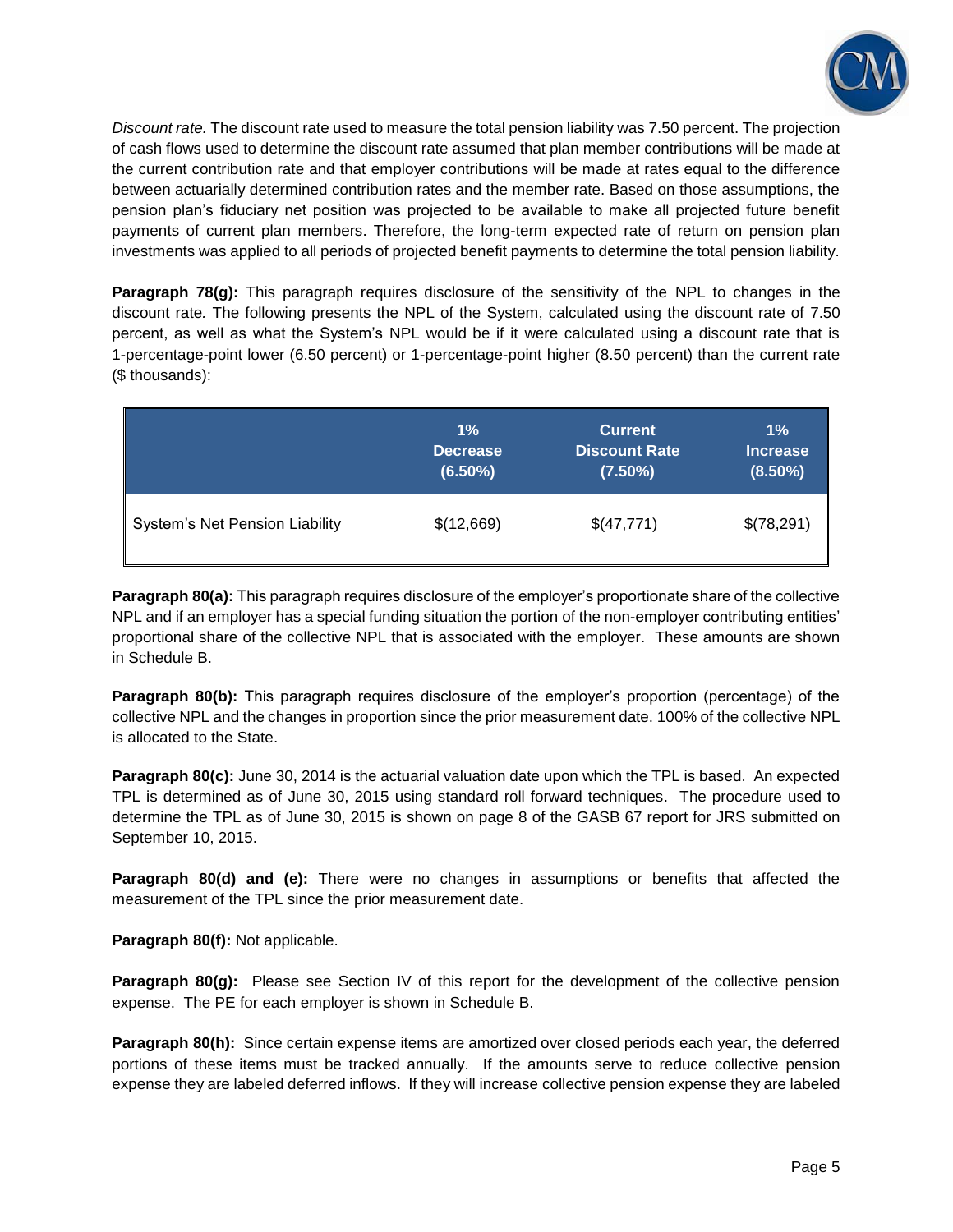

deferred outflows. The amortization of these amounts is accomplished on a level dollar basis, with no interest included in the deferred amounts. Experience gains/losses and the impact of changes in actuarial assumptions, if any, are amortized over the average expected remaining service life of the active and inactive Plan members at the beginning of the fiscal year. Investment gains and losses are amortized over a fixed five year period.

The table below provides a summary of the collective deferred inflows and outflows as of the Measurement Date. 100% of these amounts are allocated to the State.

|                                                                             | <b>Collective</b><br><b>Deferred Outflows</b><br>of Resources<br>(\$ thousands) | <b>Collective</b><br><b>Deferred Inflows</b><br>of Resources<br>(\$ thousands) |
|-----------------------------------------------------------------------------|---------------------------------------------------------------------------------|--------------------------------------------------------------------------------|
| Differences between expected and actual experience                          | \$0                                                                             | \$6,034                                                                        |
| Changes of actuarial assumptions                                            | $\Omega$                                                                        | 0                                                                              |
| Net difference between projected and actual earnings<br>on plan investments | $\overline{0}$                                                                  | 8,453                                                                          |
| Total                                                                       | <u>\$0</u>                                                                      | \$14.48                                                                        |

The following tables show the components of the collective deferred outflows of resources and the collective deferred inflows of resources by year.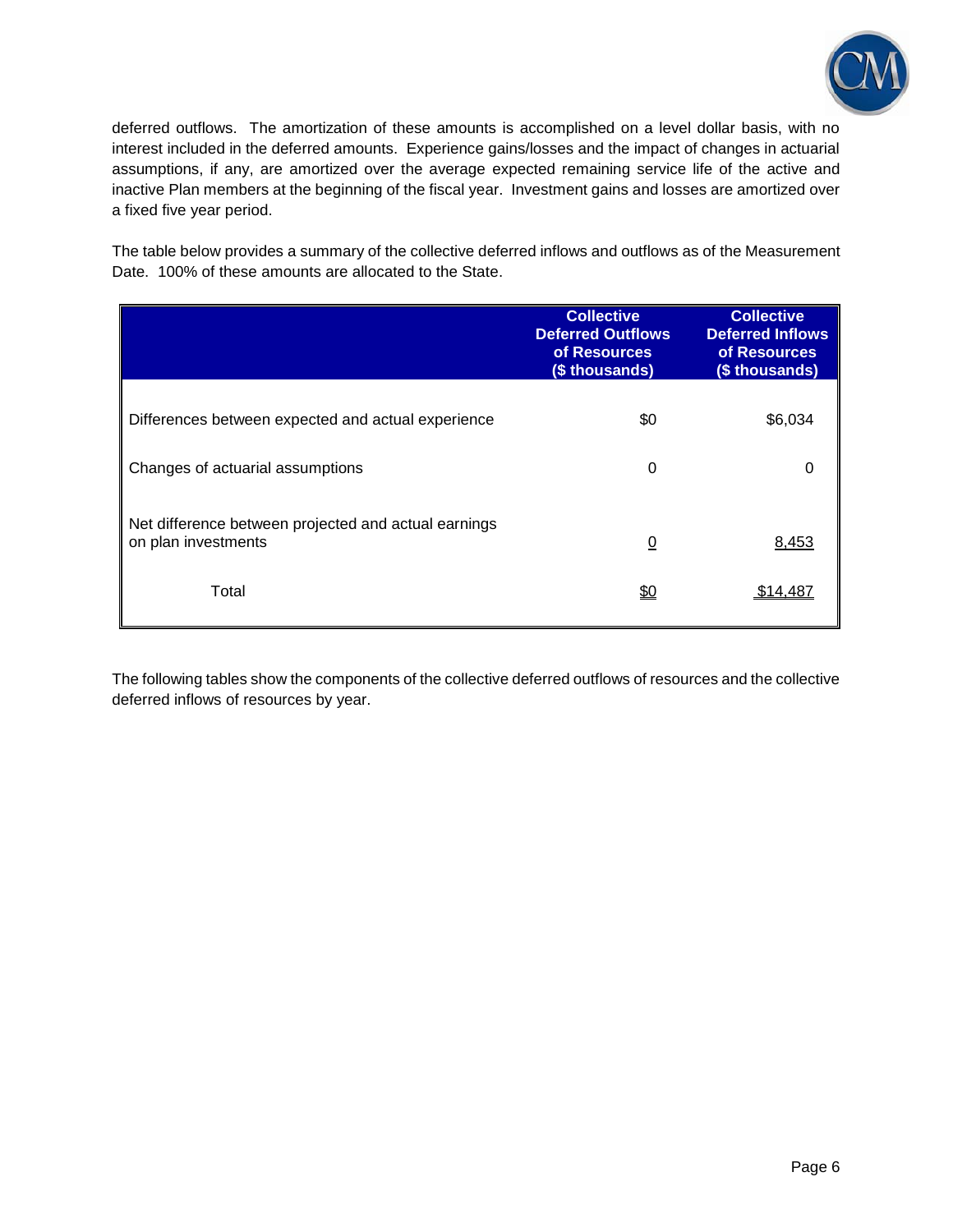

| Year         | <b>Initial</b><br><b>Balance of</b><br>Losses /<br><b>Deferred</b><br>Outflow | <b>Initial</b><br><b>Balance of</b><br>Gains /<br><b>Deferred</b><br><b>Inflow</b> | Amortization<br>Period | <b>Beginning</b><br><b>Balance</b><br><b>Deferred</b><br><b>Outflows</b><br>(a) | <b>Beginning</b><br><b>Balance</b><br><b>Deferred</b><br><b>Inflows</b><br><b>(b)</b> | <b>Losses</b> /<br><b>Deferred</b><br><b>Outflows</b><br>(c) | Gains /<br><b>Deferred</b><br><b>Inflows</b><br>(d) | <b>Amounts</b><br>Recognized<br>in Pension<br>Expense /<br><b>Deferred</b><br>Outflow<br>(e) | <b>Amounts</b><br>Recognized<br>in Pension<br>Expense /<br><b>Deferred</b><br><b>Inflow</b><br>(f) | <b>Ending</b><br><b>Balance</b><br><b>Deferred</b><br><b>Outflows</b><br>$(a) + (c) - (e)$ | <b>Ending</b><br><b>Balance</b><br><b>Deferred</b><br><b>Inflows</b><br>$(b) + (d) - (f)$ |
|--------------|-------------------------------------------------------------------------------|------------------------------------------------------------------------------------|------------------------|---------------------------------------------------------------------------------|---------------------------------------------------------------------------------------|--------------------------------------------------------------|-----------------------------------------------------|----------------------------------------------------------------------------------------------|----------------------------------------------------------------------------------------------------|--------------------------------------------------------------------------------------------|-------------------------------------------------------------------------------------------|
| 2015         | \$0                                                                           | \$7,542                                                                            | 5.0                    | \$0                                                                             | \$0                                                                                   | \$0                                                          | \$7,542                                             | \$0                                                                                          | \$1,508                                                                                            | \$0                                                                                        | \$6,034                                                                                   |
| 2014         | $\overline{0}$                                                                | $\mathbf{0}$                                                                       | 5.1                    | $\overline{0}$                                                                  | $\mathbf{0}$                                                                          | $\boldsymbol{0}$                                             | $\boldsymbol{0}$                                    | $\mathbf{0}$                                                                                 | $\theta$                                                                                           | $\overline{0}$                                                                             | $\overline{0}$                                                                            |
| <b>Total</b> |                                                                               |                                                                                    |                        | \$0                                                                             | \$0                                                                                   | \$0                                                          | \$7,542                                             |                                                                                              |                                                                                                    | \$0                                                                                        | \$6,034                                                                                   |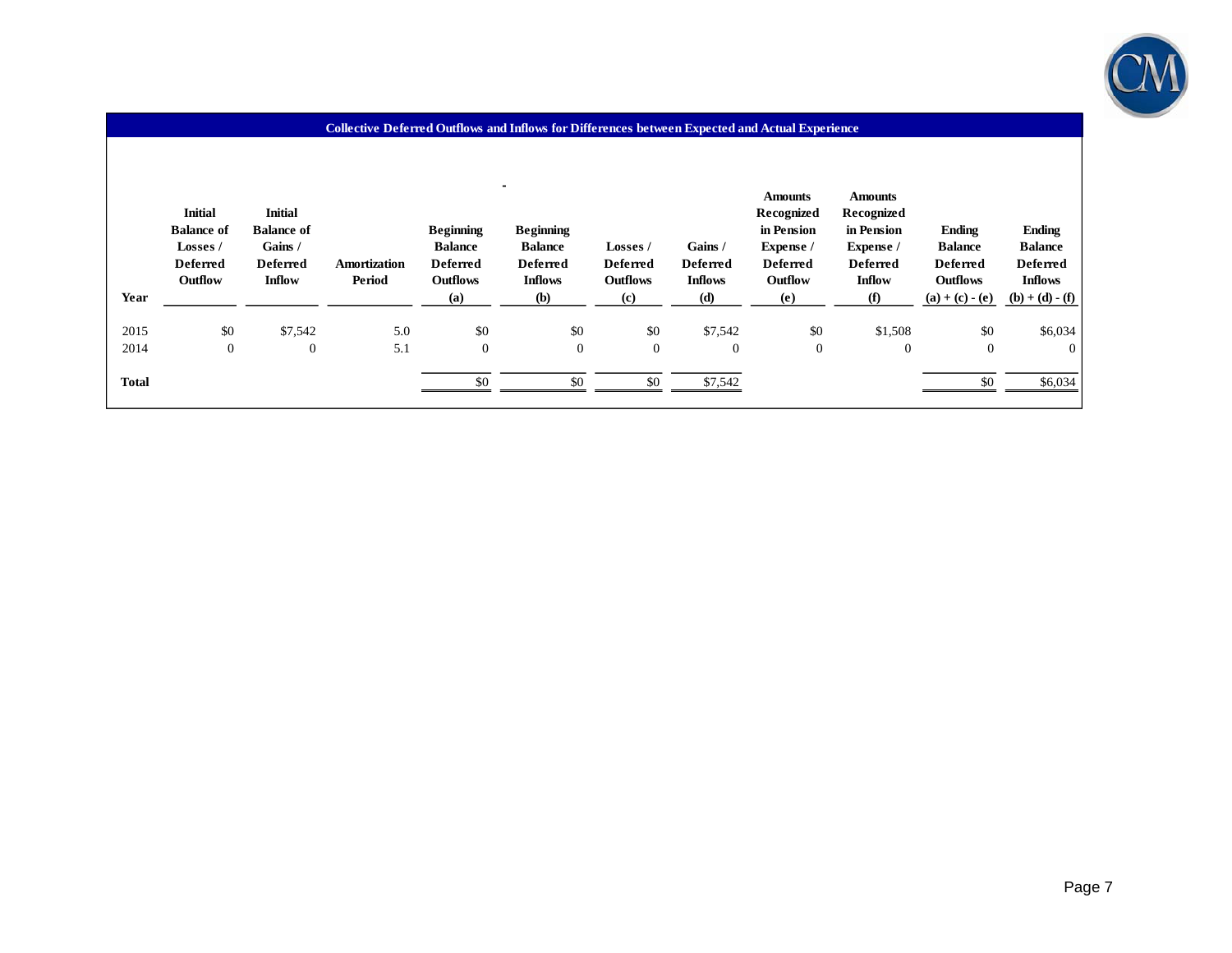

#### **Collective Deferred Outflows and Inflows for Differences from Assumption Changes**

| Year         | <b>Initial</b><br><b>Balance of</b><br>Losses /<br><b>Deferred</b><br>Outflow | <b>Initial</b><br><b>Balance of</b><br>Gains /<br><b>Deferred</b><br><b>Inflow</b> | Amortization<br>Period | <b>Beginning</b><br><b>Balance</b><br><b>Deferred</b><br><b>Outflows</b><br>(a) | <b>Beginning</b><br><b>Balance</b><br><b>Deferred</b><br><b>Inflows</b><br>(b) | Losses /<br><b>Deferred</b><br><b>Outflows</b><br>$\left( \mathbf{c} \right)$ | Gains /<br><b>Deferred</b><br><b>Inflows</b><br>(d) | <b>Amounts</b><br>Recognized<br>in Pension<br>Expense /<br><b>Deferred</b><br>Outflow<br>(e) | <b>Amounts</b><br>Recognized<br>in Pension<br>Expense /<br><b>Deferred</b><br><b>Inflow</b><br>(f) | <b>Ending</b><br><b>Balance</b><br><b>Deferred</b><br><b>Outflows</b><br>$(a) + (c) - (e)$ | <b>Ending</b><br><b>Balance</b><br><b>Deferred</b><br><b>Inflows</b><br>$(b) + (d) - (f)$ |
|--------------|-------------------------------------------------------------------------------|------------------------------------------------------------------------------------|------------------------|---------------------------------------------------------------------------------|--------------------------------------------------------------------------------|-------------------------------------------------------------------------------|-----------------------------------------------------|----------------------------------------------------------------------------------------------|----------------------------------------------------------------------------------------------------|--------------------------------------------------------------------------------------------|-------------------------------------------------------------------------------------------|
| 2015         | \$0                                                                           | \$0                                                                                | 5.0                    | \$0                                                                             | \$0                                                                            | \$0                                                                           | \$0                                                 | \$0                                                                                          | \$0                                                                                                | \$0                                                                                        | \$0                                                                                       |
| 2014         | \$0                                                                           | \$0                                                                                | 5.1                    | $\overline{0}$                                                                  | $\boldsymbol{0}$                                                               | $\boldsymbol{0}$                                                              | $\boldsymbol{0}$                                    | \$0                                                                                          | \$0                                                                                                | \$0                                                                                        | \$0                                                                                       |
| <b>Total</b> |                                                                               |                                                                                    |                        | \$0                                                                             | \$0                                                                            | \$0                                                                           | \$0                                                 |                                                                                              |                                                                                                    | \$0                                                                                        | \$0                                                                                       |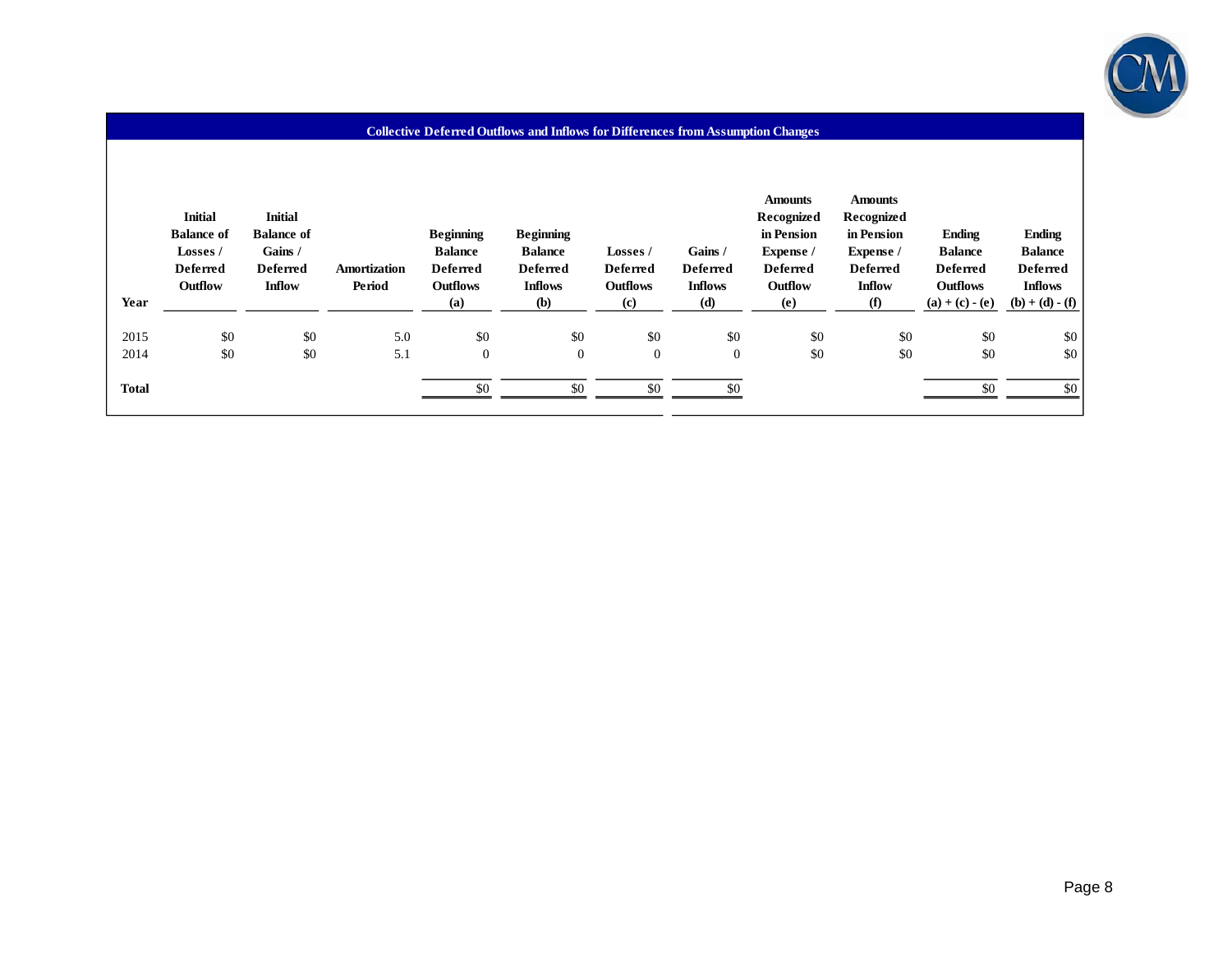

#### **Collective Deferred Outflows and Inflows for Differences in Investment Experience**

| Year         | <b>Initial</b><br><b>Balance of</b><br>Losses /<br><b>Deferred</b><br>Outflow | <b>Initial</b><br><b>Balance of</b><br>Gains /<br><b>Deferred</b><br><b>Inflow</b> | Amortization<br>Period                                              | <b>Beginning</b><br><b>Balance</b><br><b>Deferred</b><br><b>Outflows</b><br>(a) | <b>Beginning</b><br><b>Balance</b><br><b>Deferred</b><br><b>Inflows</b><br>(b) | Losses /<br><b>Deferred</b><br><b>Outflows</b><br>(c) | Gains /<br><b>Deferred</b><br><b>Inflows</b><br>(d) | <b>Amounts</b><br>Recognized<br>in Pension<br>Expense /<br><b>Deferred</b><br>Outflow<br>(e) | <b>Amounts</b><br>Recognized<br>in Pension<br>Expense /<br><b>Deferred</b><br><b>Inflow</b><br>(f) | <b>Ending</b><br><b>Balance</b><br><b>Deferred</b><br><b>Outflows</b><br>$(a) + (c) - (e)$ | <b>Ending</b><br><b>Balance</b><br><b>Deferred</b><br><b>Inflows</b><br>$(b) + (d) - (f)$ |
|--------------|-------------------------------------------------------------------------------|------------------------------------------------------------------------------------|---------------------------------------------------------------------|---------------------------------------------------------------------------------|--------------------------------------------------------------------------------|-------------------------------------------------------|-----------------------------------------------------|----------------------------------------------------------------------------------------------|----------------------------------------------------------------------------------------------------|--------------------------------------------------------------------------------------------|-------------------------------------------------------------------------------------------|
| 2015         | \$14,963                                                                      | \$0                                                                                | 5.0                                                                 | \$0                                                                             | \$0                                                                            | \$14,963                                              | \$0                                                 | \$2,993                                                                                      | \$0                                                                                                | \$11.970                                                                                   | \$0                                                                                       |
| 2014         | $\boldsymbol{0}$                                                              | 34,037                                                                             | 5.0                                                                 | $\overline{0}$                                                                  | 27,230                                                                         | \$0                                                   | $\boldsymbol{0}$                                    | $\overline{0}$                                                                               | 6,807                                                                                              | $\overline{0}$                                                                             | 20,423                                                                                    |
| <b>Total</b> |                                                                               |                                                                                    |                                                                     | \$0                                                                             | \$27,230                                                                       | \$14,963                                              | \$0                                                 |                                                                                              |                                                                                                    | \$11,970                                                                                   | \$20,423                                                                                  |
|              |                                                                               |                                                                                    | Net difference between projected and actual earnings on investments |                                                                                 |                                                                                |                                                       |                                                     |                                                                                              |                                                                                                    |                                                                                            | \$8,453                                                                                   |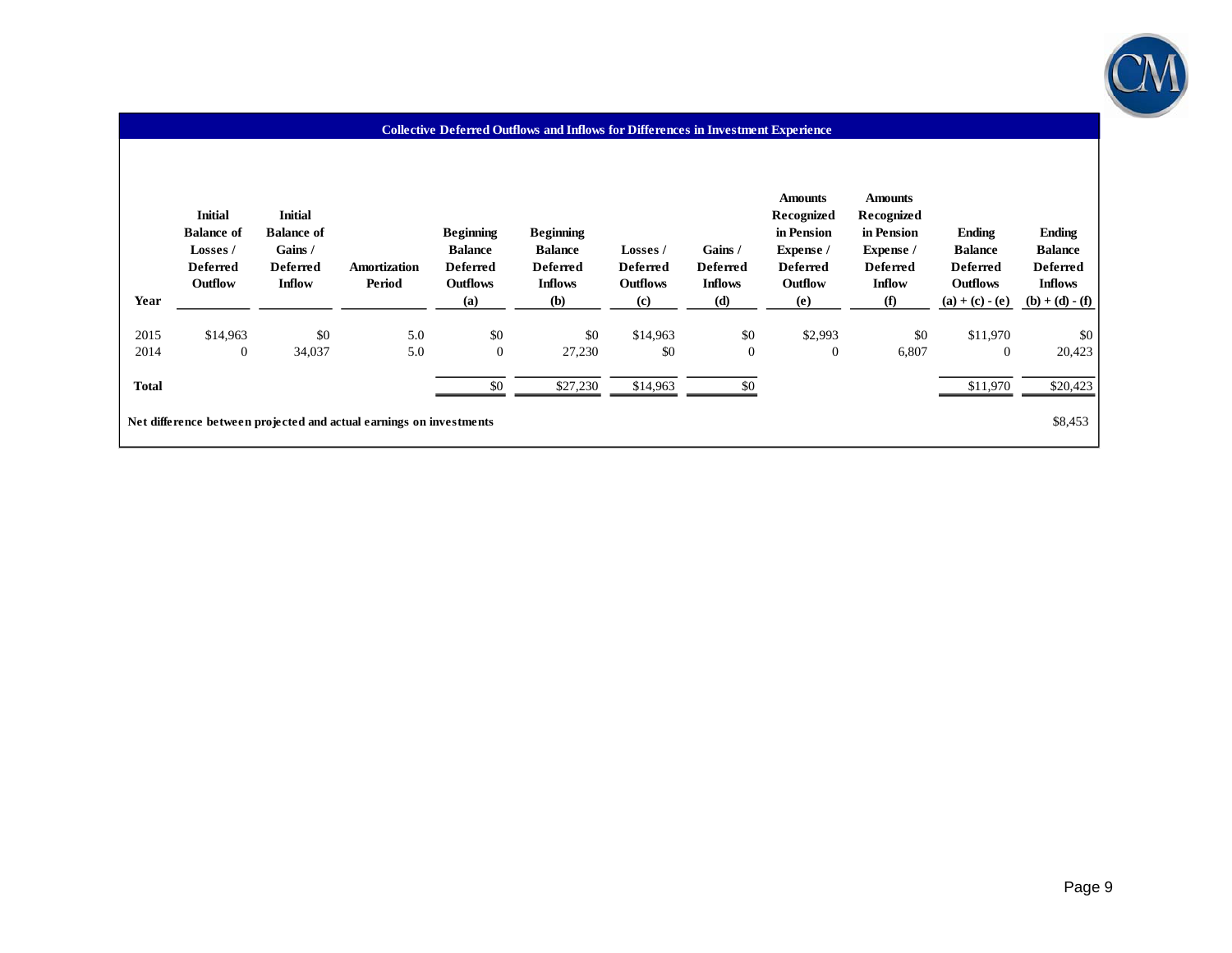

# **Amortization Period Beginning Balance Deferred Inflows Additions Deductions Ending Balance**

**Summary of Collective Deferred Outflows and Inflows**

| Amortization<br>Period                             | <b>Deferred</b><br><b>Inflows</b> | <b>Additions</b> | <b>Deductions</b> | Dalance<br><b>Deferred</b><br><b>Inflows</b> |
|----------------------------------------------------|-----------------------------------|------------------|-------------------|----------------------------------------------|
|                                                    |                                   |                  |                   |                                              |
| Difference between expected and actual experience  |                                   |                  |                   |                                              |
| 5.0                                                | \$0                               | \$7,542          | \$1,508           | \$6,034                                      |
| 5.1                                                | $\Omega$                          | \$0              | \$0               | $\theta$                                     |
| Difference between expected and actual assumptions |                                   |                  |                   |                                              |
| 5.0                                                | \$0                               | \$0              | \$0               | \$0                                          |
| 5.1                                                | $\Omega$                          | \$0              | \$0               | $\theta$                                     |
| Difference between projected and actual earnings   |                                   |                  |                   |                                              |
| 5.0                                                | \$0                               | \$0              | \$11,970          | (11,970)                                     |
| 5.0                                                | 27,230                            | \$0              | \$6,807           | 20,423                                       |
|                                                    |                                   |                  |                   | 8,453                                        |
|                                                    | \$27,230                          | \$7,542          | \$20,285          | \$14,487                                     |
|                                                    |                                   |                  |                   | рамке                                        |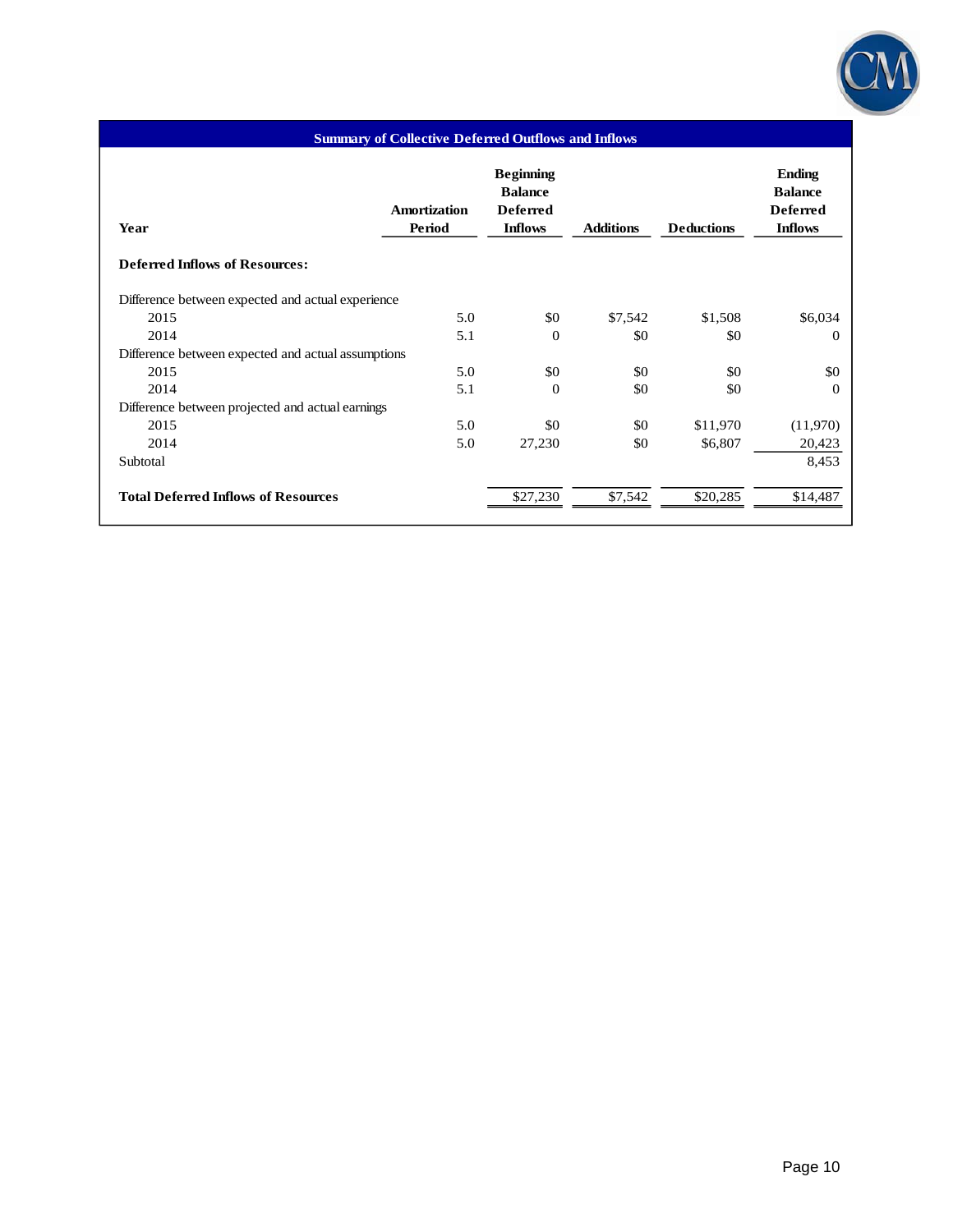

**Paragraph 80(i):** Collective amounts reported as deferred outflows of resources and deferred inflows of resources related to pensions will be recognized in the collective pension expense as follows. 100% of these amounts are allocated to the State.

| <b>Deferred Amounts to be Recognized in Fiscal Years</b><br><b>Following the Reporting Date:</b> |           |  |  |  |  |  |  |  |
|--------------------------------------------------------------------------------------------------|-----------|--|--|--|--|--|--|--|
|                                                                                                  |           |  |  |  |  |  |  |  |
| Year <sub>1</sub>                                                                                | \$(5,322) |  |  |  |  |  |  |  |
| Year 2                                                                                           | (5, 322)  |  |  |  |  |  |  |  |
| Year 3                                                                                           | (5, 324)  |  |  |  |  |  |  |  |
| Year 4                                                                                           | 1,481     |  |  |  |  |  |  |  |
| Year 5                                                                                           | O         |  |  |  |  |  |  |  |
| Thereafter                                                                                       | O         |  |  |  |  |  |  |  |
|                                                                                                  |           |  |  |  |  |  |  |  |

**Paragraph 80(j):** The amount of revenue recognized for the support provided by non-employer contributing entities for the participating employers is provided in Schedule B.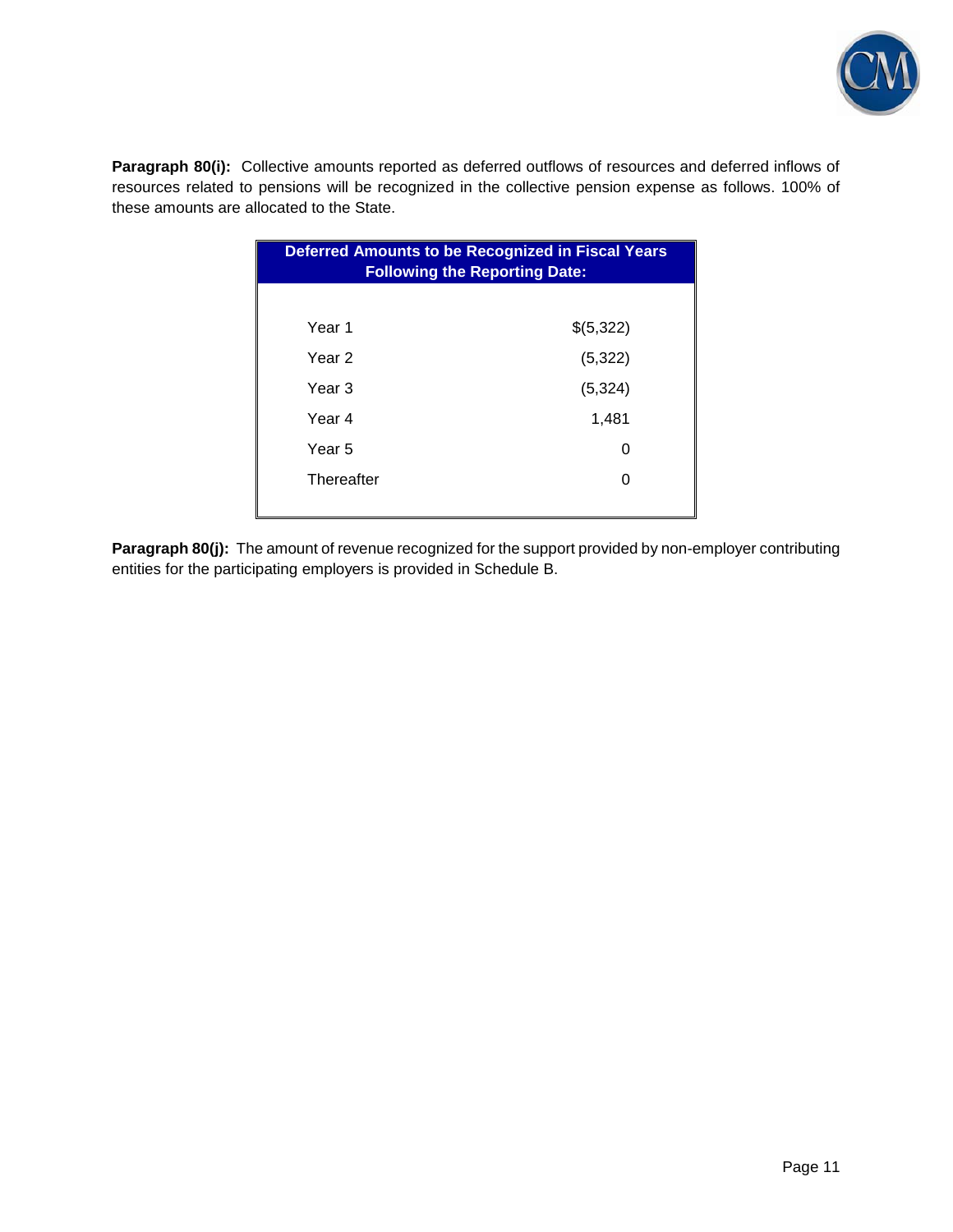

### **SECTION IV – COLLECTIVE PENSION EXPENSE**

As noted earlier, the collective Pension Expense (PE) consists of a number of different items. GASB 68 refers to the first as Service Cost which is the Normal Cost using the Entry Age Normal actuarial funding method. The second item is interest on the beginning Total Pension Liability (TPL) and the cash flow during the year at the 7.50% rate of return in effect as of the previous measurement date.

The next three items refer to any changes that occurred in the TPL due to:

- benefit changes, or
- actual versus expected experience, or
- changes in actuarial assumptions.

Benefit changes, which are reflected immediately in PE, can be positive, if there is a benefit improvement for existing Plan members, or negative if there is a benefit reduction. For the year ended June 30, 2015, there were no benefit changes to be recognized.

The next item to be recognized is the portion of current year changes in TPL due to actual versus expected Plan experience for the year. The portion to recognize in the current year is determined by spreading the total change over the average expected remaining service life of the entire Plan membership determined at the beginning of the year. The average expected remaining service life of active members is the average number of years the active members are expected to remain active. For the year ended June 30, 2015 this number of years for the active members is 8.4. The average expected remaining service life of the inactive members is zero. Therefore, the number of years to use for the amortization is the weighted average for all active and inactive members, or 5.0 years.

The last item under changes in TPL are changes in actuarial assumptions. There were no changes in assumptions since the last measurement date. If there was a change in TPL due to changes in actuarial assumptions, recognition of the change would also be spread over the average expected remaining service life of the plan membership.

Member contributions for the year and projected earnings on the Fiduciary Net Position (FNP), again at the discount rate used to calculate the liabilities, are subtracted from the amount determined thus far. One-fifth of current period differences between projected and actual investment earnings on the FNP are recognized in the pension expense.

The current year portions of previously determined experience, assumption and earnings amounts, recognized as deferred outflows and inflows (see Section III) are included also. Deferred outflows are added to the PE while deferred inflows are subtracted from the PE. Finally, administrative expenses and other miscellaneous items are included.

The calculation of the Collective Pension Expense determined as of the measurement date is shown in the following table: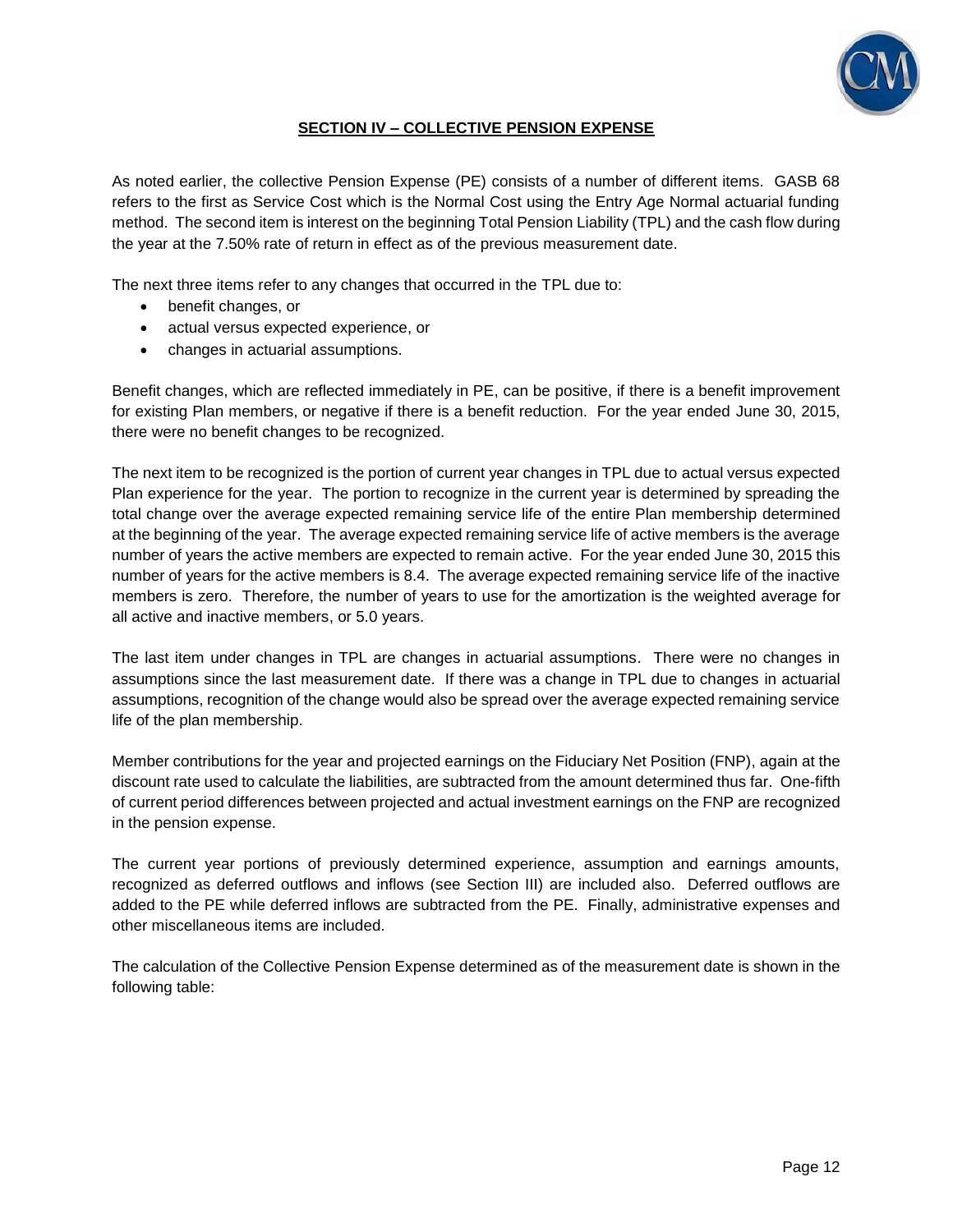

| <b>Collective Pension Expense</b><br><b>Determined as of the Measurement Date</b><br>(\$ thousands)                    |           |
|------------------------------------------------------------------------------------------------------------------------|-----------|
| Service Cost at end of year                                                                                            | \$7,751   |
| Interest on the TPL and net cash flow                                                                                  | 25,566    |
| Current-period benefit changes                                                                                         | 0         |
| Expensed portion of current-period difference between expected and<br>actual experience in the total pension liability | (1,508)   |
| Expensed portion of current-period changes of assumptions                                                              | 0         |
| Member contributions                                                                                                   | (5,061)   |
| Projected earnings on plan investments                                                                                 | (29,660)  |
| Expensed portion of current-period differences between projected and<br>actual earnings on plan investments            | 2,993     |
| Administrative expense                                                                                                 | 819       |
| Other                                                                                                                  | (493)     |
| Recognition of beginning deferred outflows of resources as pension<br>expense                                          | 0         |
| Recognition of beginning deferred inflows of resources as pension<br>expense                                           | (6, 807)  |
| <b>Collective Pension Expense</b>                                                                                      | \$(6,400) |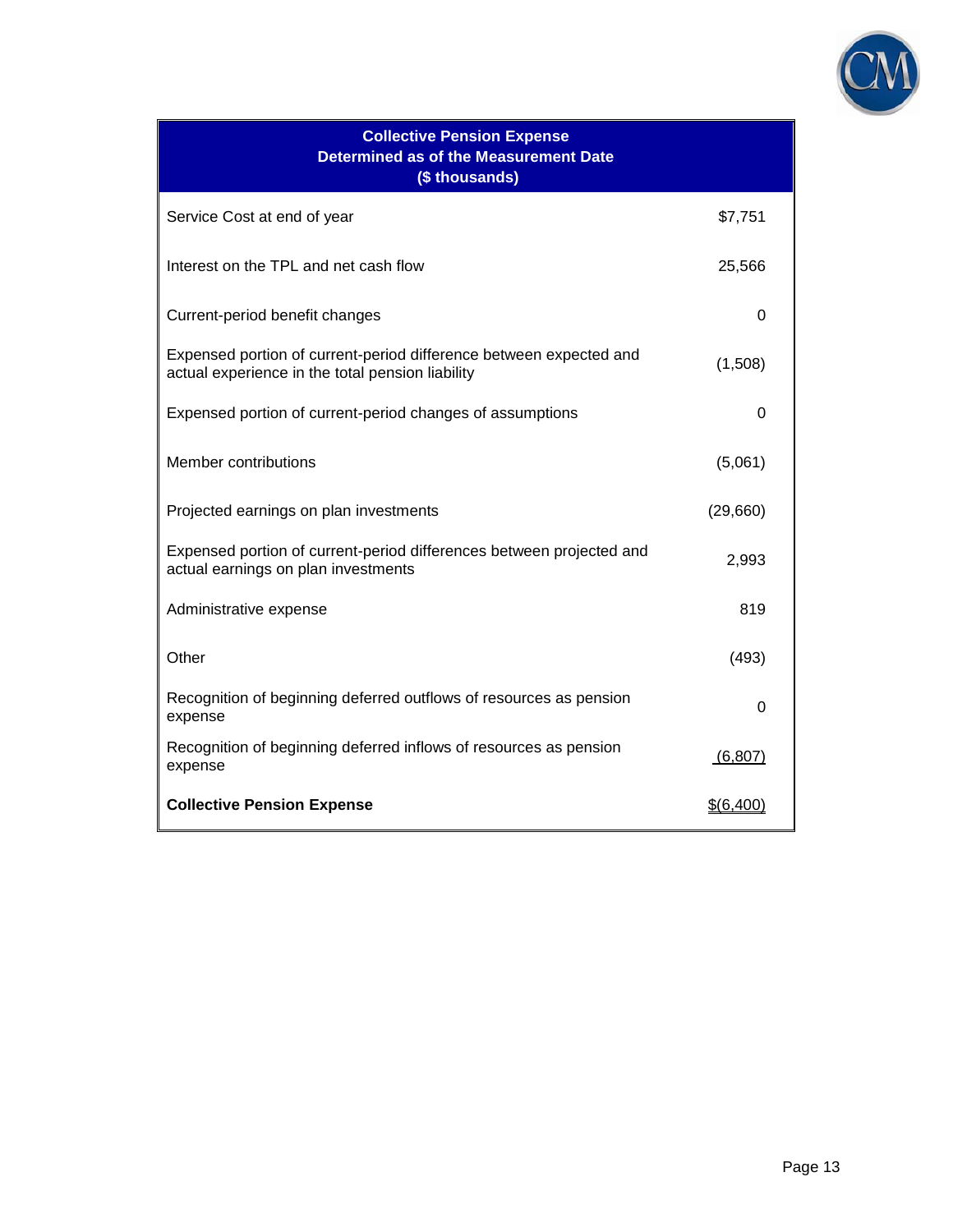

### **SECTION V – REQUIRED SUPPLEMENTARY INFORMATION**

### **Paragraph 82:**

*Changes of assumptions.* In 2010 and later, the expectation of retired life mortality was changed to the RP-2000 Mortality Tables rather than the 1994 Group Annuity Mortality Table, which was used prior to 2010. In 2010, rates of withdrawal, retirement, disability and mortality were adjusted to more closely reflect actual experience. In 2010, assumed rates of salary increase were adjusted to more closely reflect actual and anticipated experience.

*Method and assumptions used in calculations of actuarially determined contributions.* The actuarially determined contribution rates in the schedule of employer contributions are calculated as of June 30, three years prior to the end of the fiscal year in which contributions are reported (June 30, 2015 employer contributions are based on June 30, 2012 valuation). The following actuarial methods and assumptions were used to determine the most recent contribution rate reported in that schedule:

| Actuarial cost method         | Entry age                                                                                                               |
|-------------------------------|-------------------------------------------------------------------------------------------------------------------------|
| Amortization method           | Level percentage of payroll, open                                                                                       |
| Remaining amortization period | 10 years                                                                                                                |
| Asset valuation method        | 7-year smoothed market                                                                                                  |
| Inflation                     | 3.00 percent                                                                                                            |
| Salary increase               | 3.00% for FY 2012-2013                                                                                                  |
| Investment rate of return     | 6.00% for FY 2014+, including inflation<br>7.50 percent, net of pension plan investment<br>expense, including inflation |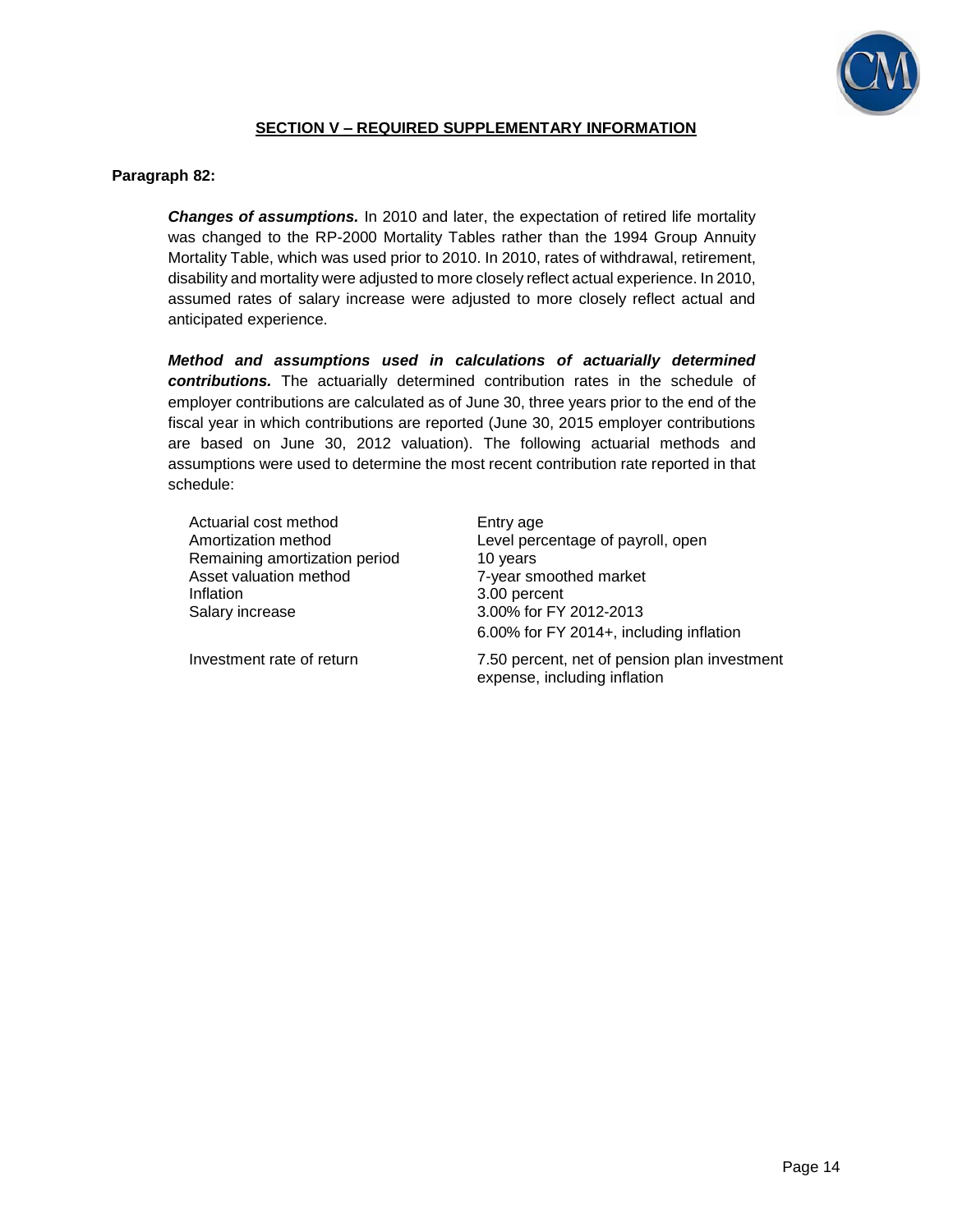

### **SCHEDULE A**

### **Georgia Judicial Retirement System Schedule of Employer Allocations as of June 30, 2014 and June 30, 2015**

| <b>Employer</b>                               | 2014<br><b>State Pension</b><br><b>Support Provided</b><br>to the Counties | 2014<br><b>Employer</b><br><b>Allocation</b><br><b>Percentage</b> | 2015<br><b>State Pension</b><br><b>Support Provided</b><br>to the Counties | 2015<br><b>Employer</b><br><b>Allocation</b><br><b>Percentage</b> |
|-----------------------------------------------|----------------------------------------------------------------------------|-------------------------------------------------------------------|----------------------------------------------------------------------------|-------------------------------------------------------------------|
| Appling County Board of Commissioners         | \$<br>5,641.81                                                             | 0.239965%                                                         | \$<br>8,689.62                                                             | 0.230677%                                                         |
| <b>Bacon County Board of Commissioners</b>    | 1,749.72                                                                   | 0.074421%                                                         | 2,887.20                                                                   | 0.076644%                                                         |
| <b>Baldwin County Board of Commissioners</b>  | 7,302.33                                                                   | 0.310592%                                                         | 10,557.45                                                                  | 0.280261%                                                         |
| <b>Bartow County Board of Commissioners</b>   | 4,292.60                                                                   | 0.182579%                                                         | 7,554.18                                                                   | 0.200535%                                                         |
| <b>Bibb County Board of Commissioners</b>     | 14,933.92                                                                  | 0.635189%                                                         | 25,180.74                                                                  | 0.668454%                                                         |
| <b>Brooks County Board of Commissioners</b>   | 2,265.78                                                                   | 0.096371%                                                         | 3,286.80                                                                   | 0.087252%                                                         |
| <b>Bryan County Board of Commissioners</b>    | 8,769.64                                                                   | 0.373002%                                                         | 13,989.79                                                                  | 0.371376%                                                         |
| <b>Bulloch County Board of Commissioners</b>  | 10,145.16                                                                  | 0.431507%                                                         | 15,377.10                                                                  | 0.408204%                                                         |
| <b>Burke County Board of Commissioners</b>    | 1,051.98                                                                   | 0.044744%                                                         | 2,655.46                                                                   | 0.070492%                                                         |
| <b>Camden County Board of Commissioners</b>   | 4,350.45                                                                   | 0.185039%                                                         | 7,033.64                                                                   | 0.186717%                                                         |
| <b>Candler County Board of Commissioners</b>  | 2,943.24                                                                   | 0.125186%                                                         | 4,856.64                                                                   | 0.128926%                                                         |
| <b>Carroll County Board of Commissioners</b>  | 11,688.45                                                                  | 0.497149%                                                         | 19,628.74                                                                  | 0.521069%                                                         |
| <b>Catoosa County Board of Commissioners</b>  | 1,649.84                                                                   | 0.070173%                                                         | 2,582.64                                                                   | 0.068559%                                                         |
| <b>Charlton County Board of Commissioners</b> | 3,569.04                                                                   | 0.151803%                                                         | 5,320.29                                                                   | 0.141234%                                                         |
| <b>Chatham County Board of Commissioners</b>  | 33,119.63                                                                  | 1.408688%                                                         | 52,657.11                                                                  | 1.397849%                                                         |
| Chattooga County Board of Commissioners       | 3,473.34                                                                   | 0.147733%                                                         | 5,509.88                                                                   | 0.146267%                                                         |
| <b>Cherokee County Board of Commissioners</b> | 30,096.10                                                                  | 1.280087%                                                         | 51,141.79                                                                  | 1.357623%                                                         |
| <b>Clarke County Board of Commissioners</b>   | 19,876.77                                                                  | 0.845425%                                                         | 29,664.11                                                                  | 0.787471%                                                         |
| <b>Clayton County Board of Commissioners</b>  | 47,934.74                                                                  | 2.038824%                                                         | 81,702.84                                                                  | 2.168904%                                                         |
| <b>Clinch County Board of Commissioners</b>   | 1,895.12                                                                   | 0.080606%                                                         | 2,966.52                                                                   | 0.078750%                                                         |
| <b>Cobb County Board of Commissioners</b>     | 104,566.58                                                                 | 4.447564%                                                         | 154,093.44                                                                 | 4.090602%                                                         |
| <b>Coffee County Board of Commissioners</b>   | 5,700.61                                                                   | 0.242466%                                                         | 9,881.16                                                                   | 0.262308%                                                         |
| <b>Colquitt County Board of Commissioners</b> | 5,423.10                                                                   | 0.230662%                                                         | 8,496.72                                                                   | 0.225556%                                                         |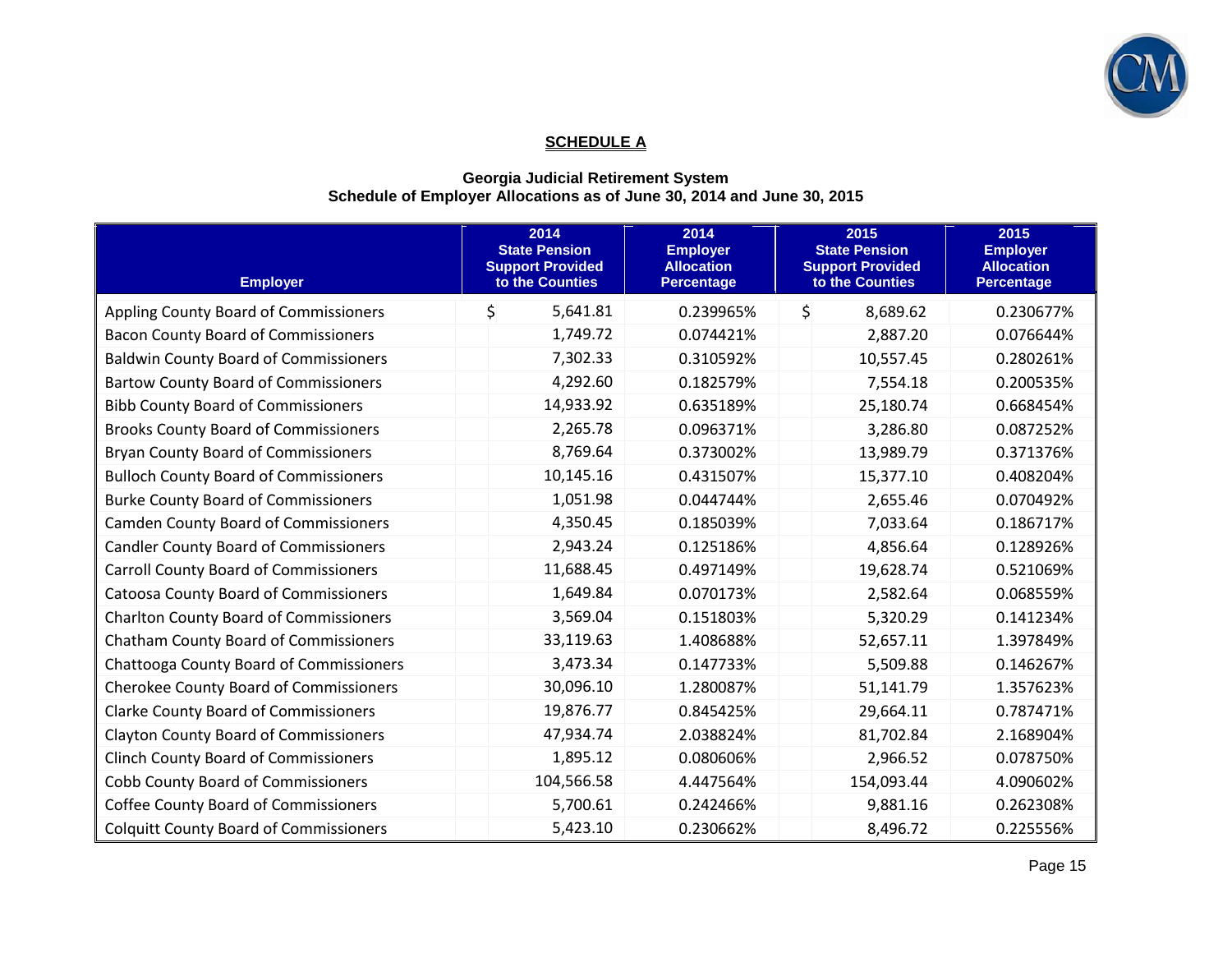

## **SCHEDULE A (continued)**

| <b>Employer</b>                                | 2014<br><b>State Pension</b><br><b>Support Provided</b><br>to the Counties |           | 2014<br><b>Employer</b><br><b>Allocation</b><br><b>Percentage</b> | 2015<br><b>State Pension</b><br><b>Support Provided</b><br>to the Counties |           | 2015<br><b>Employer</b><br><b>Allocation</b><br><b>Percentage</b> |
|------------------------------------------------|----------------------------------------------------------------------------|-----------|-------------------------------------------------------------------|----------------------------------------------------------------------------|-----------|-------------------------------------------------------------------|
| <b>Columbia County Board of Commissioners</b>  | \$                                                                         | 5,052.31  | 0.214892%                                                         | \$                                                                         | 13,436.50 | 0.356689%                                                         |
| <b>Coweta County Board of Commissioners</b>    |                                                                            | 21,525.13 | 0.915535%                                                         |                                                                            | 32,808.53 | 0.870943%                                                         |
| <b>Decatur County Board of Commissioners</b>   |                                                                            | 9,908.80  | 0.421454%                                                         |                                                                            | 13,002.42 | 0.345165%                                                         |
| Dekalb County Board of Commissioners           |                                                                            | 46,289.20 | 1.968834%                                                         |                                                                            | 62,952.30 | 1.671147%                                                         |
| Dougherty County Board of Commissioners        |                                                                            | 10,131.04 | 0.430907%                                                         |                                                                            | 16,071.82 | 0.426646%                                                         |
| Douglas County Board of Commissioners          |                                                                            | 21,449.50 | 0.912319%                                                         |                                                                            | 31,346.07 | 0.832121%                                                         |
| <b>Early County Board of Commissioners</b>     |                                                                            | 1,899.12  | 0.080776%                                                         |                                                                            | 1,301.65  | 0.034554%                                                         |
| <b>Effingham County Board of Commissioners</b> |                                                                            | 9,014.06  | 0.383398%                                                         |                                                                            | 13,655.80 | 0.362510%                                                         |
| <b>Elbert County Board of Commissioners</b>    |                                                                            | 4,376.24  | 0.186136%                                                         |                                                                            | 3,175.90  | 0.084308%                                                         |
| <b>Emanuel County Board of Commissioners</b>   |                                                                            | 2,660.96  | 0.113179%                                                         |                                                                            | 4,325.71  | 0.114831%                                                         |
| <b>Evans County Board of Commissioners</b>     |                                                                            | 3,058.32  | 0.130081%                                                         |                                                                            | 5,197.91  | 0.137985%                                                         |
| <b>Fayette County Board of Commissioners</b>   |                                                                            | 16,571.33 | 0.704834%                                                         |                                                                            | 16,104.48 | 0.427513%                                                         |
| <b>Floyd County Board of Commissioners</b>     |                                                                            | 4,508.77  | 0.191773%                                                         |                                                                            | 7,153.87  | 0.189908%                                                         |
| Forsyth County Board of Commissioners          |                                                                            | 11,572.30 | 0.492208%                                                         |                                                                            | 16,787.28 | 0.445639%                                                         |
| <b>Fulton County Board of Commissioners</b>    |                                                                            | 46,858.43 | 1.993045%                                                         |                                                                            | 81,837.93 | 2.172490%                                                         |
| <b>Glynn County Board of Commissioners</b>     |                                                                            | 9,399.80  | 0.399805%                                                         |                                                                            | 14,115.72 | 0.374719%                                                         |
| <b>Gordon County Board of Commissioners</b>    |                                                                            | 3,756.74  | 0.159787%                                                         |                                                                            | 5,521.98  | 0.146588%                                                         |
| <b>Grady County Board of Commissioners</b>     |                                                                            | 3,144.56  | 0.133749%                                                         |                                                                            | 5,124.37  | 0.136033%                                                         |
| <b>Gwinnett County Board of Commissioners</b>  |                                                                            | 40,269.55 | 1.712798%                                                         |                                                                            | 65,686.59 | 1.743732%                                                         |
| Habersham County Board of Commissioners        |                                                                            | 11,260.68 | 0.478954%                                                         |                                                                            | 19,346.00 | 0.513564%                                                         |
| Hall County Board of Commissioners             |                                                                            | 36,873.05 | 1.568333%                                                         |                                                                            | 53,575.64 | 1.422232%                                                         |
| Haralson County Board of Commissioners         |                                                                            | 4,921.92  | 0.209346%                                                         |                                                                            | 8,121.72  | 0.215601%                                                         |
| Henry County Board of Commissioners            |                                                                            | 23,110.13 | 0.982951%                                                         |                                                                            | 41,968.20 | 1.114098%                                                         |
| Houston County Board of Commissioners          |                                                                            | 16,470.52 | 0.700546%                                                         |                                                                            | 24,810.62 | 0.658629%                                                         |
| Jackson County Board of Commissioners          |                                                                            | 10,729.94 | 0.456380%                                                         |                                                                            | 14,863.68 | 0.394575%                                                         |
| Jeff Davis County Board of Commissioners       |                                                                            | 6,465.55  | 0.275001%                                                         |                                                                            | 8,522.77  | 0.226248%                                                         |
| Jefferson County Board of Commissioners        |                                                                            | 3,897.51  | 0.165774%                                                         |                                                                            | 5,653.80  | 0.150087%                                                         |
| Jenkins County Board of Commissioners          |                                                                            | 1,785.19  | 0.075930%                                                         |                                                                            | 2,713.43  | 0.072031%                                                         |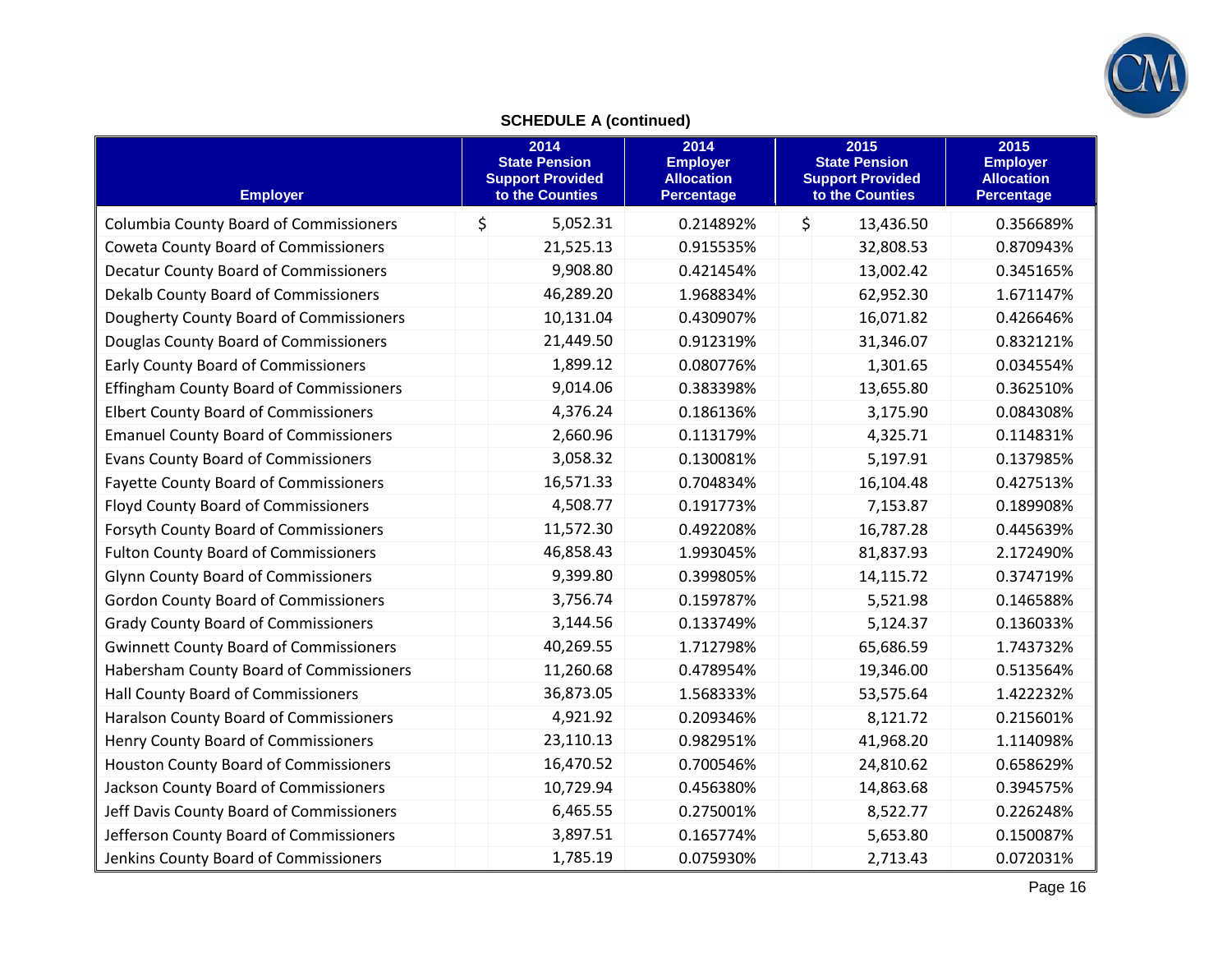

## **SCHEDULE A (continued)**

| <b>Employer</b>                               | 2014<br><b>State Pension</b><br><b>Support Provided</b><br>to the Counties | 2014<br><b>Employer</b><br><b>Allocation</b><br><b>Percentage</b> | 2015<br><b>State Pension</b><br><b>Support Provided</b><br>to the Counties | 2015<br><b>Employer</b><br><b>Allocation</b><br><b>Percentage</b> |
|-----------------------------------------------|----------------------------------------------------------------------------|-------------------------------------------------------------------|----------------------------------------------------------------------------|-------------------------------------------------------------------|
| Lamar County Board of Commissioners           | \$<br>4,363.44                                                             | 0.185592%                                                         | \$<br>7,200.12                                                             | 0.191136%                                                         |
| Liberty County Board of Commissioners         | 9,643.13                                                                   | 0.410154%                                                         | 13,988.76                                                                  | 0.371349%                                                         |
| Long County Board of Commissioners            | 3,503.94                                                                   | 0.149034%                                                         | 4,723.01                                                                   | 0.125378%                                                         |
| Lowndes County Board of Commissioners         | 14,270.39                                                                  | 0.606967%                                                         | 26,383.69                                                                  | 0.700388%                                                         |
| <b>Lumpkin County Board of Commissioners</b>  | 3,819.72                                                                   | 0.162465%                                                         | 6,002.76                                                                   | 0.159351%                                                         |
| Mcduffie County Board of Commissioners        | 2,876.38                                                                   | 0.122342%                                                         | 4,746.42                                                                   | 0.126000%                                                         |
| Mcintosh County Board of Commissioners        | 6,364.65                                                                   | 0.270710%                                                         | 9,232.92                                                                   | 0.245099%                                                         |
| Meriwether County Board of Commissioners      | 2,955.54                                                                   | 0.125709%                                                         | 3,804.58                                                                   | 0.100997%                                                         |
| Miller County Board of Commissioners          | 4,977.27                                                                   | 0.211700%                                                         | 8,169.00                                                                   | 0.216856%                                                         |
| Mitchell County Board of Commissioners        | 4,846.33                                                                   | 0.206131%                                                         | 7,504.56                                                                   | 0.199218%                                                         |
| Muscogee County Board of Commissioners        | 25,906.29                                                                  | 1.101881%                                                         | 38,158.38                                                                  | 1.012962%                                                         |
| Newton County Board of Commissioners          | 4,037.28                                                                   | 0.171719%                                                         | 6,689.67                                                                   | 0.177586%                                                         |
| Oconee County Board of Commissioners          | 1,540.56                                                                   | 0.065525%                                                         | 2,618.40                                                                   | 0.069509%                                                         |
| <b>Paulding County Board of Commissioners</b> | 4,098.95                                                                   | 0.174342%                                                         | 6,763.76                                                                   | 0.179552%                                                         |
| Pickens County Board of Commissioners         | 5,248.10                                                                   | 0.223219%                                                         | 7,760.15                                                                   | 0.206003%                                                         |
| Pierce County Board of Commissioners          | 3,557.86                                                                   | 0.151328%                                                         | 4,226.64                                                                   | 0.112201%                                                         |
| <b>Putnam County Board of Commissioners</b>   | 5,126.68                                                                   | 0.218055%                                                         | 7,726.92                                                                   | 0.205121%                                                         |
| <b>Richmond County Board of Commissioners</b> | 39,829.08                                                                  | 1.694063%                                                         | 61,671.65                                                                  | 1.637151%                                                         |
| Rockdale County Board of Commissioners        | 10,156.27                                                                  | 0.431980%                                                         | 15,797.21                                                                  | 0.419357%                                                         |
| <b>Screven County Board of Commissioners</b>  | 2,309.88                                                                   | 0.098247%                                                         | 3,847.08                                                                   | 0.102126%                                                         |
| Spalding County Board of Commissioners        | 7,032.48                                                                   | 0.299115%                                                         | 11,604.48                                                                  | 0.308055%                                                         |
| <b>Stephens County Board of Commissioners</b> | 1,976.93                                                                   | 0.084085%                                                         | 2,287.48                                                                   | 0.060724%                                                         |
| <b>Sumter County Board of Commissioners</b>   | 6,255.51                                                                   | 0.266068%                                                         | 9,487.30                                                                   | 0.251852%                                                         |
| <b>Tattnall County Board of Commissioners</b> | 6,369.77                                                                   | 0.270927%                                                         | 3,774.42                                                                   | 0.100197%                                                         |
| Thomas County Board of Commissioners          | 4,423.54                                                                   | 0.188148%                                                         | 6,616.92                                                                   | 0.175654%                                                         |
| <b>Tift County Board of Commissioners</b>     | 11,983.36                                                                  | 0.509692%                                                         | 19,819.45                                                                  | 0.526132%                                                         |
| Toombs County Board of Commissioners          | 3,065.30                                                                   | 0.130377%                                                         | 4,467.45                                                                   | 0.118594%                                                         |
| <b>Treutlen County Board of Commissioners</b> | 3,753.10                                                                   | 0.159632%                                                         | 5,444.40                                                                   | 0.144528%                                                         |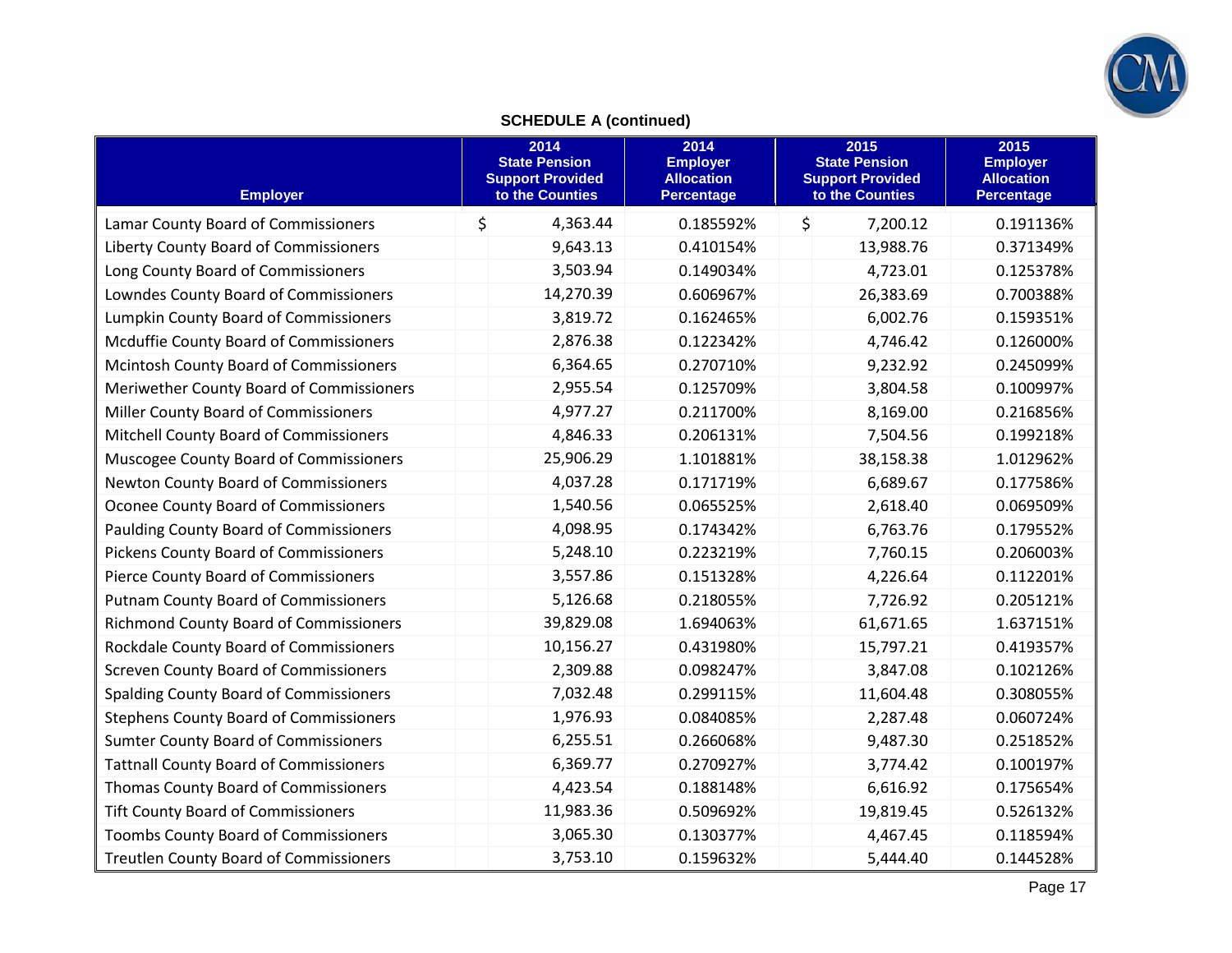

## **SCHEDULE A (continued)**

| <b>Employer</b>                                   |
|---------------------------------------------------|
| <b>Troup County Board of Commissioners</b>        |
| <b>Turner County Board of Commissioners</b>       |
| <b>Upson County Board of Commissioners</b>        |
| <b>Walker County Board of Commissioners</b>       |
| <b>Walton County Board of Commissioners</b>       |
| Ware County Board of Commissioners                |
| <b>Washington County Board of Commissioners</b>   |
| Wayne County Board of Commissioners               |
| Whitfield County Board of Commissioners           |
| Worth County Board of Commissioners               |
| Eighth Judicial Board of Commissioners            |
| <b>Atlantic Judicial Circuit</b>                  |
|                                                   |
| Total for State Support Provided to the Districts |
|                                                   |
|                                                   |
| <b>Prosecuting Attorneys Council</b>              |
| <b>Superior Courts of Georgia</b>                 |
| Georgia Department of Law                         |
| <b>General Assembly of Georgia</b>                |
|                                                   |
| <b>Amount for State Employers</b>                 |
|                                                   |
| <b>Total State of Georgia</b>                     |
|                                                   |
|                                                   |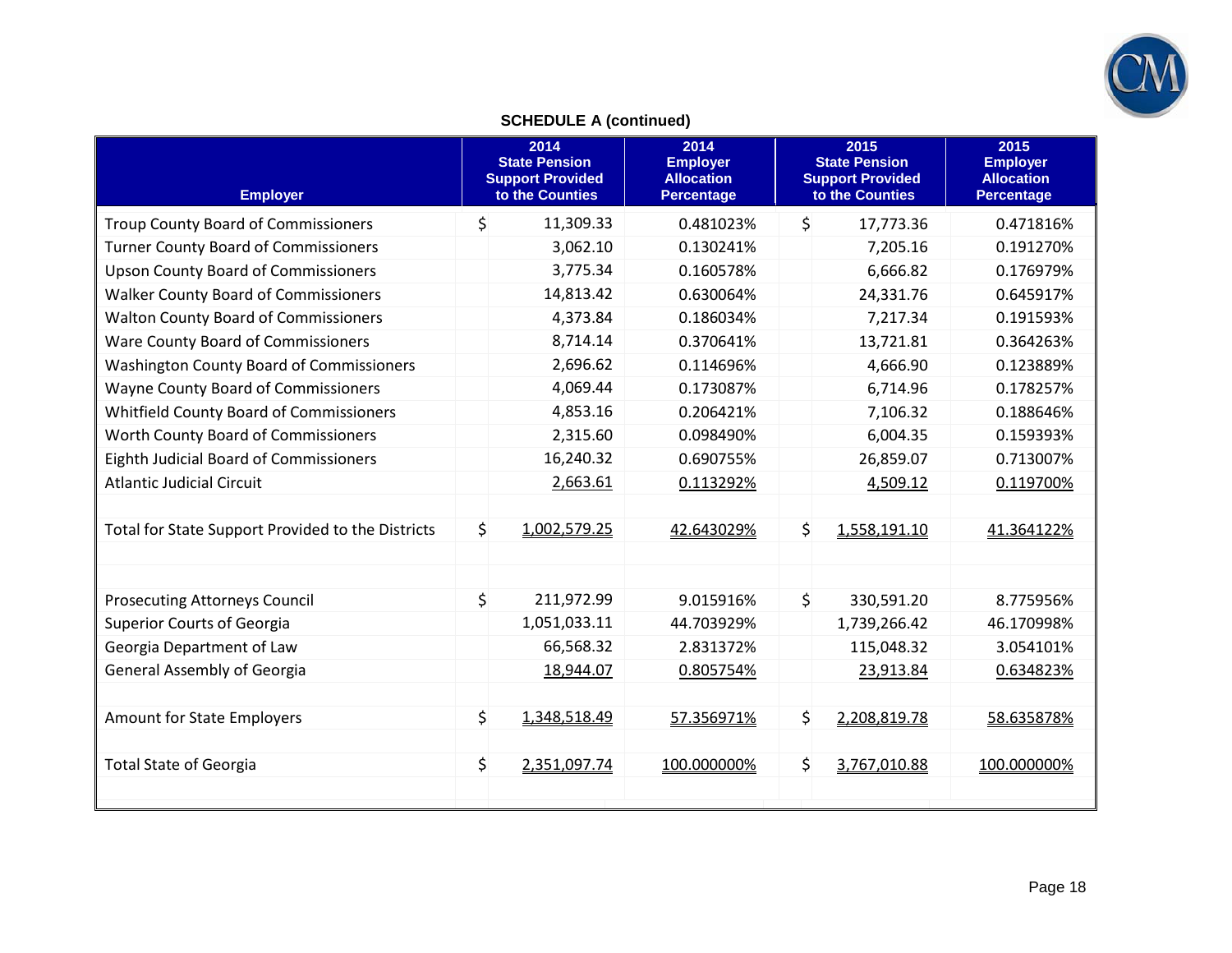

### **SCHEDULE B**

#### **Georgia Judicial Retirement System Schedule of Pension Amounts by Employer as of June 30, 2015**

| <b>Deferred</b><br><b>Amounts from</b><br><b>Changes in</b><br><b>Net</b><br><b>Changes in</b><br>Changes in<br><b>Proportion and</b><br><b>Difference</b><br><b>Proportion and</b><br><b>Proportion and</b><br><b>Differences</b><br><b>Differences</b><br><b>Differences</b><br><b>Between</b><br><b>Between</b><br><b>Between</b><br>Projected<br><b>Between</b><br><b>Employer</b><br>and Actual<br><b>Employer</b><br><b>Employer</b><br><b>Difference</b><br><b>Contributions</b><br><b>Contributions</b><br><b>Total</b><br><b>Difference</b><br>Investment<br><b>Contributions</b><br><b>Total</b><br>2015<br><b>Between</b><br><b>Deferred</b><br><b>Between</b><br><b>Earnings on</b><br><b>Deferred</b><br><b>Proportionate</b><br><b>Total</b><br>and<br>and<br>and<br><b>Expected</b><br><b>Outflows</b><br><b>Proportionate</b><br><b>Inflows</b><br><b>Share of Plan</b><br>Proportionate<br><b>Net</b><br><b>Proportionate</b><br><b>Expected</b><br><b>Pension</b><br><b>Employer</b><br><b>Change of</b><br><b>Pension</b><br>and Actual<br><b>Share of</b><br>and Actual<br>Plan<br><b>Change of</b><br>Share of<br><b>Pension</b><br>Share of<br><b>Pension</b><br>of<br><b>of</b><br>Liability<br><b>Assumptions Contributions</b><br><b>Contributions</b><br><b>Employer</b><br><b>Experience Assumptions Contributions Resources</b><br><b>Experience</b><br><b>Resources</b><br><b>Investments</b><br><b>Expense</b><br><b>Expense</b><br>$\mathsf{S}$ .<br>Appling County Board of Commissioners<br>$S -$<br>\$13,919<br>\$19,499<br>$S -$<br>\$56<br>\$(110, 197)<br>\$1,718<br>\$1,718<br>\$33,474<br>\$(14, 763)<br>\$411<br>\$(14, 352)<br>323<br>323<br>4,625<br>6,479<br>411<br>11,515<br>(4,905)<br>1<br>(4,904)<br>Bacon County Board of Commissioners<br>(36, 614)<br>$\sim$<br>44,995<br>(16)<br><b>Baldwin County Board of Commissioners</b><br>(133, 883)<br>5,610<br>5,610<br>16,911<br>23,690<br>4,394<br>(17, 937)<br>(17, 953)<br>399<br>399<br>(702)<br>Bartow County Board of Commissioners<br>(95, 798)<br>12,100<br>16,951<br>3,320<br>32,371<br>(12, 836)<br>(13, 538)<br>(50, 027)<br><b>Bibb County Board of Commissioners</b><br>(319, 327)<br>40,335<br>56,504<br>23,848<br>120,687<br>(42,780)<br>(7, 247)<br>٠<br><b>Brooks County Board of Commissioners</b><br>(41, 681)<br>1,686<br>1,686<br>5,265<br>7,375<br>1,494<br>14,134<br>(5,584)<br>(60)<br>(5,644)<br>$\sim$<br>301<br>301<br>22,409<br>31,392<br>54,968<br>(302)<br>(24,070)<br>Bryan County Board of Commissioners<br>(177, 410)<br>1,167<br>(23, 768)<br>5,678<br>34,505<br>59,136<br>1,519<br>(24, 607)<br><b>Bulloch County Board of Commissioners</b><br>(195,003)<br>5,678<br>24,631<br>(26, 126)<br>٠<br>(5,790)<br>Burke County Board of Commissioners<br>(33, 675)<br>4,253<br>5,959<br>5,033<br>15,245<br>(4, 512)<br>(1, 278)<br>Camden County Board of Commissioners<br>(89, 197)<br>11,267<br>15,783<br>711<br>27,761<br>(11,950)<br>(207)<br>(12, 157)<br>$\sim$<br>$\overline{\phantom{a}}$<br>٠<br>Candler County Board of Commissioners<br>7,779<br>10,898<br>6,880<br>25,557<br>(8, 252)<br>(2, 170)<br>(10, 422)<br>(61, 589)<br>$\overline{\phantom{a}}$<br>(586)<br>44,046<br>4,424<br>79,911<br>(33, 348)<br>(33, 934)<br>Carroll County Board of Commissioners<br>(248, 920)<br>1,611<br>1,611<br>31,441<br>Catoosa County Board of Commissioners<br>849<br>849<br>4,137<br>5,795<br>9,932<br>(4, 388)<br>253<br>(4, 135)<br>(32, 751)<br>8,522<br>11,939<br>20,461<br>(9,039)<br>701<br>(8, 338)<br>Charlton County Board of Commissioners<br>(67, 469)<br>2,613<br>2,613<br>$\sim$<br>Chatham County Board of Commissioners<br>(667, 766)<br>2,004<br>2,004<br>84,346<br>118,160<br>4,973<br>207,479<br>(89, 462)<br>(1, 103)<br>(90, 565)<br>(9,086)<br>Chattooga County Board of Commissioners<br>(69, 873)<br>911<br>911<br>8,826<br>12,364<br>21,190<br>(9, 361)<br>275<br>٠<br>Cherokee County Board of Commissioners<br>(648, 550)<br>19,501<br>19,501<br>81,919<br>114,760<br>14,339<br>211,018<br>(86, 888)<br>2,705<br>(84, 183)<br>10,718<br>10,718<br>47,516<br>66,565<br>494<br>114,575<br>(50, 398)<br>2,519<br>(47, 879)<br>Clarke County Board of Commissioners<br>(376, 183)<br>٠<br>(5, 425)<br>Clayton County Board of Commissioners<br>(1,036,107)<br>1,826<br>1,826<br>130,872<br>183,337<br>24,056<br>338,265<br>(138, 810)<br>(144, 235)<br>344<br>6,657<br>(4,960)<br>Clinch County Board of Commissioners<br>(37, 620)<br>344<br>4,752<br>18<br>11,427<br>(5,040)<br>80<br>×.<br>345,779<br>Cobb County Board of Commissioners<br>66,015<br>66,015<br>246,827<br>40,649<br>633,255<br>3,392<br>(258, 406)<br>(1,954,121)<br>(261,798)<br>897<br>897<br>(627)<br>Coffee County Board of Commissioners<br>15,828<br>22,173<br>3,670<br>41,671<br>(16, 787)<br>(17, 414)<br>(125, 307)<br>٠<br>667<br>(107, 750)<br>2,281<br>19.066<br>32,676<br>(13, 768)<br><b>Colquitt County Board of Commissioners</b><br>2.281<br>13,610<br>(14, 435)<br>(170, 394)<br>21,523<br>30,015<br>81,689<br>(22, 827)<br>(7, 779)<br>(30, 606)<br>Columbia County Board of Commissioners<br>30,151<br>$\overline{\phantom{a}}$<br>52,553<br>73,621<br>126,174<br>(55, 739)<br>2,603<br>(53, 136)<br>Coweta County Board of Commissioners<br>(416,058)<br>9,925<br>9,925<br>$\sim$<br>53,517<br>2,393<br>(19, 698)<br>Decatur County Board of Commissioners<br>(164, 889)<br>14,108<br>14,108<br>20,827<br>29,177<br>3,513<br>(22,091)<br>٠<br>8,670<br>(98, 284)<br>Dekalb County Board of Commissioners<br>(798, 324)<br>55,054<br>55,054<br>100,837<br>141,262<br>15,787<br>257,886<br>(106, 954)<br>$\sim$<br>Dougherty County Board of Commissioners<br>(203, 813)<br>4,578<br>4,578<br>25,744<br>36,064<br>61,808<br>(27, 306)<br>1,419<br>(25, 887)<br>14,832<br>14,832<br>50,210<br>70,339<br>10,455<br>336<br>(52, 921)<br>Douglas County Board of Commissioners<br>(397, 513)<br>131,004<br>(53, 257)<br>$\sim$<br>(16, 507)<br>8,548<br>8.548<br>2,085<br>2,921<br>6,471<br>1,664<br>(547)<br>Early County Board of Commissioners<br>1,465<br>(2, 211)<br>3,862<br>30,643<br>3,979<br>(318)<br>(23, 518)<br>Effingham County Board of Commissioners<br>(173, 175)<br>3,862<br>21,874<br>56,496<br>(23, 200)<br>٠<br>18,831<br>18,831<br>7,127<br>23,257<br>(5, 395)<br>(4, 249)<br>Elbert County Board of Commissioners<br>(40, 275)<br>5,087<br>11,043<br>1,146<br>٠<br>(125)<br>(7, 473)<br><b>Emanuel County Board of Commissioners</b><br>6,929<br>9,707<br>456<br>17,092<br>(7, 348)<br>(54, 856)<br>$\sim$<br>$\overline{\phantom{a}}$ |                                     |           |  | <b>Deferred Outflows of Resources</b> |    |       |        | <b>Deferred Inflows of Resources</b> |       |        |         | <b>Pension Expense</b> |         |
|-------------------------------------------------------------------------------------------------------------------------------------------------------------------------------------------------------------------------------------------------------------------------------------------------------------------------------------------------------------------------------------------------------------------------------------------------------------------------------------------------------------------------------------------------------------------------------------------------------------------------------------------------------------------------------------------------------------------------------------------------------------------------------------------------------------------------------------------------------------------------------------------------------------------------------------------------------------------------------------------------------------------------------------------------------------------------------------------------------------------------------------------------------------------------------------------------------------------------------------------------------------------------------------------------------------------------------------------------------------------------------------------------------------------------------------------------------------------------------------------------------------------------------------------------------------------------------------------------------------------------------------------------------------------------------------------------------------------------------------------------------------------------------------------------------------------------------------------------------------------------------------------------------------------------------------------------------------------------------------------------------------------------------------------------------------------------------------------------------------------------------------------------------------------------------------------------------------------------------------------------------------------------------------------------------------------------------------------------------------------------------------------------------------------------------------------------------------------------------------------------------------------------------------------------------------------------------------------------------------------------------------------------------------------------------------------------------------------------------------------------------------------------------------------------------------------------------------------------------------------------------------------------------------------------------------------------------------------------------------------------------------------------------------------------------------------------------------------------------------------------------------------------------------------------------------------------------------------------------------------------------------------------------------------------------------------------------------------------------------------------------------------------------------------------------------------------------------------------------------------------------------------------------------------------------------------------------------------------------------------------------------------------------------------------------------------------------------------------------------------------------------------------------------------------------------------------------------------------------------------------------------------------------------------------------------------------------------------------------------------------------------------------------------------------------------------------------------------------------------------------------------------------------------------------------------------------------------------------------------------------------------------------------------------------------------------------------------------------------------------------------------------------------------------------------------------------------------------------------------------------------------------------------------------------------------------------------------------------------------------------------------------------------------------------------------------------------------------------------------------------------------------------------------------------------------------------------------------------------------------------------------------------------------------------------------------------------------------------------------------------------------------------------------------------------------------------------------------------------------------------------------------------------------------------------------------------------------------------------------------------------------------------------------------------------------------------------------------------------------------------------------------------------------------------------------------------------------------------------------------------------------------------------------------------------------------------------------------------------------------------------------------------------------------------------------------------------------------------------------------------------------------------------------------------------------------------------------------------------------------------------------------------------------------------------------------------------------------------------------------------------------------------------------------------------------------------------------------------------------------------------------------------------------------------------------------------------------------------------------------------------------------------------------------------------------------------------------------------------------------------------------------------------------------------------------------------------------------------------------------------------------------------------------------------------------------------------------------------------|-------------------------------------|-----------|--|---------------------------------------|----|-------|--------|--------------------------------------|-------|--------|---------|------------------------|---------|
|                                                                                                                                                                                                                                                                                                                                                                                                                                                                                                                                                                                                                                                                                                                                                                                                                                                                                                                                                                                                                                                                                                                                                                                                                                                                                                                                                                                                                                                                                                                                                                                                                                                                                                                                                                                                                                                                                                                                                                                                                                                                                                                                                                                                                                                                                                                                                                                                                                                                                                                                                                                                                                                                                                                                                                                                                                                                                                                                                                                                                                                                                                                                                                                                                                                                                                                                                                                                                                                                                                                                                                                                                                                                                                                                                                                                                                                                                                                                                                                                                                                                                                                                                                                                                                                                                                                                                                                                                                                                                                                                                                                                                                                                                                                                                                                                                                                                                                                                                                                                                                                                                                                                                                                                                                                                                                                                                                                                                                                                                                                                                                                                                                                                                                                                                                                                                                                                                                                                                                                                                                                                                                                                                                                                                                                                                                                                                                                                                                                                                                                                                                                                       |                                     |           |  |                                       |    |       |        |                                      |       |        |         |                        |         |
|                                                                                                                                                                                                                                                                                                                                                                                                                                                                                                                                                                                                                                                                                                                                                                                                                                                                                                                                                                                                                                                                                                                                                                                                                                                                                                                                                                                                                                                                                                                                                                                                                                                                                                                                                                                                                                                                                                                                                                                                                                                                                                                                                                                                                                                                                                                                                                                                                                                                                                                                                                                                                                                                                                                                                                                                                                                                                                                                                                                                                                                                                                                                                                                                                                                                                                                                                                                                                                                                                                                                                                                                                                                                                                                                                                                                                                                                                                                                                                                                                                                                                                                                                                                                                                                                                                                                                                                                                                                                                                                                                                                                                                                                                                                                                                                                                                                                                                                                                                                                                                                                                                                                                                                                                                                                                                                                                                                                                                                                                                                                                                                                                                                                                                                                                                                                                                                                                                                                                                                                                                                                                                                                                                                                                                                                                                                                                                                                                                                                                                                                                                                                       |                                     |           |  |                                       |    |       |        |                                      |       |        |         |                        |         |
|                                                                                                                                                                                                                                                                                                                                                                                                                                                                                                                                                                                                                                                                                                                                                                                                                                                                                                                                                                                                                                                                                                                                                                                                                                                                                                                                                                                                                                                                                                                                                                                                                                                                                                                                                                                                                                                                                                                                                                                                                                                                                                                                                                                                                                                                                                                                                                                                                                                                                                                                                                                                                                                                                                                                                                                                                                                                                                                                                                                                                                                                                                                                                                                                                                                                                                                                                                                                                                                                                                                                                                                                                                                                                                                                                                                                                                                                                                                                                                                                                                                                                                                                                                                                                                                                                                                                                                                                                                                                                                                                                                                                                                                                                                                                                                                                                                                                                                                                                                                                                                                                                                                                                                                                                                                                                                                                                                                                                                                                                                                                                                                                                                                                                                                                                                                                                                                                                                                                                                                                                                                                                                                                                                                                                                                                                                                                                                                                                                                                                                                                                                                                       |                                     |           |  |                                       |    |       |        |                                      |       |        |         |                        |         |
|                                                                                                                                                                                                                                                                                                                                                                                                                                                                                                                                                                                                                                                                                                                                                                                                                                                                                                                                                                                                                                                                                                                                                                                                                                                                                                                                                                                                                                                                                                                                                                                                                                                                                                                                                                                                                                                                                                                                                                                                                                                                                                                                                                                                                                                                                                                                                                                                                                                                                                                                                                                                                                                                                                                                                                                                                                                                                                                                                                                                                                                                                                                                                                                                                                                                                                                                                                                                                                                                                                                                                                                                                                                                                                                                                                                                                                                                                                                                                                                                                                                                                                                                                                                                                                                                                                                                                                                                                                                                                                                                                                                                                                                                                                                                                                                                                                                                                                                                                                                                                                                                                                                                                                                                                                                                                                                                                                                                                                                                                                                                                                                                                                                                                                                                                                                                                                                                                                                                                                                                                                                                                                                                                                                                                                                                                                                                                                                                                                                                                                                                                                                                       |                                     |           |  |                                       |    |       |        |                                      |       |        |         |                        |         |
|                                                                                                                                                                                                                                                                                                                                                                                                                                                                                                                                                                                                                                                                                                                                                                                                                                                                                                                                                                                                                                                                                                                                                                                                                                                                                                                                                                                                                                                                                                                                                                                                                                                                                                                                                                                                                                                                                                                                                                                                                                                                                                                                                                                                                                                                                                                                                                                                                                                                                                                                                                                                                                                                                                                                                                                                                                                                                                                                                                                                                                                                                                                                                                                                                                                                                                                                                                                                                                                                                                                                                                                                                                                                                                                                                                                                                                                                                                                                                                                                                                                                                                                                                                                                                                                                                                                                                                                                                                                                                                                                                                                                                                                                                                                                                                                                                                                                                                                                                                                                                                                                                                                                                                                                                                                                                                                                                                                                                                                                                                                                                                                                                                                                                                                                                                                                                                                                                                                                                                                                                                                                                                                                                                                                                                                                                                                                                                                                                                                                                                                                                                                                       |                                     |           |  |                                       |    |       |        |                                      |       |        |         |                        |         |
|                                                                                                                                                                                                                                                                                                                                                                                                                                                                                                                                                                                                                                                                                                                                                                                                                                                                                                                                                                                                                                                                                                                                                                                                                                                                                                                                                                                                                                                                                                                                                                                                                                                                                                                                                                                                                                                                                                                                                                                                                                                                                                                                                                                                                                                                                                                                                                                                                                                                                                                                                                                                                                                                                                                                                                                                                                                                                                                                                                                                                                                                                                                                                                                                                                                                                                                                                                                                                                                                                                                                                                                                                                                                                                                                                                                                                                                                                                                                                                                                                                                                                                                                                                                                                                                                                                                                                                                                                                                                                                                                                                                                                                                                                                                                                                                                                                                                                                                                                                                                                                                                                                                                                                                                                                                                                                                                                                                                                                                                                                                                                                                                                                                                                                                                                                                                                                                                                                                                                                                                                                                                                                                                                                                                                                                                                                                                                                                                                                                                                                                                                                                                       |                                     |           |  |                                       |    |       |        |                                      |       |        |         |                        |         |
|                                                                                                                                                                                                                                                                                                                                                                                                                                                                                                                                                                                                                                                                                                                                                                                                                                                                                                                                                                                                                                                                                                                                                                                                                                                                                                                                                                                                                                                                                                                                                                                                                                                                                                                                                                                                                                                                                                                                                                                                                                                                                                                                                                                                                                                                                                                                                                                                                                                                                                                                                                                                                                                                                                                                                                                                                                                                                                                                                                                                                                                                                                                                                                                                                                                                                                                                                                                                                                                                                                                                                                                                                                                                                                                                                                                                                                                                                                                                                                                                                                                                                                                                                                                                                                                                                                                                                                                                                                                                                                                                                                                                                                                                                                                                                                                                                                                                                                                                                                                                                                                                                                                                                                                                                                                                                                                                                                                                                                                                                                                                                                                                                                                                                                                                                                                                                                                                                                                                                                                                                                                                                                                                                                                                                                                                                                                                                                                                                                                                                                                                                                                                       |                                     |           |  |                                       |    |       |        |                                      |       |        |         |                        |         |
|                                                                                                                                                                                                                                                                                                                                                                                                                                                                                                                                                                                                                                                                                                                                                                                                                                                                                                                                                                                                                                                                                                                                                                                                                                                                                                                                                                                                                                                                                                                                                                                                                                                                                                                                                                                                                                                                                                                                                                                                                                                                                                                                                                                                                                                                                                                                                                                                                                                                                                                                                                                                                                                                                                                                                                                                                                                                                                                                                                                                                                                                                                                                                                                                                                                                                                                                                                                                                                                                                                                                                                                                                                                                                                                                                                                                                                                                                                                                                                                                                                                                                                                                                                                                                                                                                                                                                                                                                                                                                                                                                                                                                                                                                                                                                                                                                                                                                                                                                                                                                                                                                                                                                                                                                                                                                                                                                                                                                                                                                                                                                                                                                                                                                                                                                                                                                                                                                                                                                                                                                                                                                                                                                                                                                                                                                                                                                                                                                                                                                                                                                                                                       |                                     |           |  |                                       |    |       |        |                                      |       |        |         |                        |         |
|                                                                                                                                                                                                                                                                                                                                                                                                                                                                                                                                                                                                                                                                                                                                                                                                                                                                                                                                                                                                                                                                                                                                                                                                                                                                                                                                                                                                                                                                                                                                                                                                                                                                                                                                                                                                                                                                                                                                                                                                                                                                                                                                                                                                                                                                                                                                                                                                                                                                                                                                                                                                                                                                                                                                                                                                                                                                                                                                                                                                                                                                                                                                                                                                                                                                                                                                                                                                                                                                                                                                                                                                                                                                                                                                                                                                                                                                                                                                                                                                                                                                                                                                                                                                                                                                                                                                                                                                                                                                                                                                                                                                                                                                                                                                                                                                                                                                                                                                                                                                                                                                                                                                                                                                                                                                                                                                                                                                                                                                                                                                                                                                                                                                                                                                                                                                                                                                                                                                                                                                                                                                                                                                                                                                                                                                                                                                                                                                                                                                                                                                                                                                       |                                     |           |  |                                       |    |       |        |                                      |       |        |         |                        |         |
|                                                                                                                                                                                                                                                                                                                                                                                                                                                                                                                                                                                                                                                                                                                                                                                                                                                                                                                                                                                                                                                                                                                                                                                                                                                                                                                                                                                                                                                                                                                                                                                                                                                                                                                                                                                                                                                                                                                                                                                                                                                                                                                                                                                                                                                                                                                                                                                                                                                                                                                                                                                                                                                                                                                                                                                                                                                                                                                                                                                                                                                                                                                                                                                                                                                                                                                                                                                                                                                                                                                                                                                                                                                                                                                                                                                                                                                                                                                                                                                                                                                                                                                                                                                                                                                                                                                                                                                                                                                                                                                                                                                                                                                                                                                                                                                                                                                                                                                                                                                                                                                                                                                                                                                                                                                                                                                                                                                                                                                                                                                                                                                                                                                                                                                                                                                                                                                                                                                                                                                                                                                                                                                                                                                                                                                                                                                                                                                                                                                                                                                                                                                                       |                                     |           |  |                                       |    |       |        |                                      |       |        |         |                        |         |
|                                                                                                                                                                                                                                                                                                                                                                                                                                                                                                                                                                                                                                                                                                                                                                                                                                                                                                                                                                                                                                                                                                                                                                                                                                                                                                                                                                                                                                                                                                                                                                                                                                                                                                                                                                                                                                                                                                                                                                                                                                                                                                                                                                                                                                                                                                                                                                                                                                                                                                                                                                                                                                                                                                                                                                                                                                                                                                                                                                                                                                                                                                                                                                                                                                                                                                                                                                                                                                                                                                                                                                                                                                                                                                                                                                                                                                                                                                                                                                                                                                                                                                                                                                                                                                                                                                                                                                                                                                                                                                                                                                                                                                                                                                                                                                                                                                                                                                                                                                                                                                                                                                                                                                                                                                                                                                                                                                                                                                                                                                                                                                                                                                                                                                                                                                                                                                                                                                                                                                                                                                                                                                                                                                                                                                                                                                                                                                                                                                                                                                                                                                                                       |                                     |           |  |                                       |    |       |        |                                      |       |        |         |                        |         |
|                                                                                                                                                                                                                                                                                                                                                                                                                                                                                                                                                                                                                                                                                                                                                                                                                                                                                                                                                                                                                                                                                                                                                                                                                                                                                                                                                                                                                                                                                                                                                                                                                                                                                                                                                                                                                                                                                                                                                                                                                                                                                                                                                                                                                                                                                                                                                                                                                                                                                                                                                                                                                                                                                                                                                                                                                                                                                                                                                                                                                                                                                                                                                                                                                                                                                                                                                                                                                                                                                                                                                                                                                                                                                                                                                                                                                                                                                                                                                                                                                                                                                                                                                                                                                                                                                                                                                                                                                                                                                                                                                                                                                                                                                                                                                                                                                                                                                                                                                                                                                                                                                                                                                                                                                                                                                                                                                                                                                                                                                                                                                                                                                                                                                                                                                                                                                                                                                                                                                                                                                                                                                                                                                                                                                                                                                                                                                                                                                                                                                                                                                                                                       |                                     |           |  |                                       |    |       |        |                                      |       |        |         |                        |         |
|                                                                                                                                                                                                                                                                                                                                                                                                                                                                                                                                                                                                                                                                                                                                                                                                                                                                                                                                                                                                                                                                                                                                                                                                                                                                                                                                                                                                                                                                                                                                                                                                                                                                                                                                                                                                                                                                                                                                                                                                                                                                                                                                                                                                                                                                                                                                                                                                                                                                                                                                                                                                                                                                                                                                                                                                                                                                                                                                                                                                                                                                                                                                                                                                                                                                                                                                                                                                                                                                                                                                                                                                                                                                                                                                                                                                                                                                                                                                                                                                                                                                                                                                                                                                                                                                                                                                                                                                                                                                                                                                                                                                                                                                                                                                                                                                                                                                                                                                                                                                                                                                                                                                                                                                                                                                                                                                                                                                                                                                                                                                                                                                                                                                                                                                                                                                                                                                                                                                                                                                                                                                                                                                                                                                                                                                                                                                                                                                                                                                                                                                                                                                       |                                     |           |  |                                       |    |       |        |                                      |       |        |         |                        |         |
|                                                                                                                                                                                                                                                                                                                                                                                                                                                                                                                                                                                                                                                                                                                                                                                                                                                                                                                                                                                                                                                                                                                                                                                                                                                                                                                                                                                                                                                                                                                                                                                                                                                                                                                                                                                                                                                                                                                                                                                                                                                                                                                                                                                                                                                                                                                                                                                                                                                                                                                                                                                                                                                                                                                                                                                                                                                                                                                                                                                                                                                                                                                                                                                                                                                                                                                                                                                                                                                                                                                                                                                                                                                                                                                                                                                                                                                                                                                                                                                                                                                                                                                                                                                                                                                                                                                                                                                                                                                                                                                                                                                                                                                                                                                                                                                                                                                                                                                                                                                                                                                                                                                                                                                                                                                                                                                                                                                                                                                                                                                                                                                                                                                                                                                                                                                                                                                                                                                                                                                                                                                                                                                                                                                                                                                                                                                                                                                                                                                                                                                                                                                                       |                                     |           |  |                                       |    |       |        |                                      |       |        |         |                        |         |
|                                                                                                                                                                                                                                                                                                                                                                                                                                                                                                                                                                                                                                                                                                                                                                                                                                                                                                                                                                                                                                                                                                                                                                                                                                                                                                                                                                                                                                                                                                                                                                                                                                                                                                                                                                                                                                                                                                                                                                                                                                                                                                                                                                                                                                                                                                                                                                                                                                                                                                                                                                                                                                                                                                                                                                                                                                                                                                                                                                                                                                                                                                                                                                                                                                                                                                                                                                                                                                                                                                                                                                                                                                                                                                                                                                                                                                                                                                                                                                                                                                                                                                                                                                                                                                                                                                                                                                                                                                                                                                                                                                                                                                                                                                                                                                                                                                                                                                                                                                                                                                                                                                                                                                                                                                                                                                                                                                                                                                                                                                                                                                                                                                                                                                                                                                                                                                                                                                                                                                                                                                                                                                                                                                                                                                                                                                                                                                                                                                                                                                                                                                                                       |                                     |           |  |                                       |    |       |        |                                      |       |        |         |                        |         |
|                                                                                                                                                                                                                                                                                                                                                                                                                                                                                                                                                                                                                                                                                                                                                                                                                                                                                                                                                                                                                                                                                                                                                                                                                                                                                                                                                                                                                                                                                                                                                                                                                                                                                                                                                                                                                                                                                                                                                                                                                                                                                                                                                                                                                                                                                                                                                                                                                                                                                                                                                                                                                                                                                                                                                                                                                                                                                                                                                                                                                                                                                                                                                                                                                                                                                                                                                                                                                                                                                                                                                                                                                                                                                                                                                                                                                                                                                                                                                                                                                                                                                                                                                                                                                                                                                                                                                                                                                                                                                                                                                                                                                                                                                                                                                                                                                                                                                                                                                                                                                                                                                                                                                                                                                                                                                                                                                                                                                                                                                                                                                                                                                                                                                                                                                                                                                                                                                                                                                                                                                                                                                                                                                                                                                                                                                                                                                                                                                                                                                                                                                                                                       |                                     |           |  |                                       |    |       |        |                                      |       |        |         |                        |         |
|                                                                                                                                                                                                                                                                                                                                                                                                                                                                                                                                                                                                                                                                                                                                                                                                                                                                                                                                                                                                                                                                                                                                                                                                                                                                                                                                                                                                                                                                                                                                                                                                                                                                                                                                                                                                                                                                                                                                                                                                                                                                                                                                                                                                                                                                                                                                                                                                                                                                                                                                                                                                                                                                                                                                                                                                                                                                                                                                                                                                                                                                                                                                                                                                                                                                                                                                                                                                                                                                                                                                                                                                                                                                                                                                                                                                                                                                                                                                                                                                                                                                                                                                                                                                                                                                                                                                                                                                                                                                                                                                                                                                                                                                                                                                                                                                                                                                                                                                                                                                                                                                                                                                                                                                                                                                                                                                                                                                                                                                                                                                                                                                                                                                                                                                                                                                                                                                                                                                                                                                                                                                                                                                                                                                                                                                                                                                                                                                                                                                                                                                                                                                       |                                     |           |  |                                       |    |       |        |                                      |       |        |         |                        |         |
|                                                                                                                                                                                                                                                                                                                                                                                                                                                                                                                                                                                                                                                                                                                                                                                                                                                                                                                                                                                                                                                                                                                                                                                                                                                                                                                                                                                                                                                                                                                                                                                                                                                                                                                                                                                                                                                                                                                                                                                                                                                                                                                                                                                                                                                                                                                                                                                                                                                                                                                                                                                                                                                                                                                                                                                                                                                                                                                                                                                                                                                                                                                                                                                                                                                                                                                                                                                                                                                                                                                                                                                                                                                                                                                                                                                                                                                                                                                                                                                                                                                                                                                                                                                                                                                                                                                                                                                                                                                                                                                                                                                                                                                                                                                                                                                                                                                                                                                                                                                                                                                                                                                                                                                                                                                                                                                                                                                                                                                                                                                                                                                                                                                                                                                                                                                                                                                                                                                                                                                                                                                                                                                                                                                                                                                                                                                                                                                                                                                                                                                                                                                                       |                                     |           |  |                                       |    |       |        |                                      |       |        |         |                        |         |
|                                                                                                                                                                                                                                                                                                                                                                                                                                                                                                                                                                                                                                                                                                                                                                                                                                                                                                                                                                                                                                                                                                                                                                                                                                                                                                                                                                                                                                                                                                                                                                                                                                                                                                                                                                                                                                                                                                                                                                                                                                                                                                                                                                                                                                                                                                                                                                                                                                                                                                                                                                                                                                                                                                                                                                                                                                                                                                                                                                                                                                                                                                                                                                                                                                                                                                                                                                                                                                                                                                                                                                                                                                                                                                                                                                                                                                                                                                                                                                                                                                                                                                                                                                                                                                                                                                                                                                                                                                                                                                                                                                                                                                                                                                                                                                                                                                                                                                                                                                                                                                                                                                                                                                                                                                                                                                                                                                                                                                                                                                                                                                                                                                                                                                                                                                                                                                                                                                                                                                                                                                                                                                                                                                                                                                                                                                                                                                                                                                                                                                                                                                                                       |                                     |           |  |                                       |    |       |        |                                      |       |        |         |                        |         |
|                                                                                                                                                                                                                                                                                                                                                                                                                                                                                                                                                                                                                                                                                                                                                                                                                                                                                                                                                                                                                                                                                                                                                                                                                                                                                                                                                                                                                                                                                                                                                                                                                                                                                                                                                                                                                                                                                                                                                                                                                                                                                                                                                                                                                                                                                                                                                                                                                                                                                                                                                                                                                                                                                                                                                                                                                                                                                                                                                                                                                                                                                                                                                                                                                                                                                                                                                                                                                                                                                                                                                                                                                                                                                                                                                                                                                                                                                                                                                                                                                                                                                                                                                                                                                                                                                                                                                                                                                                                                                                                                                                                                                                                                                                                                                                                                                                                                                                                                                                                                                                                                                                                                                                                                                                                                                                                                                                                                                                                                                                                                                                                                                                                                                                                                                                                                                                                                                                                                                                                                                                                                                                                                                                                                                                                                                                                                                                                                                                                                                                                                                                                                       |                                     |           |  |                                       |    |       |        |                                      |       |        |         |                        |         |
|                                                                                                                                                                                                                                                                                                                                                                                                                                                                                                                                                                                                                                                                                                                                                                                                                                                                                                                                                                                                                                                                                                                                                                                                                                                                                                                                                                                                                                                                                                                                                                                                                                                                                                                                                                                                                                                                                                                                                                                                                                                                                                                                                                                                                                                                                                                                                                                                                                                                                                                                                                                                                                                                                                                                                                                                                                                                                                                                                                                                                                                                                                                                                                                                                                                                                                                                                                                                                                                                                                                                                                                                                                                                                                                                                                                                                                                                                                                                                                                                                                                                                                                                                                                                                                                                                                                                                                                                                                                                                                                                                                                                                                                                                                                                                                                                                                                                                                                                                                                                                                                                                                                                                                                                                                                                                                                                                                                                                                                                                                                                                                                                                                                                                                                                                                                                                                                                                                                                                                                                                                                                                                                                                                                                                                                                                                                                                                                                                                                                                                                                                                                                       |                                     |           |  |                                       |    |       |        |                                      |       |        |         |                        |         |
|                                                                                                                                                                                                                                                                                                                                                                                                                                                                                                                                                                                                                                                                                                                                                                                                                                                                                                                                                                                                                                                                                                                                                                                                                                                                                                                                                                                                                                                                                                                                                                                                                                                                                                                                                                                                                                                                                                                                                                                                                                                                                                                                                                                                                                                                                                                                                                                                                                                                                                                                                                                                                                                                                                                                                                                                                                                                                                                                                                                                                                                                                                                                                                                                                                                                                                                                                                                                                                                                                                                                                                                                                                                                                                                                                                                                                                                                                                                                                                                                                                                                                                                                                                                                                                                                                                                                                                                                                                                                                                                                                                                                                                                                                                                                                                                                                                                                                                                                                                                                                                                                                                                                                                                                                                                                                                                                                                                                                                                                                                                                                                                                                                                                                                                                                                                                                                                                                                                                                                                                                                                                                                                                                                                                                                                                                                                                                                                                                                                                                                                                                                                                       |                                     |           |  |                                       |    |       |        |                                      |       |        |         |                        |         |
|                                                                                                                                                                                                                                                                                                                                                                                                                                                                                                                                                                                                                                                                                                                                                                                                                                                                                                                                                                                                                                                                                                                                                                                                                                                                                                                                                                                                                                                                                                                                                                                                                                                                                                                                                                                                                                                                                                                                                                                                                                                                                                                                                                                                                                                                                                                                                                                                                                                                                                                                                                                                                                                                                                                                                                                                                                                                                                                                                                                                                                                                                                                                                                                                                                                                                                                                                                                                                                                                                                                                                                                                                                                                                                                                                                                                                                                                                                                                                                                                                                                                                                                                                                                                                                                                                                                                                                                                                                                                                                                                                                                                                                                                                                                                                                                                                                                                                                                                                                                                                                                                                                                                                                                                                                                                                                                                                                                                                                                                                                                                                                                                                                                                                                                                                                                                                                                                                                                                                                                                                                                                                                                                                                                                                                                                                                                                                                                                                                                                                                                                                                                                       |                                     |           |  |                                       |    |       |        |                                      |       |        |         |                        |         |
|                                                                                                                                                                                                                                                                                                                                                                                                                                                                                                                                                                                                                                                                                                                                                                                                                                                                                                                                                                                                                                                                                                                                                                                                                                                                                                                                                                                                                                                                                                                                                                                                                                                                                                                                                                                                                                                                                                                                                                                                                                                                                                                                                                                                                                                                                                                                                                                                                                                                                                                                                                                                                                                                                                                                                                                                                                                                                                                                                                                                                                                                                                                                                                                                                                                                                                                                                                                                                                                                                                                                                                                                                                                                                                                                                                                                                                                                                                                                                                                                                                                                                                                                                                                                                                                                                                                                                                                                                                                                                                                                                                                                                                                                                                                                                                                                                                                                                                                                                                                                                                                                                                                                                                                                                                                                                                                                                                                                                                                                                                                                                                                                                                                                                                                                                                                                                                                                                                                                                                                                                                                                                                                                                                                                                                                                                                                                                                                                                                                                                                                                                                                                       |                                     |           |  |                                       |    |       |        |                                      |       |        |         |                        |         |
|                                                                                                                                                                                                                                                                                                                                                                                                                                                                                                                                                                                                                                                                                                                                                                                                                                                                                                                                                                                                                                                                                                                                                                                                                                                                                                                                                                                                                                                                                                                                                                                                                                                                                                                                                                                                                                                                                                                                                                                                                                                                                                                                                                                                                                                                                                                                                                                                                                                                                                                                                                                                                                                                                                                                                                                                                                                                                                                                                                                                                                                                                                                                                                                                                                                                                                                                                                                                                                                                                                                                                                                                                                                                                                                                                                                                                                                                                                                                                                                                                                                                                                                                                                                                                                                                                                                                                                                                                                                                                                                                                                                                                                                                                                                                                                                                                                                                                                                                                                                                                                                                                                                                                                                                                                                                                                                                                                                                                                                                                                                                                                                                                                                                                                                                                                                                                                                                                                                                                                                                                                                                                                                                                                                                                                                                                                                                                                                                                                                                                                                                                                                                       |                                     |           |  |                                       |    |       |        |                                      |       |        |         |                        |         |
|                                                                                                                                                                                                                                                                                                                                                                                                                                                                                                                                                                                                                                                                                                                                                                                                                                                                                                                                                                                                                                                                                                                                                                                                                                                                                                                                                                                                                                                                                                                                                                                                                                                                                                                                                                                                                                                                                                                                                                                                                                                                                                                                                                                                                                                                                                                                                                                                                                                                                                                                                                                                                                                                                                                                                                                                                                                                                                                                                                                                                                                                                                                                                                                                                                                                                                                                                                                                                                                                                                                                                                                                                                                                                                                                                                                                                                                                                                                                                                                                                                                                                                                                                                                                                                                                                                                                                                                                                                                                                                                                                                                                                                                                                                                                                                                                                                                                                                                                                                                                                                                                                                                                                                                                                                                                                                                                                                                                                                                                                                                                                                                                                                                                                                                                                                                                                                                                                                                                                                                                                                                                                                                                                                                                                                                                                                                                                                                                                                                                                                                                                                                                       |                                     |           |  |                                       |    |       |        |                                      |       |        |         |                        |         |
|                                                                                                                                                                                                                                                                                                                                                                                                                                                                                                                                                                                                                                                                                                                                                                                                                                                                                                                                                                                                                                                                                                                                                                                                                                                                                                                                                                                                                                                                                                                                                                                                                                                                                                                                                                                                                                                                                                                                                                                                                                                                                                                                                                                                                                                                                                                                                                                                                                                                                                                                                                                                                                                                                                                                                                                                                                                                                                                                                                                                                                                                                                                                                                                                                                                                                                                                                                                                                                                                                                                                                                                                                                                                                                                                                                                                                                                                                                                                                                                                                                                                                                                                                                                                                                                                                                                                                                                                                                                                                                                                                                                                                                                                                                                                                                                                                                                                                                                                                                                                                                                                                                                                                                                                                                                                                                                                                                                                                                                                                                                                                                                                                                                                                                                                                                                                                                                                                                                                                                                                                                                                                                                                                                                                                                                                                                                                                                                                                                                                                                                                                                                                       |                                     |           |  |                                       |    |       |        |                                      |       |        |         |                        |         |
|                                                                                                                                                                                                                                                                                                                                                                                                                                                                                                                                                                                                                                                                                                                                                                                                                                                                                                                                                                                                                                                                                                                                                                                                                                                                                                                                                                                                                                                                                                                                                                                                                                                                                                                                                                                                                                                                                                                                                                                                                                                                                                                                                                                                                                                                                                                                                                                                                                                                                                                                                                                                                                                                                                                                                                                                                                                                                                                                                                                                                                                                                                                                                                                                                                                                                                                                                                                                                                                                                                                                                                                                                                                                                                                                                                                                                                                                                                                                                                                                                                                                                                                                                                                                                                                                                                                                                                                                                                                                                                                                                                                                                                                                                                                                                                                                                                                                                                                                                                                                                                                                                                                                                                                                                                                                                                                                                                                                                                                                                                                                                                                                                                                                                                                                                                                                                                                                                                                                                                                                                                                                                                                                                                                                                                                                                                                                                                                                                                                                                                                                                                                                       |                                     |           |  |                                       |    |       |        |                                      |       |        |         |                        |         |
|                                                                                                                                                                                                                                                                                                                                                                                                                                                                                                                                                                                                                                                                                                                                                                                                                                                                                                                                                                                                                                                                                                                                                                                                                                                                                                                                                                                                                                                                                                                                                                                                                                                                                                                                                                                                                                                                                                                                                                                                                                                                                                                                                                                                                                                                                                                                                                                                                                                                                                                                                                                                                                                                                                                                                                                                                                                                                                                                                                                                                                                                                                                                                                                                                                                                                                                                                                                                                                                                                                                                                                                                                                                                                                                                                                                                                                                                                                                                                                                                                                                                                                                                                                                                                                                                                                                                                                                                                                                                                                                                                                                                                                                                                                                                                                                                                                                                                                                                                                                                                                                                                                                                                                                                                                                                                                                                                                                                                                                                                                                                                                                                                                                                                                                                                                                                                                                                                                                                                                                                                                                                                                                                                                                                                                                                                                                                                                                                                                                                                                                                                                                                       |                                     |           |  |                                       |    |       |        |                                      |       |        |         |                        |         |
|                                                                                                                                                                                                                                                                                                                                                                                                                                                                                                                                                                                                                                                                                                                                                                                                                                                                                                                                                                                                                                                                                                                                                                                                                                                                                                                                                                                                                                                                                                                                                                                                                                                                                                                                                                                                                                                                                                                                                                                                                                                                                                                                                                                                                                                                                                                                                                                                                                                                                                                                                                                                                                                                                                                                                                                                                                                                                                                                                                                                                                                                                                                                                                                                                                                                                                                                                                                                                                                                                                                                                                                                                                                                                                                                                                                                                                                                                                                                                                                                                                                                                                                                                                                                                                                                                                                                                                                                                                                                                                                                                                                                                                                                                                                                                                                                                                                                                                                                                                                                                                                                                                                                                                                                                                                                                                                                                                                                                                                                                                                                                                                                                                                                                                                                                                                                                                                                                                                                                                                                                                                                                                                                                                                                                                                                                                                                                                                                                                                                                                                                                                                                       |                                     |           |  |                                       |    |       |        |                                      |       |        |         |                        |         |
|                                                                                                                                                                                                                                                                                                                                                                                                                                                                                                                                                                                                                                                                                                                                                                                                                                                                                                                                                                                                                                                                                                                                                                                                                                                                                                                                                                                                                                                                                                                                                                                                                                                                                                                                                                                                                                                                                                                                                                                                                                                                                                                                                                                                                                                                                                                                                                                                                                                                                                                                                                                                                                                                                                                                                                                                                                                                                                                                                                                                                                                                                                                                                                                                                                                                                                                                                                                                                                                                                                                                                                                                                                                                                                                                                                                                                                                                                                                                                                                                                                                                                                                                                                                                                                                                                                                                                                                                                                                                                                                                                                                                                                                                                                                                                                                                                                                                                                                                                                                                                                                                                                                                                                                                                                                                                                                                                                                                                                                                                                                                                                                                                                                                                                                                                                                                                                                                                                                                                                                                                                                                                                                                                                                                                                                                                                                                                                                                                                                                                                                                                                                                       |                                     |           |  |                                       |    |       |        |                                      |       |        |         |                        |         |
|                                                                                                                                                                                                                                                                                                                                                                                                                                                                                                                                                                                                                                                                                                                                                                                                                                                                                                                                                                                                                                                                                                                                                                                                                                                                                                                                                                                                                                                                                                                                                                                                                                                                                                                                                                                                                                                                                                                                                                                                                                                                                                                                                                                                                                                                                                                                                                                                                                                                                                                                                                                                                                                                                                                                                                                                                                                                                                                                                                                                                                                                                                                                                                                                                                                                                                                                                                                                                                                                                                                                                                                                                                                                                                                                                                                                                                                                                                                                                                                                                                                                                                                                                                                                                                                                                                                                                                                                                                                                                                                                                                                                                                                                                                                                                                                                                                                                                                                                                                                                                                                                                                                                                                                                                                                                                                                                                                                                                                                                                                                                                                                                                                                                                                                                                                                                                                                                                                                                                                                                                                                                                                                                                                                                                                                                                                                                                                                                                                                                                                                                                                                                       |                                     |           |  |                                       |    |       |        |                                      |       |        |         |                        |         |
|                                                                                                                                                                                                                                                                                                                                                                                                                                                                                                                                                                                                                                                                                                                                                                                                                                                                                                                                                                                                                                                                                                                                                                                                                                                                                                                                                                                                                                                                                                                                                                                                                                                                                                                                                                                                                                                                                                                                                                                                                                                                                                                                                                                                                                                                                                                                                                                                                                                                                                                                                                                                                                                                                                                                                                                                                                                                                                                                                                                                                                                                                                                                                                                                                                                                                                                                                                                                                                                                                                                                                                                                                                                                                                                                                                                                                                                                                                                                                                                                                                                                                                                                                                                                                                                                                                                                                                                                                                                                                                                                                                                                                                                                                                                                                                                                                                                                                                                                                                                                                                                                                                                                                                                                                                                                                                                                                                                                                                                                                                                                                                                                                                                                                                                                                                                                                                                                                                                                                                                                                                                                                                                                                                                                                                                                                                                                                                                                                                                                                                                                                                                                       |                                     |           |  |                                       |    |       |        |                                      |       |        |         |                        |         |
|                                                                                                                                                                                                                                                                                                                                                                                                                                                                                                                                                                                                                                                                                                                                                                                                                                                                                                                                                                                                                                                                                                                                                                                                                                                                                                                                                                                                                                                                                                                                                                                                                                                                                                                                                                                                                                                                                                                                                                                                                                                                                                                                                                                                                                                                                                                                                                                                                                                                                                                                                                                                                                                                                                                                                                                                                                                                                                                                                                                                                                                                                                                                                                                                                                                                                                                                                                                                                                                                                                                                                                                                                                                                                                                                                                                                                                                                                                                                                                                                                                                                                                                                                                                                                                                                                                                                                                                                                                                                                                                                                                                                                                                                                                                                                                                                                                                                                                                                                                                                                                                                                                                                                                                                                                                                                                                                                                                                                                                                                                                                                                                                                                                                                                                                                                                                                                                                                                                                                                                                                                                                                                                                                                                                                                                                                                                                                                                                                                                                                                                                                                                                       |                                     |           |  |                                       |    |       |        |                                      |       |        |         |                        |         |
|                                                                                                                                                                                                                                                                                                                                                                                                                                                                                                                                                                                                                                                                                                                                                                                                                                                                                                                                                                                                                                                                                                                                                                                                                                                                                                                                                                                                                                                                                                                                                                                                                                                                                                                                                                                                                                                                                                                                                                                                                                                                                                                                                                                                                                                                                                                                                                                                                                                                                                                                                                                                                                                                                                                                                                                                                                                                                                                                                                                                                                                                                                                                                                                                                                                                                                                                                                                                                                                                                                                                                                                                                                                                                                                                                                                                                                                                                                                                                                                                                                                                                                                                                                                                                                                                                                                                                                                                                                                                                                                                                                                                                                                                                                                                                                                                                                                                                                                                                                                                                                                                                                                                                                                                                                                                                                                                                                                                                                                                                                                                                                                                                                                                                                                                                                                                                                                                                                                                                                                                                                                                                                                                                                                                                                                                                                                                                                                                                                                                                                                                                                                                       | Evans County Board of Commissioners | (65, 917) |  | $\overline{\phantom{a}}$              | ٠. | 8,326 | 11,664 | ٠                                    | 1,631 | 21,621 | (8,831) | (419)                  | (9,250) |
| 25,796<br>36,138<br>98,783<br>(27, 361)<br>935<br>(26, 426)<br>Fayette County Board of Commissioners<br>(204, 227)<br>51,287<br>51,287<br>36,849<br>٠                                                                                                                                                                                                                                                                                                                                                                                                                                                                                                                                                                                                                                                                                                                                                                                                                                                                                                                                                                                                                                                                                                                                                                                                                                                                                                                                                                                                                                                                                                                                                                                                                                                                                                                                                                                                                                                                                                                                                                                                                                                                                                                                                                                                                                                                                                                                                                                                                                                                                                                                                                                                                                                                                                                                                                                                                                                                                                                                                                                                                                                                                                                                                                                                                                                                                                                                                                                                                                                                                                                                                                                                                                                                                                                                                                                                                                                                                                                                                                                                                                                                                                                                                                                                                                                                                                                                                                                                                                                                                                                                                                                                                                                                                                                                                                                                                                                                                                                                                                                                                                                                                                                                                                                                                                                                                                                                                                                                                                                                                                                                                                                                                                                                                                                                                                                                                                                                                                                                                                                                                                                                                                                                                                                                                                                                                                                                                                                                                                                 |                                     |           |  |                                       |    |       |        |                                      |       |        |         |                        |         |
| 354<br>(11,800)<br>Floyd County Board of Commissioners<br>(90, 721)<br>1,176<br>1,176<br>11,459<br>16,053<br>27,512<br>(12, 154)                                                                                                                                                                                                                                                                                                                                                                                                                                                                                                                                                                                                                                                                                                                                                                                                                                                                                                                                                                                                                                                                                                                                                                                                                                                                                                                                                                                                                                                                                                                                                                                                                                                                                                                                                                                                                                                                                                                                                                                                                                                                                                                                                                                                                                                                                                                                                                                                                                                                                                                                                                                                                                                                                                                                                                                                                                                                                                                                                                                                                                                                                                                                                                                                                                                                                                                                                                                                                                                                                                                                                                                                                                                                                                                                                                                                                                                                                                                                                                                                                                                                                                                                                                                                                                                                                                                                                                                                                                                                                                                                                                                                                                                                                                                                                                                                                                                                                                                                                                                                                                                                                                                                                                                                                                                                                                                                                                                                                                                                                                                                                                                                                                                                                                                                                                                                                                                                                                                                                                                                                                                                                                                                                                                                                                                                                                                                                                                                                                                                      |                                     |           |  |                                       |    |       |        |                                      |       |        |         |                        |         |
| 3,554<br>Forsyth County Board of Commissioners<br>12,955<br>12,955<br>26,890<br>37,670<br>64,560<br>(28, 520)<br>(24, 966)<br>(212, 886)                                                                                                                                                                                                                                                                                                                                                                                                                                                                                                                                                                                                                                                                                                                                                                                                                                                                                                                                                                                                                                                                                                                                                                                                                                                                                                                                                                                                                                                                                                                                                                                                                                                                                                                                                                                                                                                                                                                                                                                                                                                                                                                                                                                                                                                                                                                                                                                                                                                                                                                                                                                                                                                                                                                                                                                                                                                                                                                                                                                                                                                                                                                                                                                                                                                                                                                                                                                                                                                                                                                                                                                                                                                                                                                                                                                                                                                                                                                                                                                                                                                                                                                                                                                                                                                                                                                                                                                                                                                                                                                                                                                                                                                                                                                                                                                                                                                                                                                                                                                                                                                                                                                                                                                                                                                                                                                                                                                                                                                                                                                                                                                                                                                                                                                                                                                                                                                                                                                                                                                                                                                                                                                                                                                                                                                                                                                                                                                                                                                              |                                     |           |  |                                       |    |       |        |                                      |       |        |         |                        |         |
| Fulton County Board of Commissioners<br>(1,037,820)<br>131,088<br>183,641<br>47,658<br>362,387<br>(139, 038)<br>(12, 965)<br>(152,003)<br>÷.                                                                                                                                                                                                                                                                                                                                                                                                                                                                                                                                                                                                                                                                                                                                                                                                                                                                                                                                                                                                                                                                                                                                                                                                                                                                                                                                                                                                                                                                                                                                                                                                                                                                                                                                                                                                                                                                                                                                                                                                                                                                                                                                                                                                                                                                                                                                                                                                                                                                                                                                                                                                                                                                                                                                                                                                                                                                                                                                                                                                                                                                                                                                                                                                                                                                                                                                                                                                                                                                                                                                                                                                                                                                                                                                                                                                                                                                                                                                                                                                                                                                                                                                                                                                                                                                                                                                                                                                                                                                                                                                                                                                                                                                                                                                                                                                                                                                                                                                                                                                                                                                                                                                                                                                                                                                                                                                                                                                                                                                                                                                                                                                                                                                                                                                                                                                                                                                                                                                                                                                                                                                                                                                                                                                                                                                                                                                                                                                                                                          |                                     |           |  |                                       |    |       |        |                                      |       |        |         |                        |         |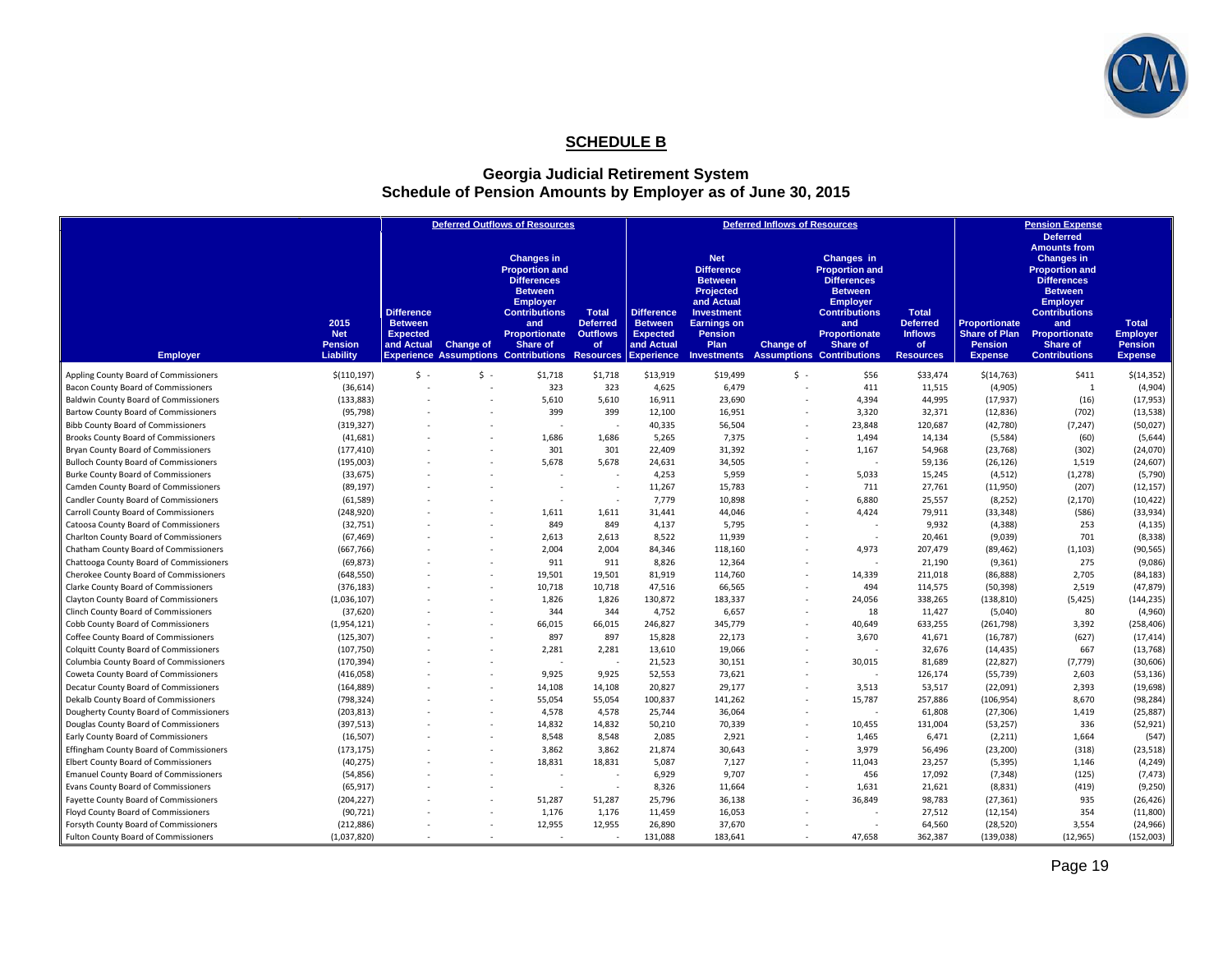

## **SCHEDULE B (continued)**

|                                                                                     |                         |                                     |                  | <b>Deferred Outflows of Resources</b>                                                                                                |                                 |                                     |                                                                                                                                | <b>Deferred Inflows of Resources</b> |                                                                                                                               |                                 |                       | <b>Pension Expense</b>                                                                                                                                                         |                       |
|-------------------------------------------------------------------------------------|-------------------------|-------------------------------------|------------------|--------------------------------------------------------------------------------------------------------------------------------------|---------------------------------|-------------------------------------|--------------------------------------------------------------------------------------------------------------------------------|--------------------------------------|-------------------------------------------------------------------------------------------------------------------------------|---------------------------------|-----------------------|--------------------------------------------------------------------------------------------------------------------------------------------------------------------------------|-----------------------|
|                                                                                     | 2015                    | <b>Difference</b><br><b>Between</b> |                  | <b>Changes in</b><br><b>Proportion and</b><br><b>Differences</b><br><b>Between</b><br><b>Employer</b><br><b>Contributions</b><br>and | <b>Total</b><br><b>Deferred</b> | <b>Difference</b><br><b>Between</b> | <b>Net</b><br><b>Difference</b><br><b>Between</b><br><b>Projected</b><br>and Actual<br><b>Investment</b><br><b>Earnings on</b> |                                      | Changes in<br><b>Proportion and</b><br><b>Differences</b><br><b>Between</b><br><b>Employer</b><br><b>Contributions</b><br>and | <b>Total</b><br><b>Deferred</b> | Proportionate         | <b>Deferred</b><br><b>Amounts from</b><br><b>Changes in</b><br><b>Proportion and</b><br><b>Differences</b><br><b>Between</b><br><b>Employer</b><br><b>Contributions</b><br>and | <b>Total</b>          |
|                                                                                     | <b>Net</b>              | <b>Expected</b>                     |                  | <b>Proportionate</b>                                                                                                                 | <b>Outflows</b>                 | <b>Expected</b>                     | <b>Pension</b>                                                                                                                 |                                      | <b>Proportionate</b>                                                                                                          | <b>Inflows</b>                  | <b>Share of Plan</b>  | Proportionate                                                                                                                                                                  | <b>Employer</b>       |
|                                                                                     | <b>Pension</b>          | and Actual                          | <b>Change of</b> | <b>Share of</b>                                                                                                                      | <b>of</b>                       | and Actual                          | Plan                                                                                                                           | <b>Change of</b>                     | Share of                                                                                                                      | <b>of</b>                       | <b>Pension</b>        | Share of                                                                                                                                                                       | <b>Pension</b>        |
| <b>Employer</b>                                                                     | Liability               |                                     |                  | <b>Experience Assumptions Contributions Resources</b>                                                                                |                                 | <b>Experience</b>                   | <b>Investments</b>                                                                                                             |                                      | <b>Assumptions Contributions</b>                                                                                              | <b>Resources</b>                | <b>Expense</b>        | <b>Contributions</b>                                                                                                                                                           | <b>Expense</b>        |
| Glynn County Board of Commissioners                                                 | (179,007)               |                                     |                  | 4,639                                                                                                                                | 4,639                           | 22,611                              | 31,675                                                                                                                         |                                      | 3,390                                                                                                                         | 57,676                          | (23,981)              | 66                                                                                                                                                                             | (23, 915)             |
| Gordon County Board of Commissioners                                                | (70, 027)               |                                     |                  | 2,441                                                                                                                                | 2,441                           | 8,845                               | 12,391                                                                                                                         |                                      | 1,364                                                                                                                         | 22,600                          | (9, 382)              | 170                                                                                                                                                                            | (9,212)               |
| Grady County Board of Commissioners                                                 | (64, 984)               |                                     |                  |                                                                                                                                      |                                 | 8,208                               | 11,499                                                                                                                         |                                      | 1,113                                                                                                                         | 20,820                          | (8,706)               | (329)                                                                                                                                                                          | (9,035)               |
| <b>Gwinnett County Board of Commissioners</b>                                       | (832,998)               |                                     |                  |                                                                                                                                      | ÷                               | 105,217                             | 147,398                                                                                                                        |                                      | 7,511                                                                                                                         | 260,126                         | (111, 597)            | (2,007)                                                                                                                                                                        | (113, 604)            |
| Habersham County Board of Commissioners                                             | (245, 335)              |                                     |                  | 1,294                                                                                                                                | 1,294                           | 30,988                              | 43,412                                                                                                                         |                                      | 6,401                                                                                                                         | 80,801                          | (32, 868)             | (1, 182)                                                                                                                                                                       | (34,050)              |
| Hall County Board of Commissioners                                                  | (679, 414)              |                                     |                  | 27,020                                                                                                                               | 27,020                          | 85,817                              | 120,221                                                                                                                        |                                      | 20,396                                                                                                                        | 226,434                         | (91, 023)             | 176                                                                                                                                                                            | (90, 847)             |
| Haralson County Board of Commissioners                                              | (102, 995)              |                                     |                  |                                                                                                                                      | ÷.                              | 13,009                              | 18,225                                                                                                                         |                                      | 2,034                                                                                                                         | 33,268                          | (13, 798)             | (571)                                                                                                                                                                          | (14, 369)             |
| Henry County Board of Commissioners                                                 | (532, 216)              |                                     |                  | 25,665                                                                                                                               | 25,665                          | 67,225                              | 94,175                                                                                                                         |                                      | 24,254                                                                                                                        | 185,654                         | (71, 302)             | 2,215                                                                                                                                                                          | (69,087)              |
| Houston County Board of Commissioners                                               | (314, 634)              |                                     |                  | 7,752                                                                                                                                | 7,752                           | 39,742                              | 55,674                                                                                                                         |                                      | 6,323                                                                                                                         | 101,739                         | (42, 152)             | (101)                                                                                                                                                                          | (42, 253)             |
| Jackson County Board of Commissioners                                               | (188, 492)              |                                     |                  | 11,430                                                                                                                               | 11,430                          | 23,809                              | 33,353                                                                                                                         |                                      | 6,821                                                                                                                         | 63,983                          | (25, 252)             | 658                                                                                                                                                                            | (24, 594)             |
| Jeff Davis County Board of Commissioners<br>Jefferson County Board of Commissioners | (108, 081)<br>(71, 698) |                                     |                  | 9,016<br>2,902                                                                                                                       | 9.016<br>2,902                  | 13,652<br>9,056                     | 19,125<br>12,687                                                                                                               |                                      | 13,868<br>778                                                                                                                 | 46,645<br>22,521                | (14, 479)<br>(9,606)  | (2, 219)<br>474                                                                                                                                                                | (16, 698)<br>(9, 132) |
| Jenkins County Board of Commissioners                                               |                         |                                     |                  | 721                                                                                                                                  | 721                             |                                     | 6,089                                                                                                                          |                                      | 409                                                                                                                           | 10,844                          | (4,611)               | 48                                                                                                                                                                             | (4, 563)              |
| Lamar County Board of Commissioners                                                 | (34, 410)<br>(91, 308)  |                                     |                  | 48                                                                                                                                   | 48                              | 4,346<br>11,533                     | 16,157                                                                                                                         |                                      | 1,026                                                                                                                         | 28,716                          | (12, 233)             | (240)                                                                                                                                                                          | (12, 473)             |
| Liberty County Board of Commissioners                                               | (177, 397)              |                                     |                  | 7,176                                                                                                                                | 7,176                           | 22,407                              | 31,390                                                                                                                         |                                      | 3,288                                                                                                                         | 57,085                          | (23, 766)             | 733                                                                                                                                                                            | (23, 033)             |
| Long County Board of Commissioners                                                  | (59, 894)               |                                     |                  | 4,374                                                                                                                                | 4,374                           | 7,565                               | 10,598                                                                                                                         |                                      | 3,337                                                                                                                         | 21,500                          | (8,024)               | 17                                                                                                                                                                             | (8,007)               |
| Lowndes County Board of Commissioners                                               | (334, 582)              |                                     |                  | ٠.                                                                                                                                   |                                 | 42,261                              | 59,204                                                                                                                         |                                      | 24,835                                                                                                                        | 126,300                         | (44, 825)             | (6, 758)                                                                                                                                                                       | (51, 583)             |
| Lumpkin County Board of Commissioners                                               | (76, 124)               |                                     |                  | 593                                                                                                                                  | 593                             | 9,615                               | 13,470                                                                                                                         |                                      |                                                                                                                               | 23,085                          | (10, 199)             | 149                                                                                                                                                                            | (10,050)              |
| Mcduffie County Board of Commissioners                                              | (60, 191)               |                                     |                  | 530                                                                                                                                  | 530                             | 7,603                               | 10,651                                                                                                                         |                                      | 676                                                                                                                           | 18,930                          | (8,064)               | $\overline{2}$                                                                                                                                                                 | (8,062)               |
| Mcintosh County Board of Commissioners                                              | (117, 086)              |                                     |                  | 62,726                                                                                                                               | 62,726                          | 14,789                              | 20,718                                                                                                                         |                                      |                                                                                                                               | 35,507                          | (15,686)              | 19,890                                                                                                                                                                         | 4,204                 |
| Meriwether County Board of Commissioners                                            | (48, 247)               |                                     |                  | 4,570                                                                                                                                | 4,570                           | 6,094                               | 8,537                                                                                                                          |                                      | 3,051                                                                                                                         | 17,682                          | (6, 463)              | 158                                                                                                                                                                            | (6,305)               |
| Miller County Board of Commissioners                                                | (103, 594)              |                                     |                  | 2,541                                                                                                                                | 2,541                           | 13,085                              | 18,331                                                                                                                         |                                      | 953                                                                                                                           | 32,369                          | (13, 879)             | 581                                                                                                                                                                            | (13, 298)             |
| Mitchell County Board of Commissioners                                              | (95, 168)               |                                     |                  | 1,529                                                                                                                                | 1,529                           | 12,021                              | 16,840                                                                                                                         |                                      |                                                                                                                               | 28,861                          | (12, 749)             | 400                                                                                                                                                                            | (12, 349)             |
| Muscogee County Board of Commissioners                                              | (483, 902)              |                                     |                  | 16,445                                                                                                                               | 16,445                          | 61,122                              | 85,626                                                                                                                         |                                      | 36,077                                                                                                                        | 182,825                         | (64, 830)             | (7,526)                                                                                                                                                                        | (72, 356)             |
| Newton County Board of Commissioners                                                | (84, 835)               |                                     |                  | 2,329                                                                                                                                | 2,329                           | 10,716                              | 15,011                                                                                                                         |                                      | 1,085                                                                                                                         | 26,812                          | (11, 366)             | 481                                                                                                                                                                            | (10, 885)             |
| Oconee County Board of Commissioners                                                | (33, 205)               |                                     |                  | 58,080                                                                                                                               | 58,080                          | 4,194                               | 5,876                                                                                                                          |                                      | 737                                                                                                                           | 10,807                          | (4, 448)              | 18,551                                                                                                                                                                         | 14,103                |
| Paulding County Board of Commissioners                                              | (85, 774)               |                                     |                  |                                                                                                                                      |                                 | 10,834                              | 15,178                                                                                                                         |                                      | 1,600                                                                                                                         | 27,612                          | (11, 491)             | (446)                                                                                                                                                                          | (11, 937)             |
| Pickens County Board of Commissioners                                               | (98, 410)               |                                     |                  | 3,184                                                                                                                                | 3,184                           | 12,430                              | 17,413                                                                                                                         |                                      | 1,760                                                                                                                         | 31,603                          | (13, 186)             | 228                                                                                                                                                                            | (12,958)              |
| Pierce County Board of Commissioners                                                | (53,600)                |                                     |                  | 7,235                                                                                                                                | 7,235                           | 6,770                               | 9,484                                                                                                                          |                                      | 3,569                                                                                                                         | 19,823                          | (7, 181)              | 658                                                                                                                                                                            | (6, 523)              |
| Putnam County Board of Commissioners                                                | (97, 988)               |                                     |                  | 2,392                                                                                                                                | 2,392                           | 12,377                              | 17,339                                                                                                                         |                                      | 8,756                                                                                                                         | 38,472                          | (13, 127)             | (2, 226)                                                                                                                                                                       | (15, 353)             |
| Richmond County Board of Commissioners                                              | (782, 083)              |                                     |                  | 10,526                                                                                                                               | 10,526                          | 98,786                              | 138,388                                                                                                                        |                                      | 998                                                                                                                           | 238,172                         | (104, 777)            | 2,309                                                                                                                                                                          | (102, 468)            |
| Rockdale County Board of Commissioners                                              | (200, 331)              |                                     |                  | 4,223                                                                                                                                | 4,223                           | 25,304                              | 35,448                                                                                                                         |                                      |                                                                                                                               | 60,752                          | (26, 839)             | 1,194                                                                                                                                                                          | (25, 645)             |
| Screven County Board of Commissioners                                               | (48, 787)               |                                     |                  | ×,                                                                                                                                   | ÷,                              | 6,162                               | 8,633                                                                                                                          |                                      | 1,128                                                                                                                         | 15,923                          | (6, 537)              | (312)                                                                                                                                                                          | (6, 849)              |
| Spalding County Board of Commissioners                                              | (147, 161)              |                                     |                  | 1,296                                                                                                                                | 1,296                           | 18,588                              | 26,040                                                                                                                         |                                      | 1,654                                                                                                                         | 46,282                          | (19, 716)             | - 5                                                                                                                                                                            | (19, 711)             |
| Stephens County Board of Commissioners                                              | (29,008)                |                                     |                  | 7,175                                                                                                                                | 7,175                           | 3,664                               | 5,133                                                                                                                          |                                      |                                                                                                                               | 8,797                           | (3,886)               | 2,001                                                                                                                                                                          | (1,885)               |
| Sumter County Board of Commissioners                                                | (120, 312)              |                                     |                  | 2,629                                                                                                                                | 2,629                           | 15,197                              | 21,289                                                                                                                         |                                      | 5,890                                                                                                                         | 42,376                          | (16, 118)             | (1, 243)                                                                                                                                                                       | (17, 361)             |
| <b>Tattnall County Board of Commissioners</b>                                       | (47, 865)               |                                     |                  | 31,575                                                                                                                               | 31,575                          | 6,046                               | 8,470                                                                                                                          |                                      | 17,456                                                                                                                        | 31,972                          | (6, 413)              | 2,263                                                                                                                                                                          | (4, 150)              |
| Thomas County Board of Commissioners                                                | (83, 912)               |                                     |                  | 3,890                                                                                                                                | 3,890                           | 10,599                              | 14.848                                                                                                                         |                                      |                                                                                                                               | 25,447                          | (11, 242)             | 1,088                                                                                                                                                                          | (10, 154)             |
| Tift County Board of Commissioners<br>Toombs County Board of Commissioners          | (251, 339)<br>(56, 654) |                                     |                  | 2,178                                                                                                                                | 2,178                           | 31,747<br>7,156                     | 44,474<br>10,025                                                                                                               |                                      | 5,631<br>923                                                                                                                  | 81,852<br>18,104                | (33, 673)<br>(7, 590) | (1, 595)<br>248                                                                                                                                                                | (35, 268)<br>(7, 342) |
| Treutlen County Board of Commissioners                                              | (69, 042)               |                                     |                  | 2,793                                                                                                                                | 2,793                           | 8,721                               | 12,217                                                                                                                         |                                      | 5,846                                                                                                                         | 26,784                          | (9, 249)              | (1, 187)                                                                                                                                                                       | (10, 436)             |
| Troup County Board of Commissioners                                                 | (225, 391)              |                                     |                  | 1,751                                                                                                                                | 1,751                           | 28,469                              | 39,883                                                                                                                         |                                      |                                                                                                                               | 68,352                          | (30, 196)             | 441                                                                                                                                                                            | (29, 755)             |
| Turner County Board of Commissioners                                                | (91, 372)               |                                     |                  | 13,271                                                                                                                               | 13,271                          | 11,541                              | 16,168                                                                                                                         |                                      | 11,287                                                                                                                        | 38,996                          | (12, 242)             | 1,459                                                                                                                                                                          | (10, 783)             |
| Upson County Board of Commissioners                                                 | (84, 545)               |                                     |                  |                                                                                                                                      |                                 | 10,679                              | 14,960                                                                                                                         |                                      | 5,524                                                                                                                         | 31,163                          | (11, 326)             | (1, 561)                                                                                                                                                                       | (12, 887)             |
| Walker County Board of Commissioners                                                | (308, 561)              |                                     |                  |                                                                                                                                      |                                 | 38,975                              | 54,599                                                                                                                         | ٠                                    | 9,002                                                                                                                         | 102,576                         | (41, 338)             | (2,691)                                                                                                                                                                        | (44, 029)             |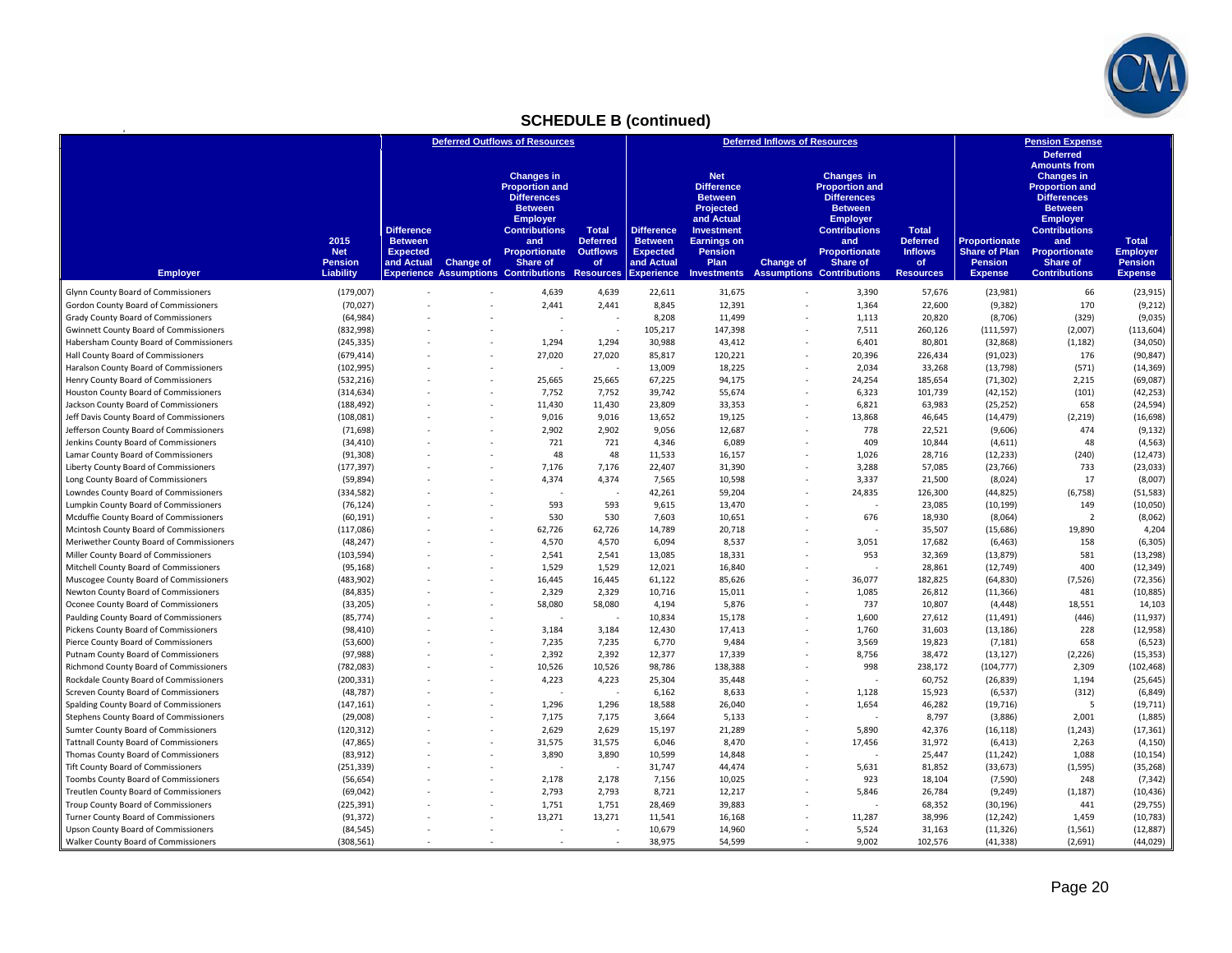

## **SCHEDULE B (continued)**

**2**

|                                                   |                                                   | <b>Deferred Outflows of Resources</b>                                |           |                                                                                                                                                                                                                                       |                                                          | <b>Deferred Inflows of Resources</b>                                 |                                                                                                                                                                         |                  |                                                                                                                                                                                                       |                                                                      | <b>Pension Expense</b><br><b>Deferred</b>                                 |                                                                                                                                                                                                                         |                                                                     |
|---------------------------------------------------|---------------------------------------------------|----------------------------------------------------------------------|-----------|---------------------------------------------------------------------------------------------------------------------------------------------------------------------------------------------------------------------------------------|----------------------------------------------------------|----------------------------------------------------------------------|-------------------------------------------------------------------------------------------------------------------------------------------------------------------------|------------------|-------------------------------------------------------------------------------------------------------------------------------------------------------------------------------------------------------|----------------------------------------------------------------------|---------------------------------------------------------------------------|-------------------------------------------------------------------------------------------------------------------------------------------------------------------------------------------------------------------------|---------------------------------------------------------------------|
| <b>Employer</b>                                   | 2015<br><b>Net</b><br><b>Pension</b><br>Liability | <b>Difference</b><br><b>Between</b><br><b>Expected</b><br>and Actual | Change of | <b>Changes in</b><br><b>Proportion and</b><br><b>Differences</b><br><b>Between</b><br><b>Employer</b><br><b>Contributions</b><br>and<br>Proportionate<br>Share of<br><b>Experience Assumptions Contributions Resources Experience</b> | <b>Total</b><br><b>Deferred</b><br><b>Outflows</b><br>of | <b>Difference</b><br><b>Between</b><br><b>Expected</b><br>and Actual | <b>Net</b><br><b>Difference</b><br><b>Between</b><br>Projected<br>and Actual<br><b>Investment</b><br><b>Earnings on</b><br><b>Pension</b><br>Plan<br><b>Investments</b> | <b>Change of</b> | Changes in<br><b>Proportion and</b><br><b>Differences</b><br><b>Between</b><br><b>Employer</b><br><b>Contributions</b><br>and<br><b>Proportionate</b><br>Share of<br><b>Assumptions Contributions</b> | Total<br><b>Deferred</b><br><b>Inflows</b><br>of<br><b>Resources</b> | Proportionate<br><b>Share of Plan</b><br><b>Pension</b><br><b>Expense</b> | <b>Amounts from</b><br><b>Changes in</b><br><b>Proportion and</b><br><b>Differences</b><br><b>Between</b><br><b>Employer</b><br><b>Contributions</b><br>and<br><b>Proportionate</b><br>Share of<br><b>Contributions</b> | <b>Total</b><br><b>Employer</b><br><b>Pension</b><br><b>Expense</b> |
| Walton County Board of Commissioners              | (91, 526)                                         |                                                                      |           | 806                                                                                                                                                                                                                                   | 806                                                      | 11,561                                                               | 16,195                                                                                                                                                                  | ٠                | 1,027                                                                                                                                                                                                 | 28,783                                                               | (12, 263)                                                                 | $\overline{3}$                                                                                                                                                                                                          | (12, 260)                                                           |
| Ware County Board of Commissioners                | (174, 012)                                        |                                                                      |           | 1,180                                                                                                                                                                                                                                 | 1,180                                                    | 21,980                                                               | 30,791                                                                                                                                                                  | ٠                | 3,557                                                                                                                                                                                                 | 56,328                                                               | (23, 313)                                                                 | (853)                                                                                                                                                                                                                   | (24, 166)                                                           |
| Washington County Board of Commissioners          | (59, 183)                                         |                                                                      | $\sim$    | 1,007                                                                                                                                                                                                                                 | 1,007                                                    | 7,475                                                                | 10,472                                                                                                                                                                  | ٠                | 1,700                                                                                                                                                                                                 | 19,647                                                               | (7,930)                                                                   | (100)                                                                                                                                                                                                                   | (8,030)                                                             |
| Wayne County Board of Commissioners               | (85, 155)                                         |                                                                      | $\sim$    | 1,264                                                                                                                                                                                                                                 | 1,264                                                    | 10,756                                                               | 15,068                                                                                                                                                                  | ٠                | 957                                                                                                                                                                                                   | 26,781                                                               | (11, 408)                                                                 | 168                                                                                                                                                                                                                     | (11, 240)                                                           |
| Whitfield County Board of Commissioners           | (90, 118)                                         |                                                                      | $\sim$    | 3,287                                                                                                                                                                                                                                 | 3,287                                                    | 11,383                                                               | 15,946                                                                                                                                                                  | ٠                | 510                                                                                                                                                                                                   | 27,839                                                               | (12,073)                                                                  | 658                                                                                                                                                                                                                     | (11, 415)                                                           |
| Worth County Board of Commissioners               | (76, 144)                                         |                                                                      | $\sim$    | 7,736                                                                                                                                                                                                                                 | 7.736                                                    | 9,618                                                                | 13,473                                                                                                                                                                  | ٠                | 11,263                                                                                                                                                                                                | 34,354                                                               | (10, 202)                                                                 | (320)                                                                                                                                                                                                                   | (10, 522)                                                           |
| Eighth Judicial Board of Commissioners            | (340, 611)                                        |                                                                      | $\sim$    | 11,124                                                                                                                                                                                                                                | 11,124                                                   | 43,023                                                               | 60,270                                                                                                                                                                  | ٠                | 4,116                                                                                                                                                                                                 | 107,409                                                              | (45, 633)                                                                 | 2,559                                                                                                                                                                                                                   | (43, 074)                                                           |
| <b>Atlantic Judicial Circuit</b>                  | (57, 182)                                         |                                                                      | $\sim$    | 791                                                                                                                                                                                                                                   | 791                                                      | 7,223                                                                | 10,118                                                                                                                                                                  | ٠                | 1,185                                                                                                                                                                                                 | 18,526                                                               | (7,661)                                                                   | (41)                                                                                                                                                                                                                    | (7,702)                                                             |
| Total for State Support Provided to the Districts | (19.760.056)                                      |                                                                      |           | 695.575                                                                                                                                                                                                                               | 695,575<br>Š.                                            | \$2,495,912                                                          | 3.496.509                                                                                                                                                               |                  | 577,854                                                                                                                                                                                               | 5, 6.570.275                                                         | \$ (2,647,298)                                                            | 20.811                                                                                                                                                                                                                  | (2,626,487)                                                         |
| <b>Prosecuting Attorneys Council</b>              | (4, 192, 362)                                     |                                                                      |           | 44,377                                                                                                                                                                                                                                | 44,377                                                   | 529,541                                                              | 741,832                                                                                                                                                                 |                  | 85,254                                                                                                                                                                                                | 1,356,627                                                            | (561, 660)                                                                | (16, 407)                                                                                                                                                                                                               | (578,067)                                                           |
| Superior Courts of Georgia                        | (22,056,346)                                      |                                                                      |           | 144,035                                                                                                                                                                                                                               | 144,035                                                  | 2,785,958                                                            | 3,902,834                                                                                                                                                               |                  | 271,310                                                                                                                                                                                               | 6,960,102                                                            | (2,954,950)                                                               | (21, 368)                                                                                                                                                                                                               | (2,976,318)                                                         |
| Georgia Department of Law                         | (1,458,975)                                       |                                                                      |           | 58,281                                                                                                                                                                                                                                | 58,281                                                   | 184,284                                                              | 258,163                                                                                                                                                                 |                  | 41,190                                                                                                                                                                                                | 483,637                                                              | (195, 464)                                                                | 8,503                                                                                                                                                                                                                   | (186, 961)                                                          |
| General Assembly of Georgia                       | (303, 261)                                        |                                                                      |           | 33,340                                                                                                                                                                                                                                | 33,340                                                   | 38,305                                                               | 53,662                                                                                                                                                                  |                  |                                                                                                                                                                                                       | 91,967                                                               | (40, 628)                                                                 | 8,461                                                                                                                                                                                                                   | (32, 167)                                                           |
| Amount for State Employers                        | (28,010,944)                                      |                                                                      |           | 280.033                                                                                                                                                                                                                               | 280,033                                                  | \$3,538,088                                                          | 4,956,491<br>ς.                                                                                                                                                         |                  | \$397,754                                                                                                                                                                                             | 8,892,333                                                            | \$ (3,752,702)                                                            | (20, 811)                                                                                                                                                                                                               | (3,773,513)                                                         |
| <b>Total State of Georgia</b>                     | (47.771.000)                                      |                                                                      |           | 975.608                                                                                                                                                                                                                               | 975.608                                                  | \$6,034,000                                                          | \$3,453,000                                                                                                                                                             |                  | $5$ 975.608                                                                                                                                                                                           | $5$ 15.462,608                                                       | \$16,400,000                                                              |                                                                                                                                                                                                                         | (6,400,000)                                                         |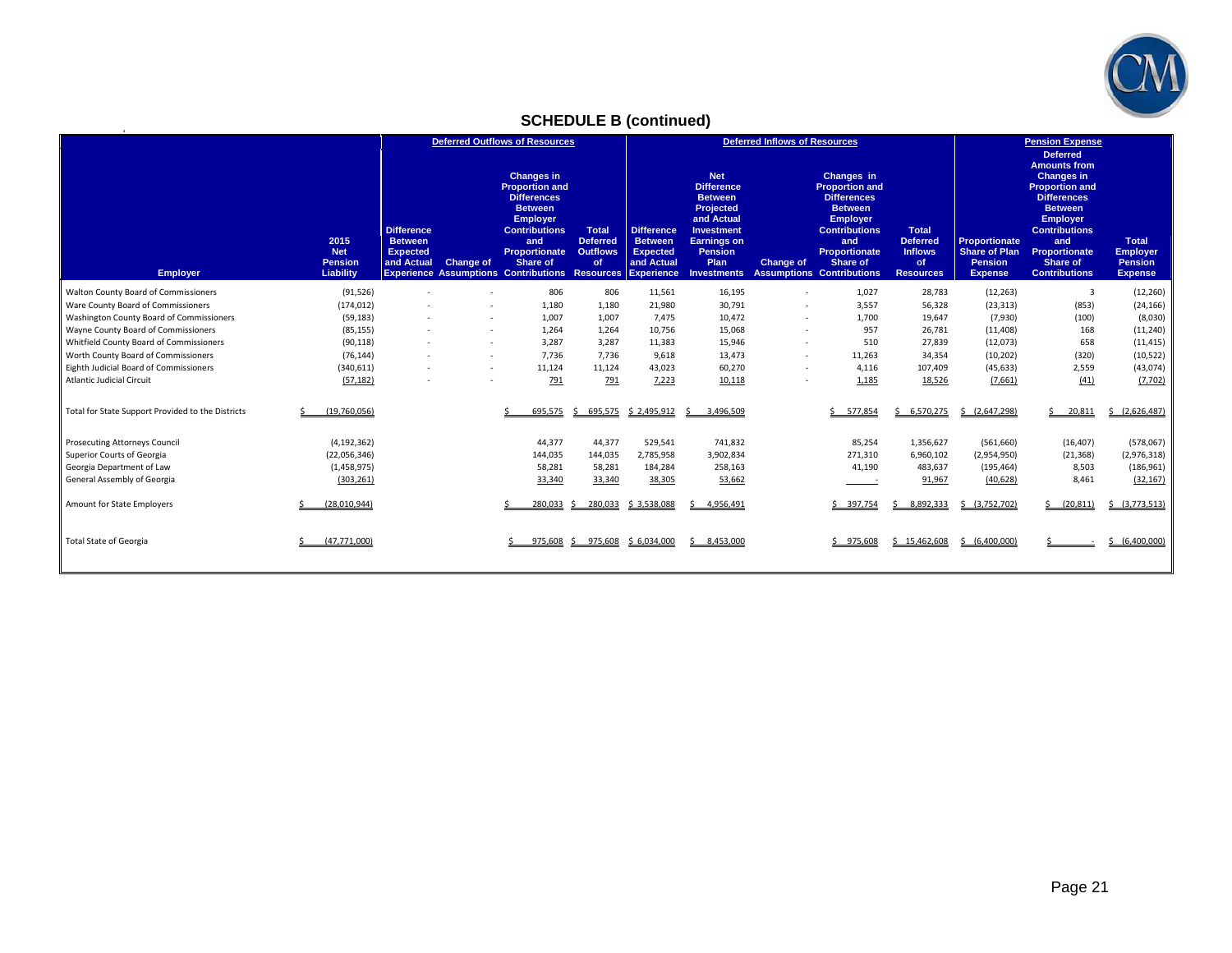

## **SCHEDULE C**

#### **Georgia Judicial Retirement System Schedule of Remaining Deferred Inflows and Outflows**

| <b>Employer</b>                               | Year 1     | Year <sub>2</sub> | Year <sub>3</sub> | Year 4  | Year <sub>5</sub> | <b>Thereafter</b> |
|-----------------------------------------------|------------|-------------------|-------------------|---------|-------------------|-------------------|
| Appling County Board of Commissioners         | \$(11,866) | \$(11,866)        | \$(11,870)        | \$3,846 | \$                | \$                |
| Bacon County Board of Commissioners           | (4,078)    | (4,078)           | (4,080)           | 1,044   |                   |                   |
| <b>Baldwin County Board of Commissioners</b>  | (14, 931)  | (14, 931)         | (14, 937)         | 5,414   |                   |                   |
| <b>Bartow County Board of Commissioners</b>   | (11, 374)  | (11, 374)         | (11, 378)         | 2,154   |                   |                   |
| <b>Bibb County Board of Commissioners</b>     | (42, 822)  | (42, 822)         | (42, 835)         | 7,792   |                   |                   |
| <b>Brooks County Board of Commissioners</b>   | (4,704)    | (4,704)           | (4,705)           | 1,665   |                   |                   |
| Bryan County Board of Commissioners           | (20,067)   | (20,067)          | (20, 074)         | 5,541   |                   |                   |
| <b>Bulloch County Board of Commissioners</b>  | (20, 206)  | (20, 206)         | (20, 214)         | 7,168   |                   |                   |
| <b>Burke County Board of Commissioners</b>    | (5,030)    | (5,030)           | (5,031)           | (154)   |                   |                   |
| <b>Camden County Board of Commissioners</b>   | (10, 144)  | (10, 144)         | (10, 148)         | 2,675   |                   |                   |
| <b>Candler County Board of Commissioners</b>  | (9,031)    | (9,031)           | (9,034)           | 1,539   |                   |                   |
| Carroll County Board of Commissioners         | (28, 317)  | (28, 317)         | (28, 328)         | 6,662   |                   |                   |
| Catoosa County Board of Commissioners         | (3,396)    | (3,396)           | (3, 397)          | 1,106   |                   |                   |
| <b>Charlton County Board of Commissioners</b> | (6, 815)   | (6, 815)          | (6, 818)          | 2,600   |                   |                   |
| Chatham County Board of Commissioners         | (75, 497)  | (75, 497)         | (75, 524)         | 21,043  |                   |                   |
| Chattooga County Board of Commissioners       | (7,509)    | (7,509)           | (7, 512)          | 2,251   |                   |                   |
| Cherokee County Board of Commissioners        | (69, 548)  | (69, 548)         | (69, 575)         | 17,154  |                   |                   |
| <b>Clarke County Board of Commissioners</b>   | (39, 390)  | (39, 390)         | (39, 406)         | 14,329  |                   |                   |
| <b>Clayton County Board of Commissioners</b>  | (120, 854) | (120, 854)        | (120, 897)        | 26,166  |                   |                   |
| <b>Clinch County Board of Commissioners</b>   | (4, 111)   | (4, 111)          | (4, 113)          | 1,252   |                   |                   |
| Cobb County Board of Commissioners            | (214, 310) | (214, 310)        | (214, 392)        | 75,772  |                   |                   |
| Coffee County Board of Commissioners          | (14, 587)  | (14, 587)         | (14, 592)         | 2,992   |                   |                   |
| <b>Colquitt County Board of Commissioners</b> | (11, 337)  | (11, 337)         | (11, 342)         | 3,621   |                   |                   |
| Columbia County Board of Commissioners        | (26, 762)  | (26, 762)         | (26, 769)         | (1,396) |                   |                   |
| Coweta County Board of Commissioners          | (43, 749)  | (43, 749)         | (43, 766)         | 15,015  |                   |                   |
| Decatur County Board of Commissioners         | (15, 977)  | (15, 977)         | (15, 984)         | 8,529   |                   |                   |
| Dekalb County Board of Commissioners          | (80, 268)  | (80, 268)         | (80, 302)         | 38,006  |                   |                   |
| Dougherty County Board of Commissioners       | (21, 287)  | (21, 287)         | (21, 296)         | 6,640   |                   |                   |
| Douglas County Board of Commissioners         | (43, 949)  | (43, 949)         | (43,966)          | 15,692  |                   |                   |
| Early County Board of Commissioners           | (175)      | (175)             | (176)             | 2,603   |                   |                   |
| Effingham County Board of Commissioners       | (19,611)   | (19,611)          | (19,618)          | 6,206   |                   |                   |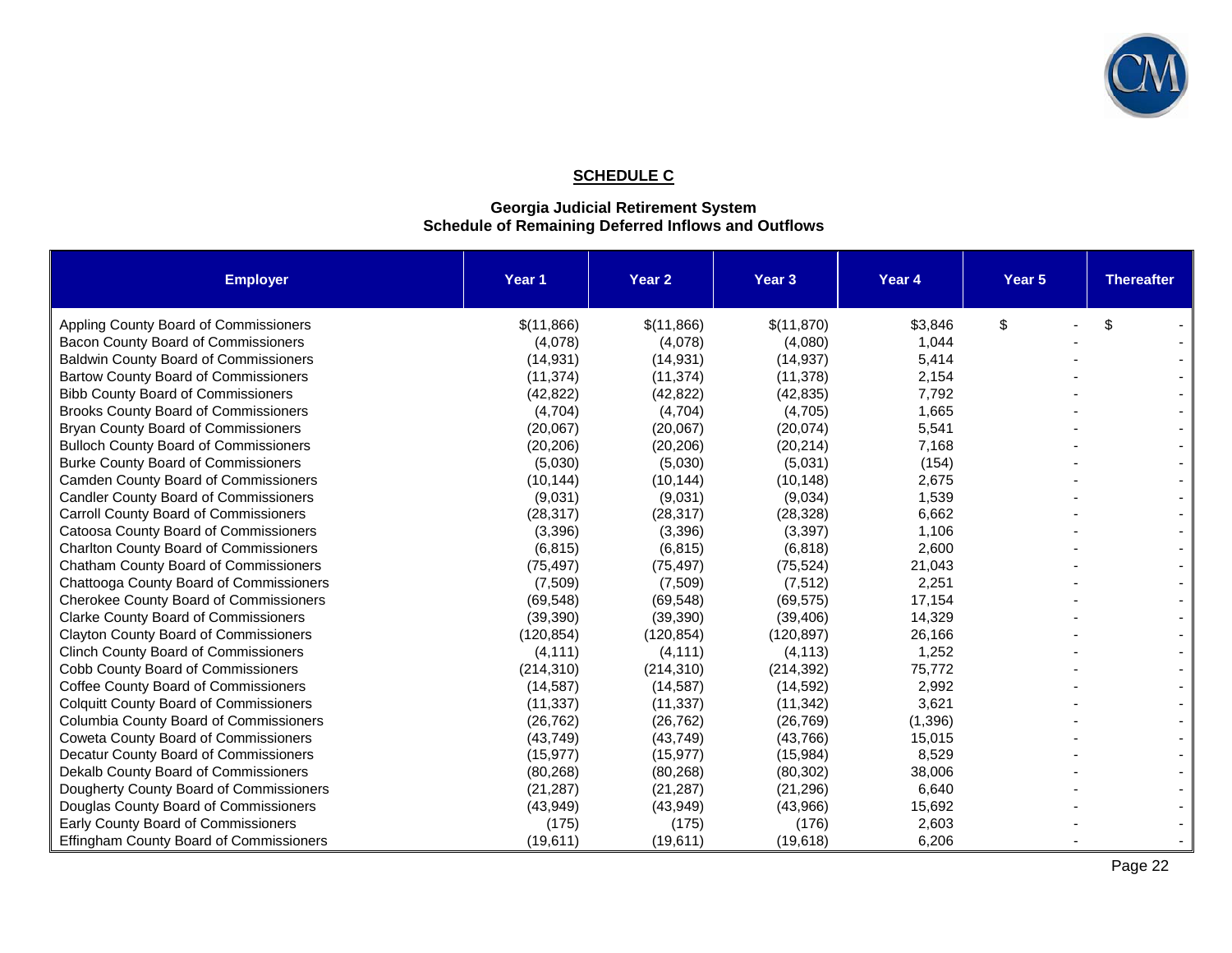

**SCHEDULE C (continued)** 

| <b>Employer</b>                               | Year 1     | Year 2     | Year 3     | Year 4 | Year 5 | <b>Thereafter</b> |
|-----------------------------------------------|------------|------------|------------|--------|--------|-------------------|
| Elbert County Board of Commissioners          | (3, 341)   | (3, 341)   | (3, 343)   | 5,599  | \$     | \$                |
| <b>Emanuel County Board of Commissioners</b>  | (6, 236)   | (6, 236)   | (6, 239)   | 1,619  |        |                   |
| Evans County Board of Commissioners           | (7, 763)   | (7, 763)   | (7, 765)   | 1,670  |        |                   |
| <b>Fayette County Board of Commissioners</b>  | (21, 817)  | (21, 817)  | (21, 826)  | 17,964 |        |                   |
| <b>Floyd County Board of Commissioners</b>    | (9,753)    | (9,753)    | (9,757)    | 2,927  |        |                   |
| Forsyth County Board of Commissioners         | (20, 163)  | (20, 163)  | (20, 172)  | 8,893  |        |                   |
| Fulton County Board of Commissioners          | (128, 585) | (128, 585) | (128, 628) | 23,411 |        |                   |
| Glynn County Board of Commissioners           | (19, 877)  | (19, 877)  | (19, 884)  | 6,601  |        |                   |
| Gordon County Board of Commissioners          | (7,631)    | (7,631)    | (7,634)    | 2,737  |        |                   |
| <b>Grady County Board of Commissioners</b>    | (7, 569)   | (7, 569)   | (7, 571)   | 1,889  |        |                   |
| <b>Gwinnett County Board of Commissioners</b> | (94, 808)  | (94, 808)  | (94, 843)  | 24,333 |        |                   |
| Habersham County Board of Commissioners       | (28, 514)  | (28, 514)  | (28, 524)  | 6,045  |        |                   |
| Hall County Board of Commissioners            | (75, 515)  | (75, 515)  | (75, 544)  | 27,160 |        |                   |
| Haralson County Board of Commissioners        | (12,045)   | (12,045)   | (12,050)   | 2,872  |        |                   |
| Henry County Board of Commissioners           | (57,077)   | (57,077)   | (57, 100)  | 11,265 |        |                   |
| Houston County Board of Commissioners         | (35, 153)  | (35, 153)  | (35, 166)  | 11,485 |        |                   |
| Jackson County Board of Commissioners         | (20, 341)  | (20, 341)  | (20, 349)  | 8,478  |        |                   |
| Jeff Davis County Board of Commissioners      | (14,260)   | (14,260)   | (14, 264)  | 5,155  |        |                   |
| Jefferson County Board of Commissioners       | (7, 514)   | (7, 514)   | (7, 517)   | 2,926  |        |                   |
| Jenkins County Board of Commissioners         | (3,785)    | (3,785)    | (3,787)    | 1,234  |        |                   |
| Lamar County Board of Commissioners           | (10, 412)  | (10, 412)  | (10, 416)  | 2,572  |        |                   |
| Liberty County Board of Commissioners         | (19,030)   | (19,030)   | (19,038)   | 7,189  |        |                   |
| Long County Board of Commissioners            | (6,656)    | (6,656)    | (6,658)    | 2,844  |        |                   |
| Lowndes County Board of Commissioners         | (44, 033)  | (44, 033)  | (44, 047)  | 5,813  |        |                   |
| Lumpkin County Board of Commissioners         | (8, 332)   | (8, 332)   | (8, 335)   | 2,507  |        |                   |
| Mcduffie County Board of Commissioners        | (6,704)    | (6,704)    | (6,706)    | 1,714  |        |                   |
| Mcintosh County Board of Commissioners        | 6,846      | 6,846      | 6,841      | 6,686  |        |                   |
| Meriwether County Board of Commissioners      | (5,217)    | (5,217)    | (5,219)    | 2,541  |        |                   |
| Miller County Board of Commissioners          | (10, 960)  | (10,960)   | (10, 964)  | 3,056  |        |                   |
| Mitchell County Board of Commissioners        | (10, 202)  | (10, 202)  | (10, 206)  | 3,278  |        |                   |
| Muscogee County Board of Commissioners        | (61, 436)  | (61, 436)  | (61, 456)  | 17,948 |        |                   |
| Newton County Board of Commissioners          | (8,970)    | (8,970)    | (8,974)    | 2,431  |        |                   |
| Oconee County Board of Commissioners          | 14,852     | 14,852     | 14,850     | 2,719  |        |                   |
| Paulding County Board of Commissioners        | (10,002)   | (10,002)   | (10,005)   | 2,397  |        |                   |
| Pickens County Board of Commissioners         | (10, 735)  | (10, 735)  | (10, 740)  | 3,791  |        |                   |
| Pierce County Board of Commissioners          | (5, 313)   | (5, 313)   | (5,316)    | 3,354  |        |                   |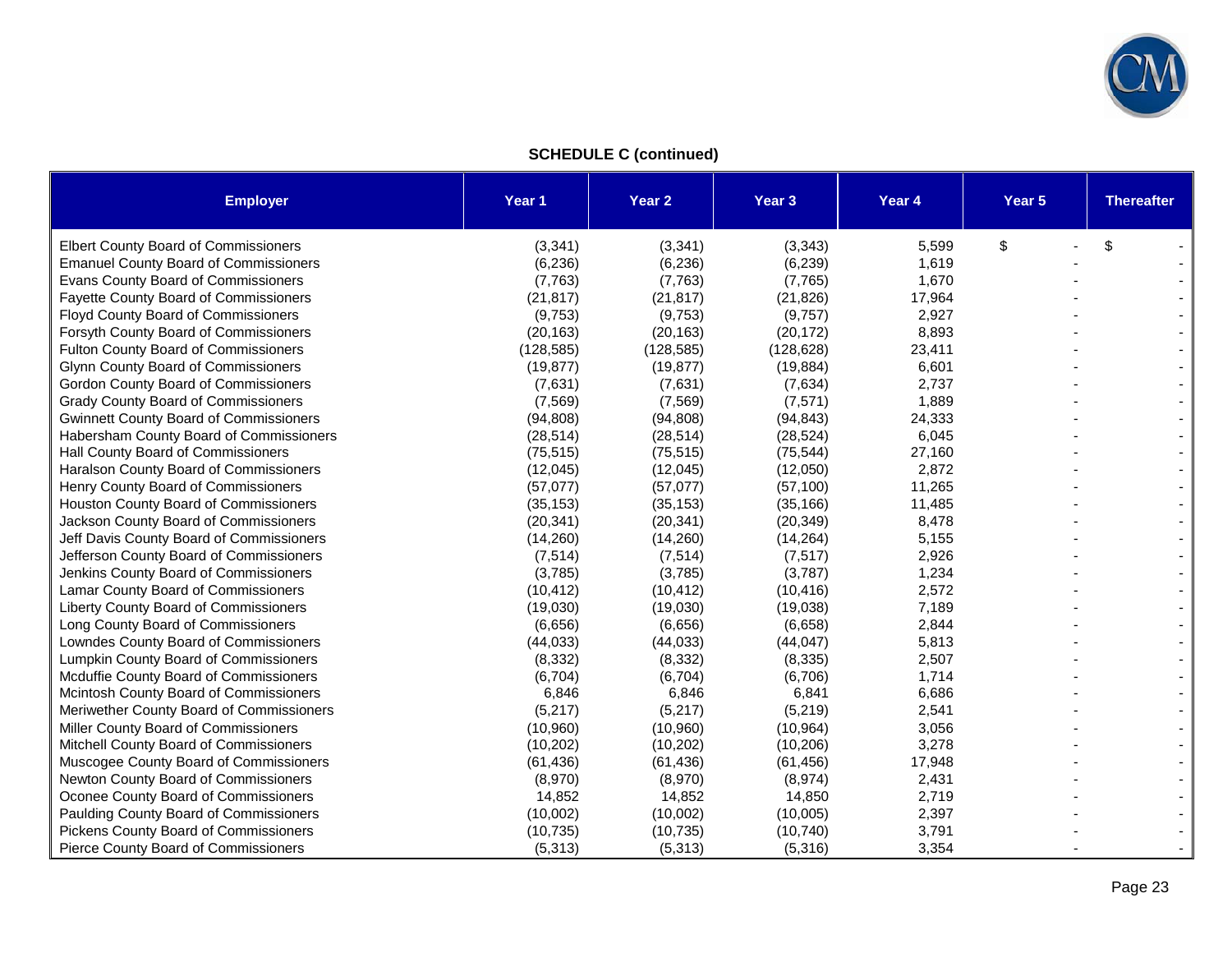

**SCHEDULE C (continued)** 

| <b>Employer</b>                                   | Year 1          | Year 2          | Year <sub>3</sub> | Year 4      | Year <sub>5</sub> | <b>Thereafter</b> |
|---------------------------------------------------|-----------------|-----------------|-------------------|-------------|-------------------|-------------------|
| Putnam County Board of Commissioners              | (13, 143)       | (13, 143)       | (13, 147)         | 3,353       | \$                | \$                |
| <b>Richmond County Board of Commissioners</b>     | (84, 820)       | (84, 820)       | (84, 853)         | 26,847      |                   |                   |
| Rockdale County Board of Commissioners            | (21, 124)       | (21, 124)       | (21, 133)         | 6,852       |                   |                   |
| Screven County Board of Commissioners             | (5,747)         | (5,747)         | (5,749)           | 1,320       |                   |                   |
| Spalding County Board of Commissioners            | (16, 390)       | (16, 390)       | (16, 396)         | 4,190       |                   |                   |
| Stephens County Board of Commissioners            | (1,231)         | (1,231)         | (1,232)           | 2,072       |                   |                   |
| Sumter County Board of Commissioners              | (14, 647)       | (14, 647)       | (14, 652)         | 4,199       |                   |                   |
| <b>Tattnall County Board of Commissioners</b>     | (3,069)         | (3,069)         | (3,071)           | 8,812       |                   |                   |
| Thomas County Board of Commissioners              | (8,260)         | (8,260)         | (8, 264)          | 3,227       |                   |                   |
| <b>Tift County Board of Commissioners</b>         | (29, 596)       | (29,596)        | (29,606)          | 6,946       |                   |                   |
| <b>Toombs County Board of Commissioners</b>       | (6,064)         | (6,064)         | (6,066)           | 2,268       |                   |                   |
| Treutlen County Board of Commissioners            | (8, 879)        | (8, 879)        | (8,882)           | 2,649       |                   |                   |
| Troup County Board of Commissioners               | (24, 669)       | (24, 669)       | (24, 678)         | 7,415       |                   |                   |
| <b>Turner County Board of Commissioners</b>       | (8,720)         | (8,720)         | (8, 724)          | 439         |                   |                   |
| <b>Upson County Board of Commissioners</b>        | (10,980)        | (10,980)        | (10, 983)         | 1,780       |                   |                   |
| <b>Walker County Board of Commissioners</b>       | (37,067)        | (37,067)        | (37,080)          | 8,638       |                   |                   |
| <b>Walton County Board of Commissioners</b>       | (10, 194)       | (10, 194)       | (10, 197)         | 2,608       |                   |                   |
| Ware County Board of Commissioners                | (20, 239)       | (20, 239)       | (20, 246)         | 5,576       |                   |                   |
| Washington County Board of Commissioners          | (6,693)         | (6,693)         | (6,696)           | 1,442       |                   |                   |
| Wayne County Board of Commissioners               | (9,319)         | (9,319)         | (9, 322)          | 2,443       |                   |                   |
| Whitfield County Board of Commissioners           | (9, 382)        | (9, 382)        | (9,386)           | 3,598       |                   |                   |
| Worth County Board of Commissioners               | (8,803)         | (8,803)         | (8,806)           | (206)       |                   |                   |
| Eighth Judicial Board of Commissioners            | (35, 387)       | (35, 387)       | (35, 401)         | 9,890       |                   |                   |
| <b>Atlantic Judicial Circuit</b>                  | (6, 411)        | (6, 411)        | (6, 414)          | 1,501       |                   |                   |
| Total for State Support Provided to the Districts | \$(2,180,587)   | \$(2,180,587)   | \$(2, 181, 415)   | \$667,889   |                   |                   |
| <b>Prosecuting Attorneys Council</b>              | (483, 463)      | (483, 463)      | (483, 639)        | 138,315     |                   |                   |
| Superior Courts of Georgia                        | (2,478,590)     | (2,478,590)     | (2,479,512)       | 620,625     |                   |                   |
| Georgia Department of Law                         | (154, 036)      | (154, 036)      | (154, 097)        | 36,813      |                   |                   |
| General Assembly of Georgia                       | (25, 324)       | (25, 324)       | (25, 337)         | 17,358      |                   |                   |
| <b>Amount for State Employers</b>                 | $$$ (3,141,413) | \$(3, 141, 413) | \$(3,142,585)     | \$813,111   |                   |                   |
| <b>Total State of Georgia</b>                     | \$(5,322,000)   | \$(5,322,000)   | \$(5,324,000)     | \$1,481,000 | \$                |                   |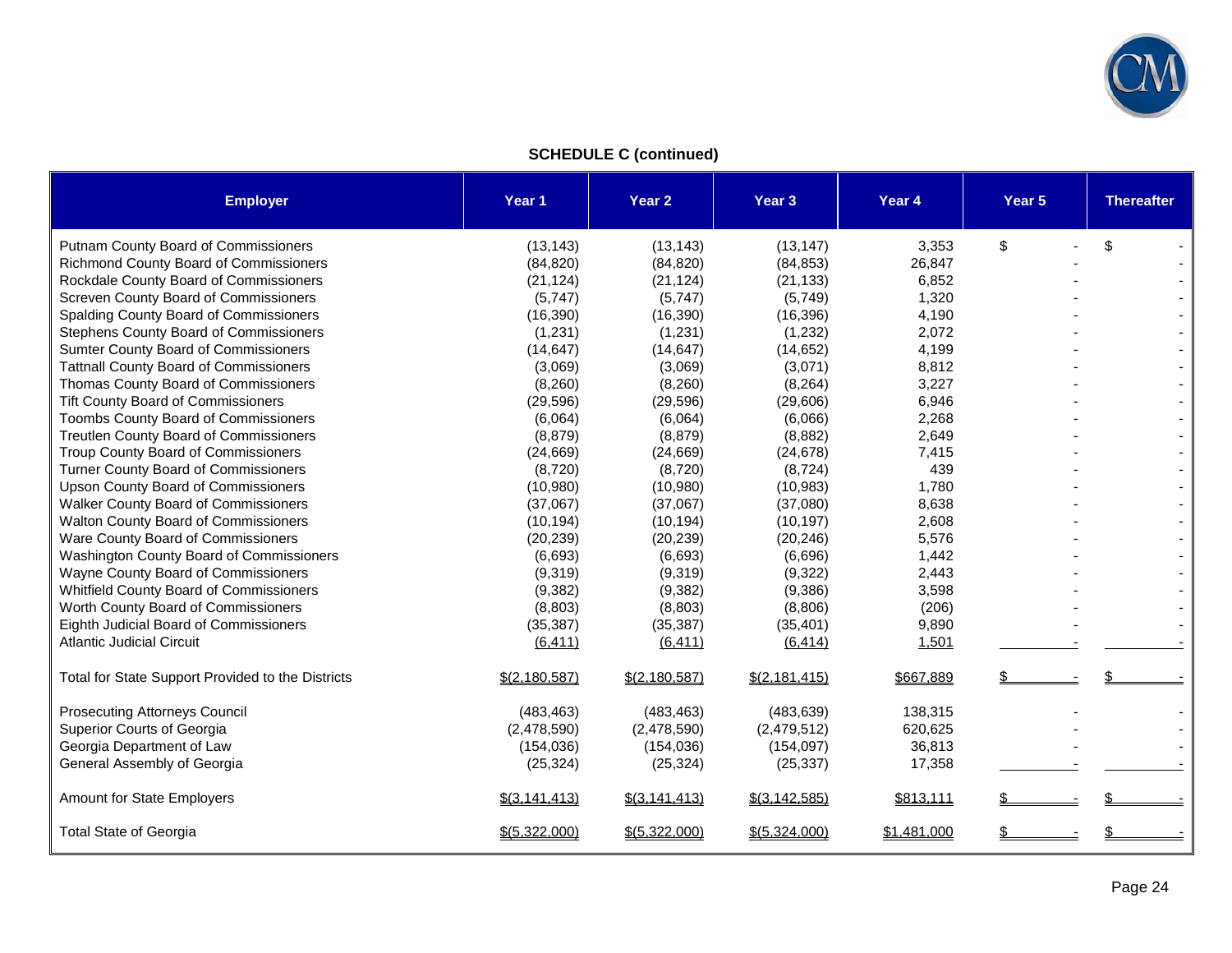

### **SCHEDULE D**

#### **SUMMARY OF MAIN PLAN PROVISIONS**

The Georgia Judicial Retirement System (JRS) is a cost-sharing multiple employer defined benefit pension plan established by the Georgia General Assembly for the purpose of providing retirement allowances and other benefits for trial judges and solicitors of certain courts in Georgia, and their survivors and other beneficiaries, superior court judges of the state of Georgia, and district attorneys of the state of Georgia.

Normal Retirement Benefit

| Eligibility                           | Age 60 and 16 years of creditable service.                                                                                                                                                                                 |  |  |
|---------------------------------------|----------------------------------------------------------------------------------------------------------------------------------------------------------------------------------------------------------------------------|--|--|
| <b>Benefit</b>                        | Annual benefit is 66-2/3% of the annual salary plus 1% for each year<br>of credited service over 16 years, not to exceed 24 years.                                                                                         |  |  |
| <b>Early Retirement Benefit</b>       |                                                                                                                                                                                                                            |  |  |
| Eligibility                           | Age 60 and 10 years of creditable service.                                                                                                                                                                                 |  |  |
| <b>Benefit</b>                        | A pro-rata portion of the normal retirement benefit, based on service<br>not to exceed 16 years.                                                                                                                           |  |  |
| <b>Disability Retirement Benefit</b>  |                                                                                                                                                                                                                            |  |  |
| Eligibility                           | 4 years of creditable service.                                                                                                                                                                                             |  |  |
| <b>Benefit</b>                        | For members with less than 10 years of creditable service: 1/2 of<br>projected normal retirement benefit. For members with 10 or more<br>years of creditable service: 2/3 of projected normal retirement benefit.          |  |  |
| <b>Involuntary Retirement Benefit</b> | N/A                                                                                                                                                                                                                        |  |  |
| Deferred Vested Retirement Benefit    |                                                                                                                                                                                                                            |  |  |
| Eligibility                           | 10 years of creditable service.                                                                                                                                                                                            |  |  |
| <b>Benefit</b>                        | Accrued benefit deferred to age 60.                                                                                                                                                                                        |  |  |
| Death Benefit                         |                                                                                                                                                                                                                            |  |  |
| Eligibility                           |                                                                                                                                                                                                                            |  |  |
| Members prior to July 1, 2012         | 10 years of creditable service during which the member has<br>contributed for spouse coverage.                                                                                                                             |  |  |
| Members on or after July 1, 2012      | 10 years of creditable service.                                                                                                                                                                                            |  |  |
| <b>Benefit</b>                        |                                                                                                                                                                                                                            |  |  |
| Members prior to July 1, 2012         | 50% of benefit which member was receiving if retired, or would have<br>received had he retired on the date of his death. If under age 60, and<br>the member was a member of a Predecessor Retirement System, an<br>Page 25 |  |  |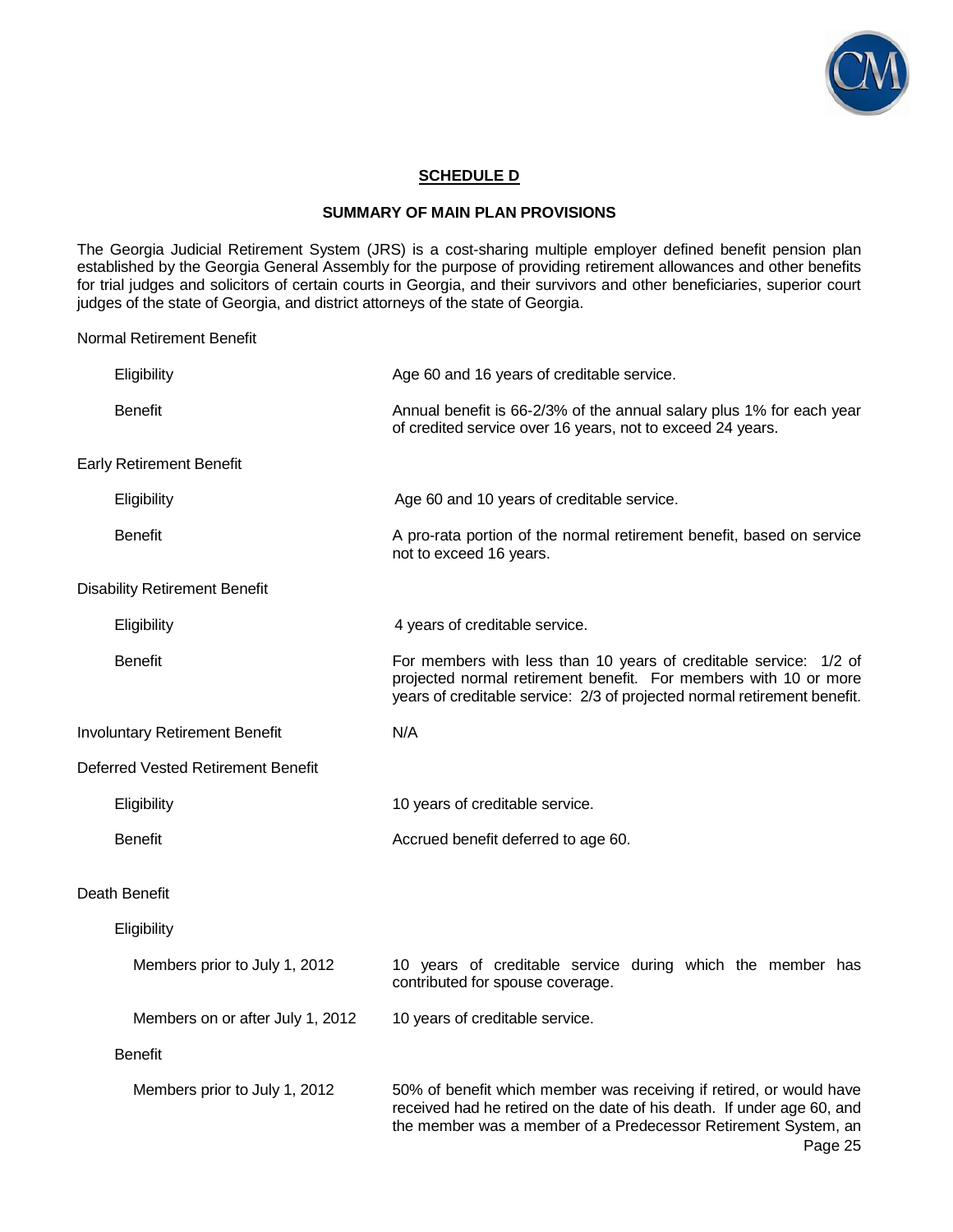

|                                   | immediate benefit equal to 50% of the benefit which member would<br>have received had he remained employed and retired at age 60. If<br>under age 60 and not a member of a Predecessor Retirement System,<br>an immediate benefit equal to 50% of the benefit which the member<br>would have received if the member were age 60 on the date of death. |
|-----------------------------------|-------------------------------------------------------------------------------------------------------------------------------------------------------------------------------------------------------------------------------------------------------------------------------------------------------------------------------------------------------|
| Members on or after July 1, 2012  | Spouse receives a benefit as if member retired on his or her date of<br>death and elected option three.                                                                                                                                                                                                                                               |
|                                   | If less than 10 years of service or member rejects spouse coverage or<br>dies before contributing for spouse's coverage for at least 10 years,<br>death benefit is return of member's contributions with interest.                                                                                                                                    |
| <b>Termination Benefit</b>        |                                                                                                                                                                                                                                                                                                                                                       |
| Eligibility                       | Termination with less than 10 years of creditable service.                                                                                                                                                                                                                                                                                            |
| <b>Benefit</b>                    | Return of the member's accumulated contributions with interest.                                                                                                                                                                                                                                                                                       |
| <b>Payment Options</b>            |                                                                                                                                                                                                                                                                                                                                                       |
| Members prior to July 1, 2012     | Monthly Life Annuity with Death Benefit payable as described above<br>with guaranteed payment of accumulated contributions.                                                                                                                                                                                                                           |
| Members on and after July 1, 2012 | Monthly Life Annuity with guaranteed payment of accumulated<br>contributions.                                                                                                                                                                                                                                                                         |
|                                   | Option 1 – 100% Joint & Survivor                                                                                                                                                                                                                                                                                                                      |
|                                   | Option 2 - 66-2/3% Joint & Survivor                                                                                                                                                                                                                                                                                                                   |
|                                   | Option 3 - 50% Joint & Survivor                                                                                                                                                                                                                                                                                                                       |
|                                   | Pop-Up Option - Election of Options 1, 2, or 3 with added provision<br>that if survivor predeceases the member the benefit reverts to the<br>amount the member would have received had no option been chosen.                                                                                                                                         |
| Post-Retirement Adjustments       | The Board may from time to time grant a Cost of Living Adjustment.                                                                                                                                                                                                                                                                                    |
|                                   | For members with retirement dates prior to July 1, 2013, a one time<br>1.75% increase on the first \$37,500 was made at the time of<br>retirement.                                                                                                                                                                                                    |
| Contributions                     |                                                                                                                                                                                                                                                                                                                                                       |
| By Members                        | Members prior to July 1, 2012 contribute 7-1/2% of salary, plus 2-1/2%<br>of salary for up to 16 years if spouse benefit is not rejected.                                                                                                                                                                                                             |
|                                   | Members on and after July 1, 2012 contribute 7-1/2% of salary.                                                                                                                                                                                                                                                                                        |
| By Employers                      | Employer contributions are actuarially determined and approved and<br>certified by the Board.                                                                                                                                                                                                                                                         |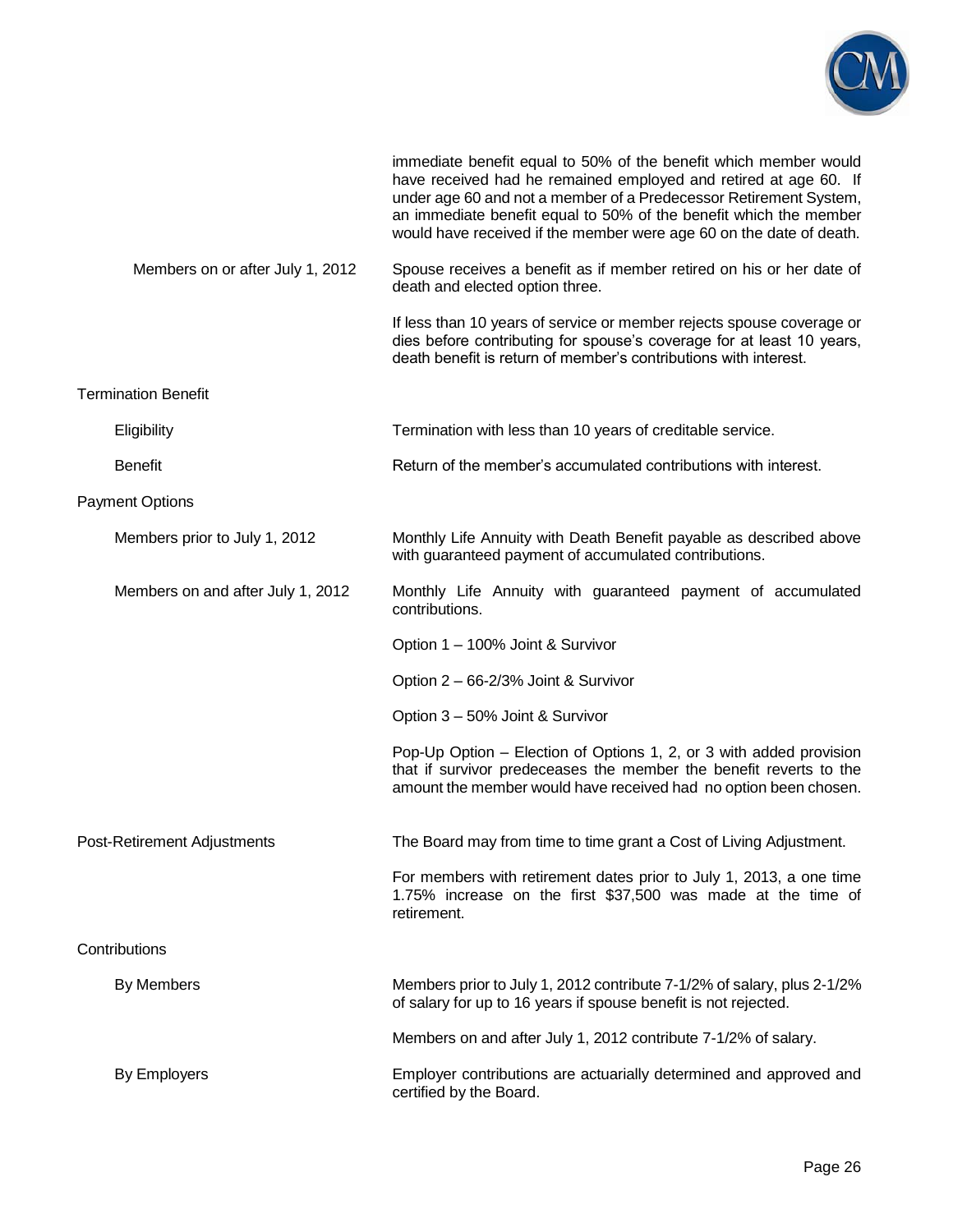

### **SCHEDULE E**

### **STATEMENT OF ACTUARIAL ASSUMPTIONS AND METHODS**

Adopted by the Board December 16, 2010.

**VALUATION INTEREST RATE:** 7.50% per annum, compounded annually, net of investment expenses, composed of a 3.00% inflation assumption and a 4.50% real rate of investment return assumption.

**SALARY INCREASES:** 6.00% annually

**SEPARATIONS BEFORE SERVICE RETIREMENT:** Representative values of the assumed annual rates of separation before service retirement are as follows:

|     | <b>Annual Rates of</b> |              |                   |      |  |
|-----|------------------------|--------------|-------------------|------|--|
| Age | Withdrawal             | <b>Death</b> | <b>Disability</b> |      |  |
|     |                        | <b>Men</b>   | Women             |      |  |
| 20  | 8.0%                   | .035%        | .019%             | .05% |  |
| 25  | 8.0                    | .038         | .021              | .05  |  |
| 30  | 8.0                    | .044         | .026              | .10  |  |
| 35  | 8.0                    | .077         | .048              | .15  |  |
| 40  | 8.0                    | .108         | .071              | .20  |  |
| 45  | 4.0                    | .151         | .112              | .35  |  |
| 50  | 3.0                    | .214         | .168              | .50  |  |
| 55  | 3.0                    | .362         | .272              | .90  |  |
| 60  | 3.0                    | .675         | .506              | 1.45 |  |
| 65  | 3.0                    | 1.274        | .971              | 2.35 |  |

**RETIREMENT:** The assumed annual rates of retirement are shown below.

| Aqe       | <b>Annual Rates</b><br>of Retirement |
|-----------|--------------------------------------|
| 60        | 12%                                  |
| $61 - 64$ | 12                                   |
| $65 - 66$ | 15                                   |
| $67 - 69$ | 20                                   |
| $70 - 74$ | 30                                   |
| 75        | 100                                  |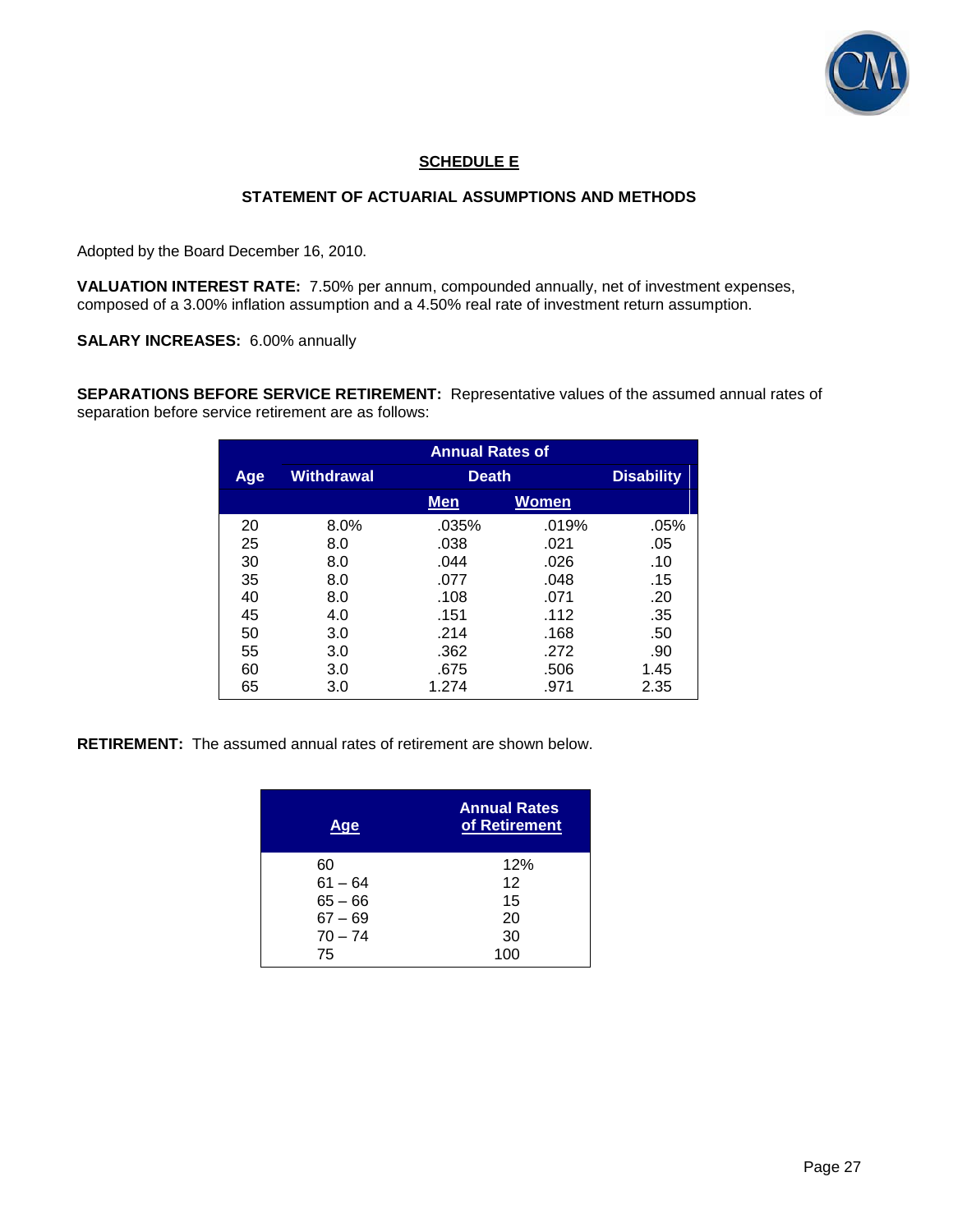

**DEATHS AFTER RETIREMENT:** Since the System has minimal post-retirement mortality experience, the System uses the same mortality tables used for the Employees' Retirement System of Georgia. The RP-2000 Combined Mortality Table is used for the period after retirement and for dependent beneficiaries. For the period after disability retirement, the RP-2000 Disabled Mortality Table set back 11 years for males is used. There is a margin for future mortality improvement in the tables used by the System. Based on the results of the most recent experience study adopted by the Board on December 16, 2010, the numbers of expected future deaths are 7-9% less than the actual number of deaths that occurred during the study period for healthy retirees and 8-12% less than expected under the selected table for disabled retirees. Representative values of the assumed annual rates of mortality for service retirements and beneficiaries are as follows:

| Age | Men   | <b>Women</b> | Age | <b>Men</b> | Women    |
|-----|-------|--------------|-----|------------|----------|
| 40  | .108% | .071%        | 65  | 1.274%     | $.971\%$ |
| 45  | .151  | .112         | 70  | 2.221      | 1.674    |
| 50  | .214  | .168         | 75  | 3.783      | 2.811    |
| 55  | .362  | .272         | 80  | 6.437      | 4.588    |
| 60  | .675  | .506         | 85  | 11.076     | 7.745    |

**ADMINISTRATIVE EXPENSES:** Budgeted expenses for the fiscal year are added to the normal cost contribution.

**AMORTIZATION METHOD AND PAYROLL GROWTH ASSUMPTION:** Level percentage of payroll, assuming payroll will increase 3.75% per year.

**ASSET METHOD:** Market value.

**PERCENT MARRIED:** There is no implicit marriage assumption, since death benefits are paid only to those members who elect coverage. For members who have elected spouse coverage, husbands are assumed to be three years older than their wives.

**VALUATION METHOD:** Entry age actuarial cost method. See Schedule E for a brief description of this method.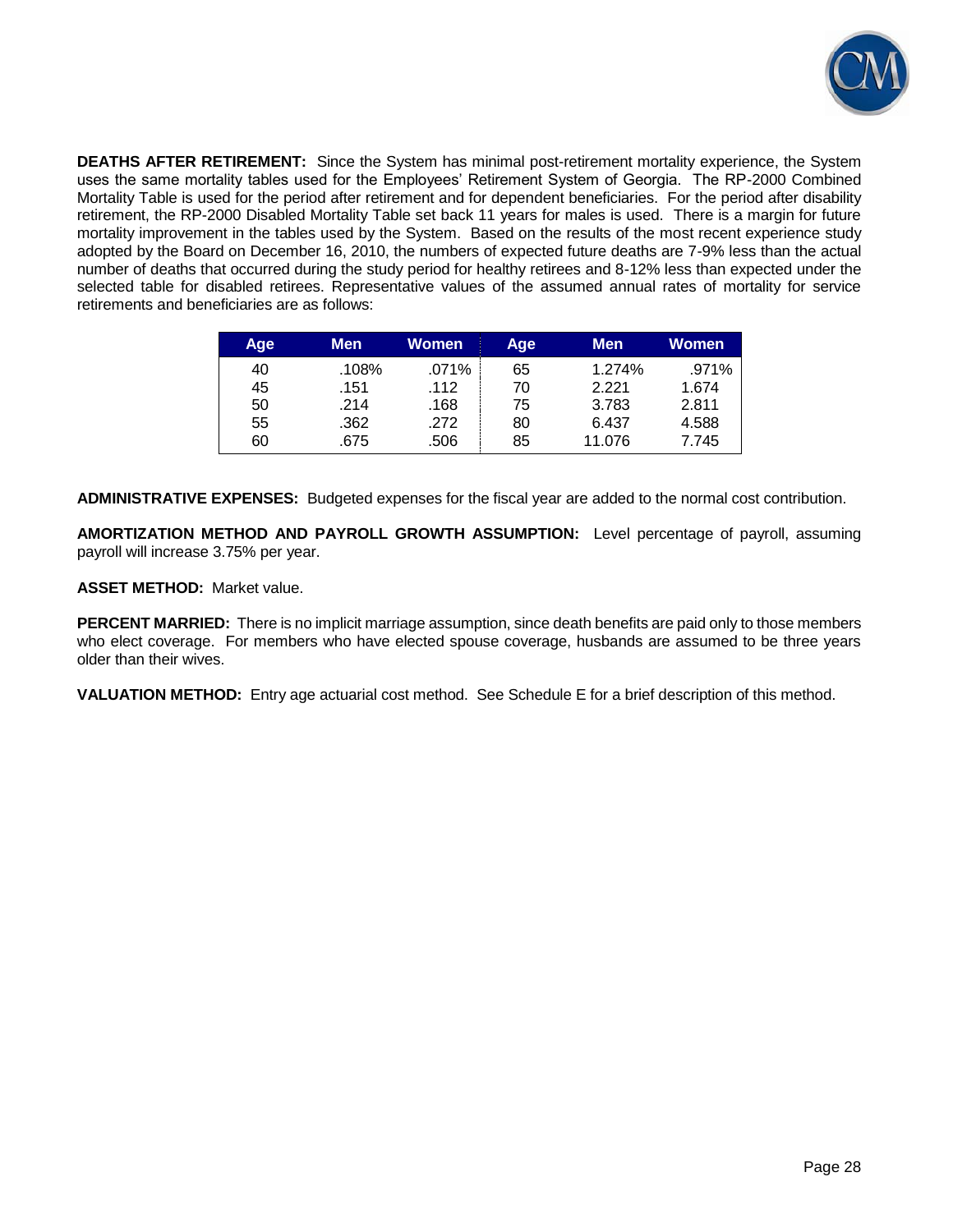

### **SCHEDULE F**

### **FUNDING POLICY OF THE JRS BOARD OF TRUSTEES**

The purpose of this Funding Policy is to state the overall objectives for the Georgia Judicial Retirement System (System), the benchmarks that will be used to measure progress in achieving those goals, and the methods and assumptions that will be employed to develop the benchmarks. It is the intent of the JRS Board of Trustees that the Funding Policy outlined herein will remain unchanged until the objectives below are met.

### **I. Funding Objectives**

The goal in requiring employer and member contributions to the System is to accumulate sufficient assets during a member's employment to fully finance the benefits the member is expected to receive throughout retirement. In meeting this objective, the System will strive to meet the following funding objectives:

- To develop a pattern of contribution rates expressed as a percentage of employer payroll and measured by valuations prepared in accordance with applicable State laws and the principles of practice prescribed by the Actuarial Standards Board.
- To maintain a stable funded ratio (ratio of actuarial value of assets to actuarial accrued liabilities) that reflects a trend of strong actuarial condition. The long-term objective is to maintain a 100% funded ratio; in the event that the funded ratio falls below 100%, the objective will be to obtain a 100% funded ratio over a reasonable period of future years.
- To maintain adequate asset levels to finance the benefits promised to members and monitor the future demand for liquidity.
- To promote intergenerational equity for taxpayers with respect to contributions required for the benefits provided by the System.

### **II. Measures of Funding Progress**

To track progress in achieving the Board's funding objectives, the following measures will be determined annually as of the actuarial valuation date (with due recognition that a single year's results may not be indicative of long-term trends):

- **Funded Ratio** The funded ratio, defined as the actuarial value of assets divided by the actuarial accrued liability, should remain reasonably stable over time, before adjustments for changes in benefits, actuarial methods, and/or actuarial adjustments. The target funded ratio will be 100 percent. In the event that the funded ratio falls below 100%, the targeted funded ratio will be 100% within 20 years of the date the funded ratio first falls below 100%.
- **Future actuarial gains and losses**  The amortization period for actuarial gains and losses incurred in years following the June 30, 2013 valuation date shall not exceed 20 years beginning with the year after the gain or loss is incurred.
- **Stability of Employer Contribution Rates** The valuation methodology, including the amortization of any Unfunded Actuarial Accrued Liability (UAAL), would be expected to maintain reasonably stable contribution rates.

#### **III. Methods and Assumptions**

The annual actuarial valuations providing the measures to assess funding progress will utilize the actuarial methods and assumptions last adopted by the Board based upon the advice and recommendations of the actuary. These include the following primary methods and assumptions:

- The actuarial cost method used to develop the benchmarks will be the Entry Age Normal (EAN) actuarial cost method.
- The long-term annual investment rate of return assumption will be 7.50% net of expenses.
- The actuarial value of assets will be determined by recognizing the annual differences between actual and expected market value of assets over a five-year period, beginning with the June 30, 2013 actuarial valuation.